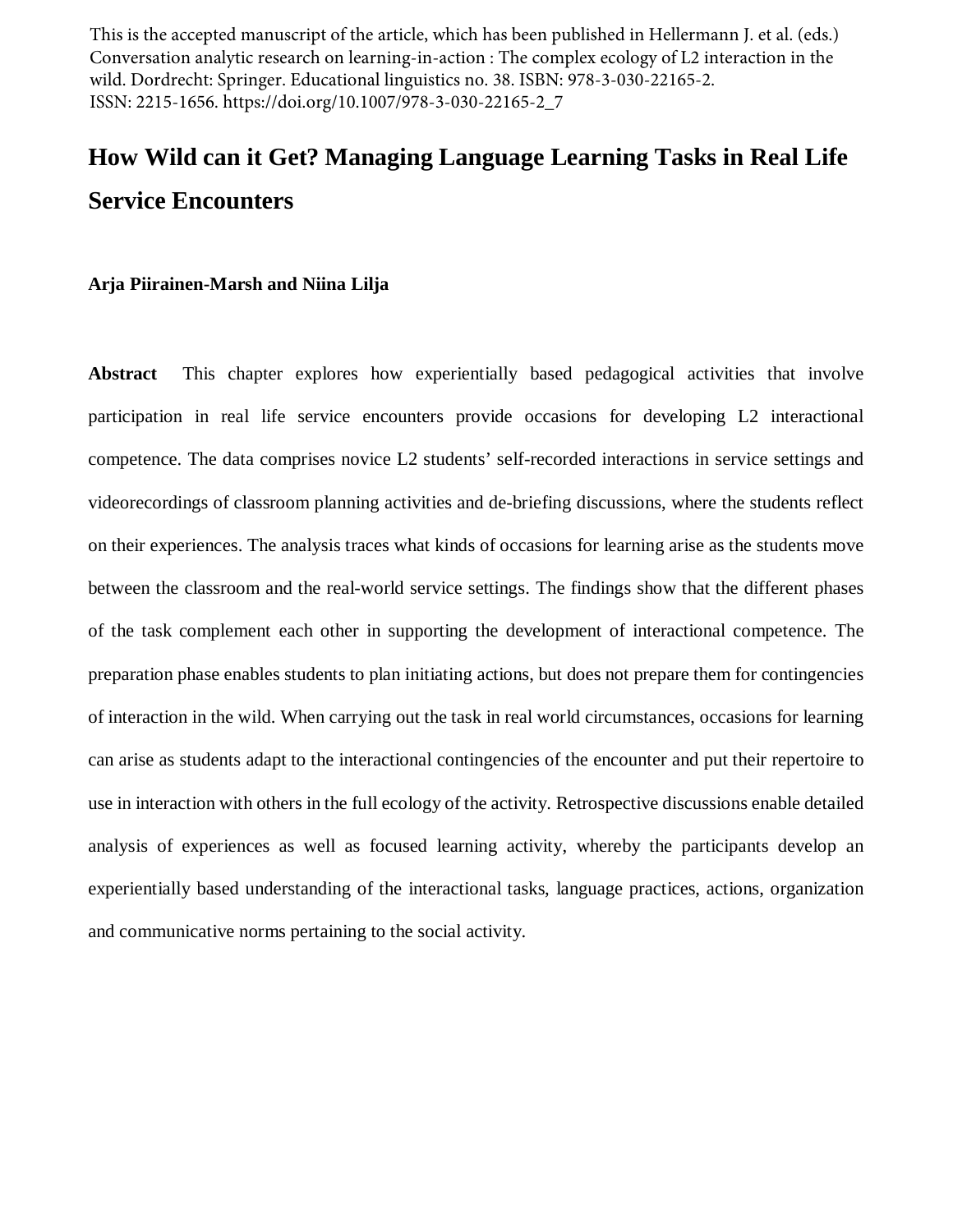### **1 Introduction**

This chapter explores second language learners' situated practices of carrying out teacher-assigned learning tasks that aim to connect classroom learning to everyday social interactions outside the classroom. Previous studies clearly show that the learning potentials of pedagogic tasks arise from the way that the participants interpret the task, exploit it for their current needs and purposes, and manage its accomplishment with others (e.g. Mori 2002, Kasper 2004, Hellermann 2008, Hellermann and Pekarek Doehler 2010). In this chapter, we discuss the interactional accomplishment and learning potential of tasks based on L2 learners' language use experiences outside the classroom. More specifically, we analyse how the trajectory of a teacher-assigned task – including the preparation and debriefing phases in the classroom - creates occasions for developing interactional competence through adaptation, practice and analysis of language practices embedded in their social and material ecologies.

A growing number of CA-inspired studies of L2 interaction in the wild describe how language learning is grounded in the methods through which participants interactively accomplish social actions in different settings (Firth and Wagner 2007, Pekarek Doehler 2010, Lee and Hellermann 2014, Wagner 2015). To competently manage social activities, participants must collectively organize their actions through configurations of interactional methods related for instance to turn-taking and action sequences, and be able to fit their actions to the local contingencies and material ecologies of interaction (e.g. Nguyen 2016, Kurhila and Kotilainen 2017). Against this backdrop, the target of L2 learning is best captured in the notion of interactional competence, i.e. the ability to configure one's linguistic and other semiotic resources in and for accomplishing action, and the ability to coordinate social interaction in a context-sensitive way (Hall, Hellermann and Pekarek Doehler 2011; Pekarek Doehler and Pochon Berger 2015). The development of such competence-for-action poses a challenge for language teaching: how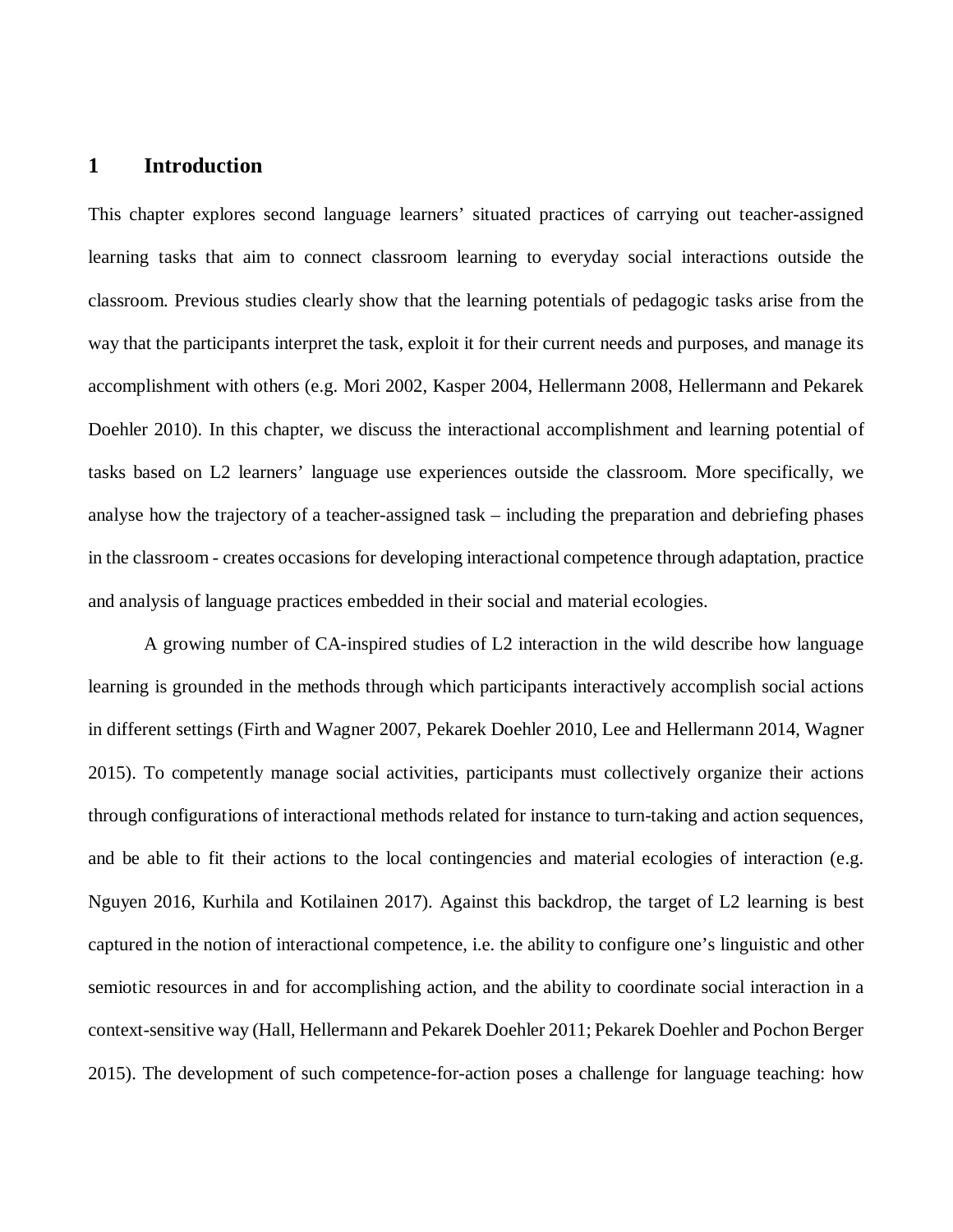can teaching best support the development of L2 learners' repertoire of methods for context-sensitive interactional conduct and thus enable them to gain better access to membership in the community in which they interact? In this chapter, we explore the potential of everyday tasks integrated into the curriculum of L2 courses for novice and intermediate learners.

As previous studies show, mundane interactions can be co-constructed as learning environments: L2 speakers initiate and sustain learning activity by actively focusing on linguistic and interactional practices as objects of learning (Theodórsdóttir 2011a, 2011b; Eskildsen and Theodórsdóttir 2017, Kasper and Burch 2016). Recently, this research perspective has started to make an impact on language pedagogy. Departing from traditional task-based approaches in which tasks are defined in terms of what learners do in class, experientially-based pedagogical initiatives have developed social infrastructures for learning, for instance by making arrangements with local businesses, recruiting members of the community to act as "language coaches" and designing tangible materials that can be used to facilitate learners' participation in interaction (see e.g. Clark and Lindemalm 2011, Thorne 2013, Wagner 2015).

This study analyses interactions that were collected during one such initiative, launched with the aim of developing instructional practices in courses of conversational Finnish intended for learners at beginning or intermediate levels of proficiency. The courses were designed to give priority to learners' language use experiences outside the classroom. The aim was to help students recognize the potentials of everyday interactions for language learning and offer new opportunities for putting their interactional repertoires to use in natural settings. To this end, tasks designed around authentic service encounters were integrated in the course curriculum. Drawing on students' self-recorded interactions in service settings as well as preparatory and debriefing discussions in the classroom, this chapter investigates how the teacher-assigned task is interpreted by different participants, how it is interactionally managed in actual encounters with service providers, and what kinds of occasions the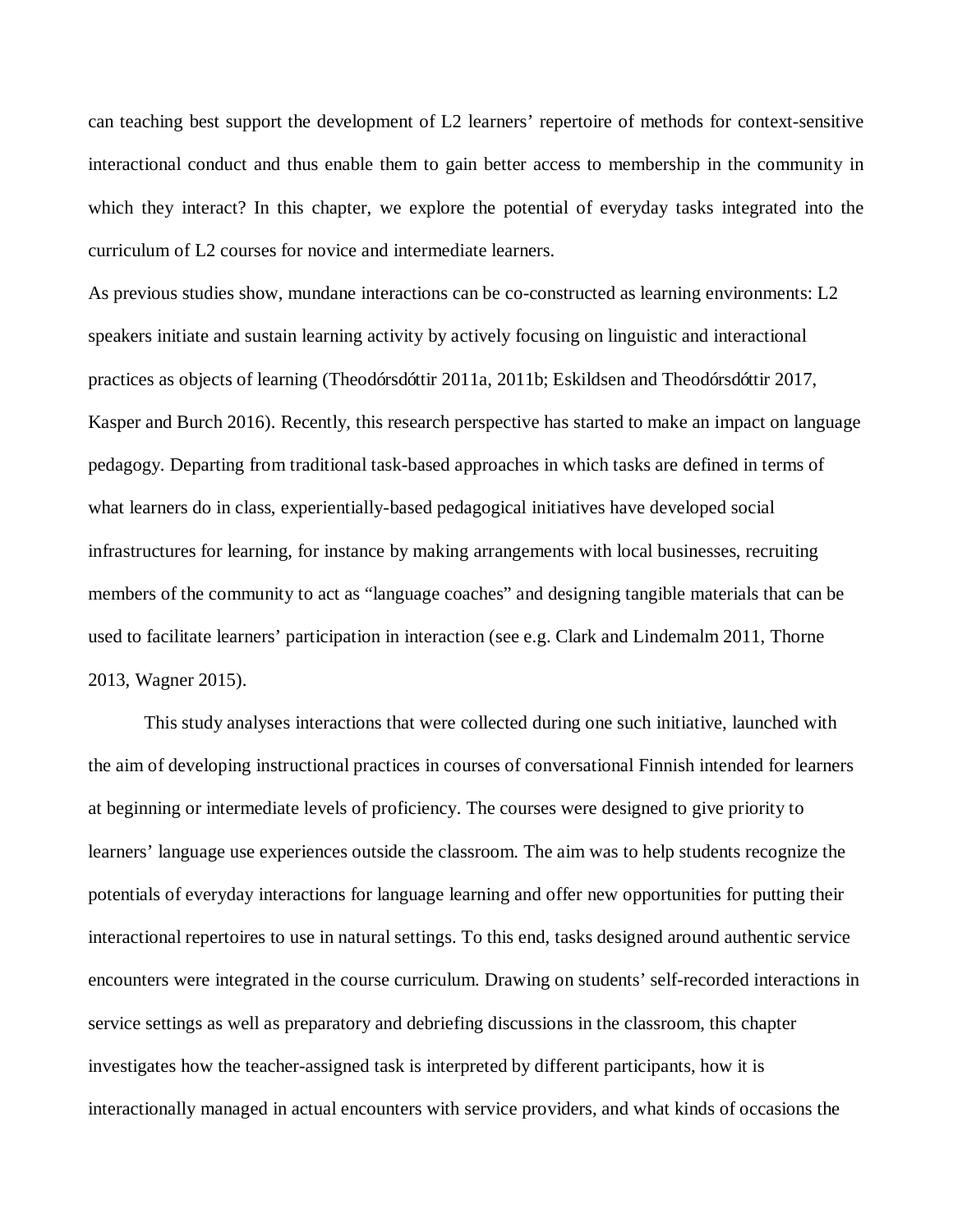task creates for learning-in-action as the participants move from the classroom to real life service settings and back again. In investigating these questions, we pay close attention to the way that the different social and material settings feature in task accomplishment.

The analysis demonstrates that while the participants interpret the task in different ways, occasions for learning arise at different phases of the task. Collectively, the analyses of interactions at different phases of the task illustrate how opportunities for interaction-based language practice, analysis and reflection of one's L2 use experiences complement each other and can support the development of interactional competence.

### **2 Task accomplishment as an interactional process**

Tasks that are designed to prepare learners for real-life interaction through purposeful and meaningful language use have long been at the center of language pedagogy. A whole program of research has evolved to investigate the relationship between pedagogical tasks, task performance and language learning (Skehan 2003, Bygate et al. 2001, Samuda and Bygate 2008, Gonzales Lloret and Ortega 2014, Bygate 2015). While quasi-experimental studies have mainly investigated the relationship between task types, their implementation and performance by measuring learning outcomes (e.g. Crookes 1989, Foster and Skehan 1996), another line of research draws attention to the differences between tasks as 'workplans' (Breen 1989, Ellis 2003) and the learners' interpretation and performance of the task (e.g. Coughlan and Duff 1994, Ohta 2001).

This study is concerned with the situated and multifaceted nature of tasks and the processes through which the different stages of tasks are collaboratively achieved. Conversation analytic studies demonstrate that task preparation and accomplishment involve complex, contingent interactional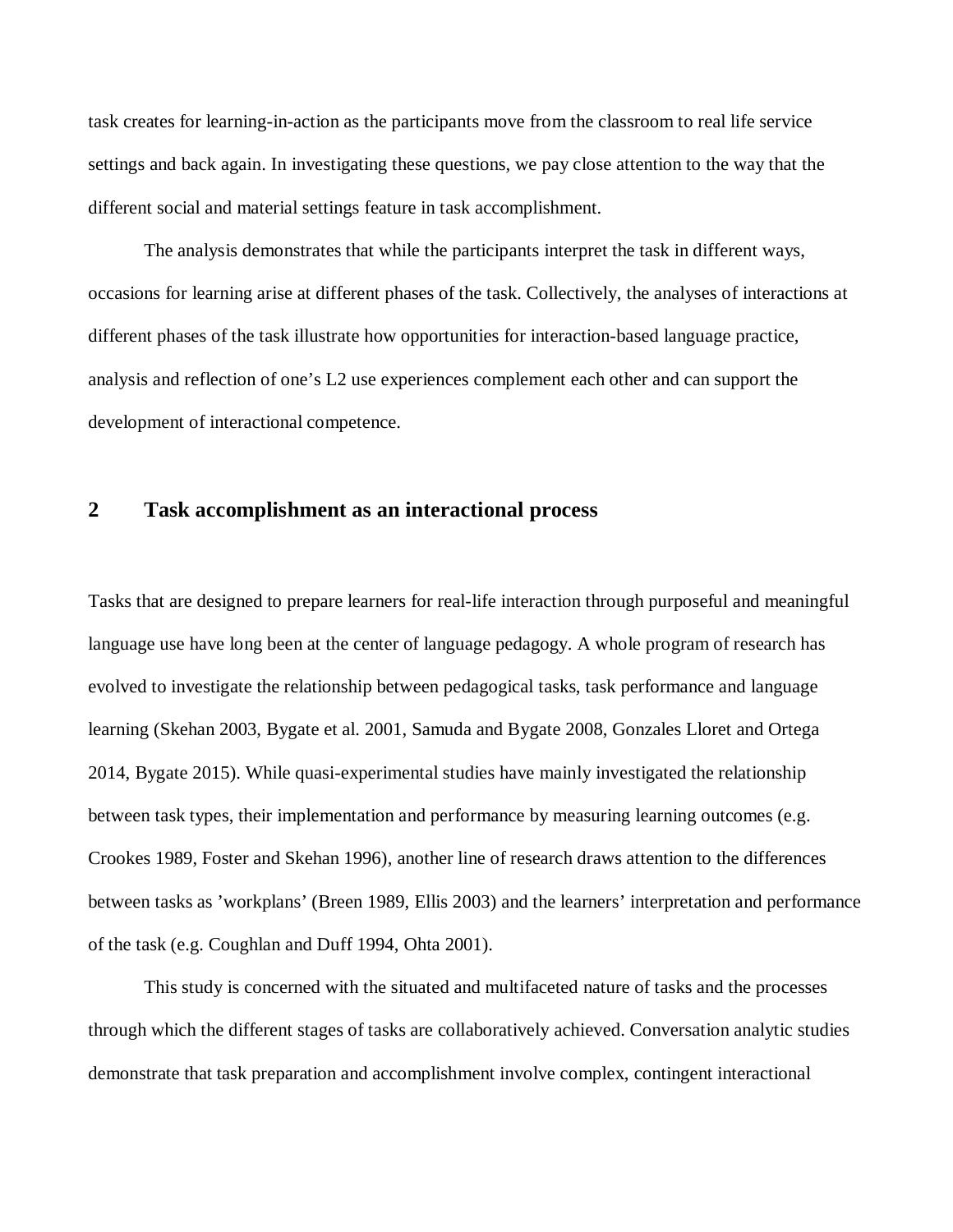processes (e.g. Mori 2002, Kasper 2004, Seedhouse 2005, Mondada and Pekarek Doehler 2004, Hellermann and Pekarek Doehler 2010, see also Hellermann 2008, Markee and Kunitz 2013). Mori (2002), for example, analyses how L2 learners of Japanese and their co-participants accomplish a group task: planning and conducting a 'discussion meeting' with invited native speakers. Her analysis reveals that in spite of the goal of fostering information flow and balanced participation, the task generated interaction similar to structured interviews. Hellermann and Pekarek Doehler's (2010) analysis of task interactions in small groups describes not only how the same task is performed in different ways by different participants, but also how different kinds of learning potentials may emerge even when the participants are performing the same or similar tasks. Thus the way that students perform teacherassigned tasks and learn from them cannot be predicted as the contingent development of talk cannot be planned (see also Mori 2002). In fact, planning itself is a complex collaborative activity and achievement that involves coordination of diverse linguistic and embodied resources (Markee and Kunitz 2013, Kunitz and Skogmyr Marian 2017, Lee and Burch 2017).

Conversation analytic studies have been mainly concerned with documenting the practices through which tasks commonly used in task-based language teaching are planned and configured in the classroom. However, recently empirical investigations have extended to new kinds of settings involving the use of digital technologies. Chapters in Seedhouse (2017), for example, describe real-life cooking tasks in a "Digital kitchen", i.e. a kitchen adapted for language learning purposes using digital technology, as learning environments. Kurhila and Kotilainen (2017) show how the underlying authentic goal of preparing a meal motivates the participants' actions and creates opportunities for learning as the students actively use the available interactional and technological resources to resolve linguistic problems. So far only a handful of studies have examined how language learning tasks are configured in physical settings outside the classroom. Thorne et al. (2015) and Hellermann et al. (2017) analyse how small groups of English language learners accomplish game-like tasks using mobile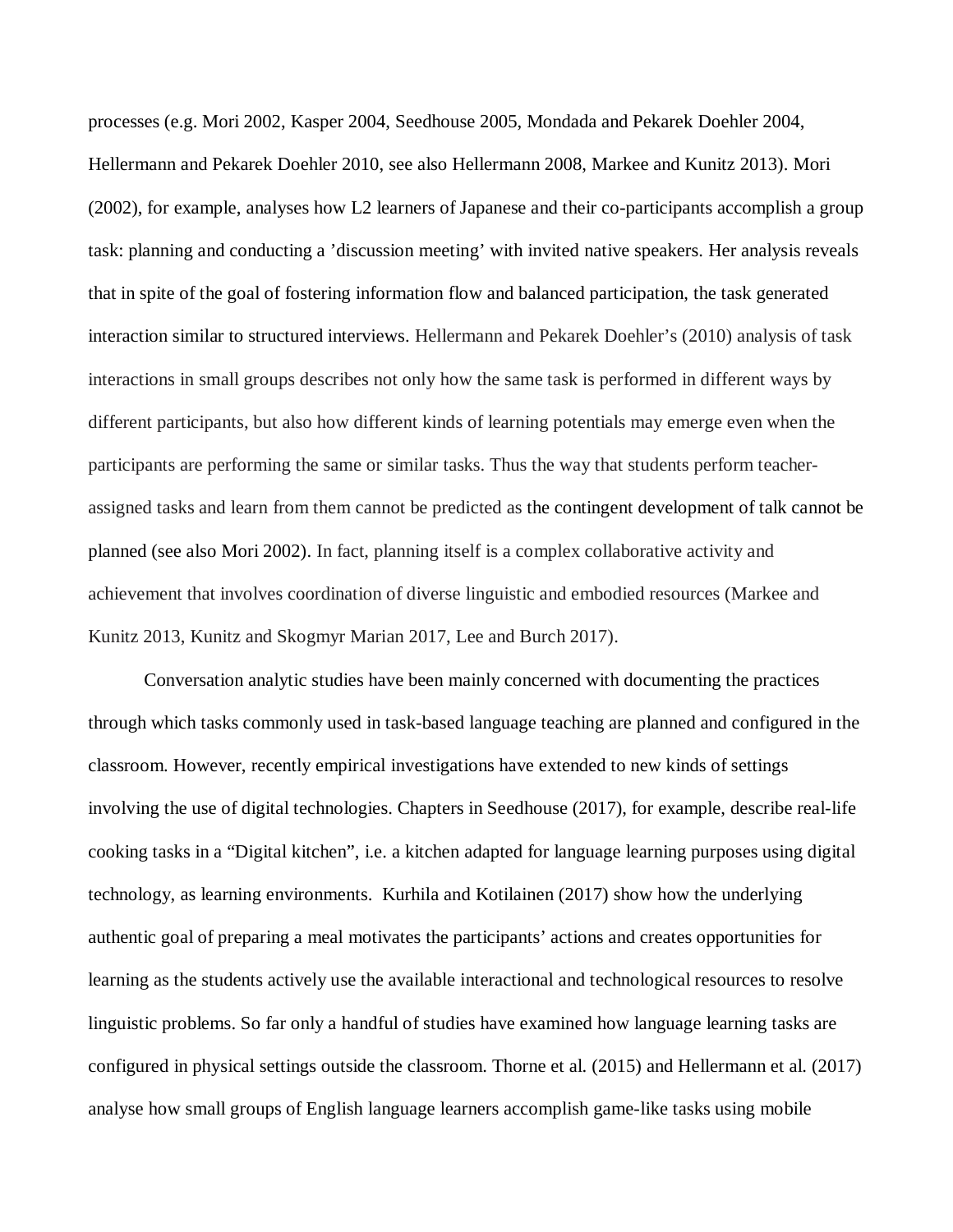digital technology (GPS-enabled iPhones) (see also Hellermann, Thorne and Haley, this volume). These studies shed new light on the role of the digital resources and the physical environment in the accomplishment of the activity.

The development of L2 interactional competences involves adjusting interactional practices to perform actions in order to build social activity while responding to the local contingencies of situations of language use. The use of interactional practices in performing the task is also influenced by the complex contextual web of each setting (Nguyen 2016). For a better understanding of the ways in which the contextual specifics and interactional contingencies of tasks feature in L2 use and development, more research on L2 learners' participation in real life tasks in different situations, spaces and physical environments is needed. This chapter explores the potentials and occasions for learning that emerge as different groups of participants engage in the turn-by-turn accomplishment of teacherassigned tasks that centered on the L2 speakers' participation in real life encounters in everyday business settings. Tracing the students' interactions across settings enables close analysis of how they interpret the task instructions and how they draw on and modify their repertoire of linguistic and interactional resources in the social and material ecologies of interaction in the classroom and in the wild. The analysis illustrates how the students' interactions in the wild and the classroom are interconnected and build on each other, contributing to a trajectory that supports the development of interactional competence.

### **3 Data**

The data for this study was collected during three university courses of Finnish as L2 that aimed to support the development of novice learners' interactional repertoires by using real-life tasks. The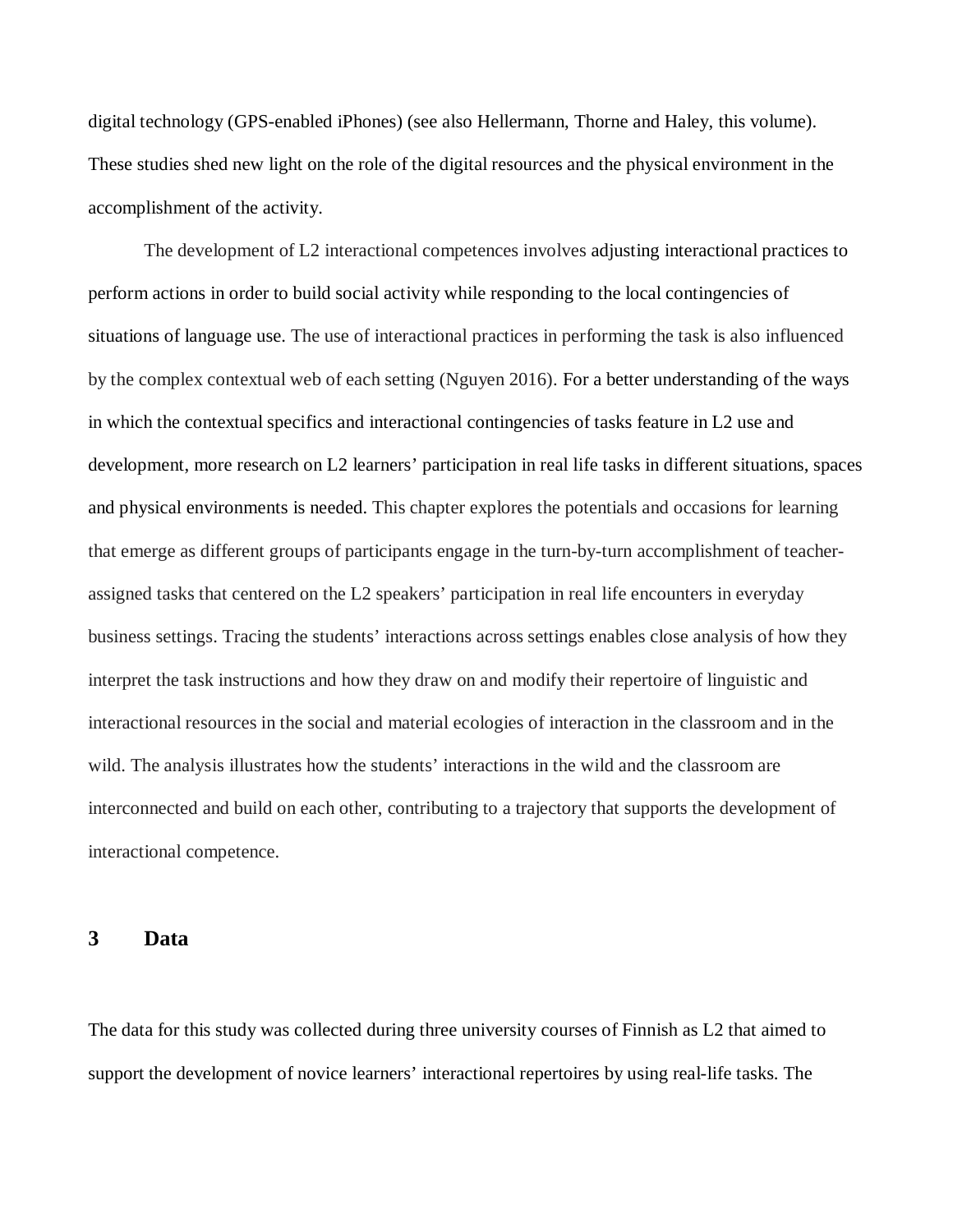participants were young adults with beginning and intermediate level of proficiency in Finnish. At the beginning of each course, the students' needs and experiences of the L2 community were discussed in the classroom using a mapping activity (Clark and Lindemalm 2011, Wagner 2015). After this the teachers and the researchers collaborated in planning out-of-classroom tasks that involved participating in service encounters in a local network of businesses<sup>[1](#page-6-0)</sup> and videorecording the interactions. The service providers had given their consent for the recordings. Service encounters were chosen as the focal activity type because they were seen to offer novice learners opportunities for interaction that have real social and material outcomes for the participants. Although often routinized and structurally predictable (see e.g. Hasan 1985), service encounters are interactively accomplished (see e.g. Kidwell 2000) and involve challenges for L2 speakers (see e.g. Shively 2011). Service encounters typically involve scriptrelevant knowledge and understandings (Edwards 1994, 1997, cf. Schank and Abelson 1977), i.e. knowledge based on participants' expectations about typical event sequences, including actions, vocabulary and embodied conduct. Thus the participants could be expected to draw on their prior experience of service encounters in order to understand each other and to plan and carry out the relevant tasks. As the analysis will show, students also draw on such experientially-based knowledge and understandings in organizing their interactions at different phases of the task. The pedagogical framework for the task involved three steps: in the pre-task phase, the students prepared for the interactions 'in the wild' by discussing patterns of language use in service encounters and planning how to go about the task. Next, the students participated in the service interactions in pairs and videorecorded them with their own mobile devices. Third, back in the classroom, the students watched the videos and discussed their experiences in small groups.

<span id="page-6-0"></span><sup>&</sup>lt;sup>1</sup> The network of service providers included cafés at the University, a paper shop, a restaurant, a bicycle repair shop, hairdressers and a tourist information office. The idea for creating the network was based on earlier pedagogical initiatives, in particular *Språkskap* in Sweden (Clark et al. 2011) and *The Icelandic Village* hosted by the University of Iceland (Wagner 2015).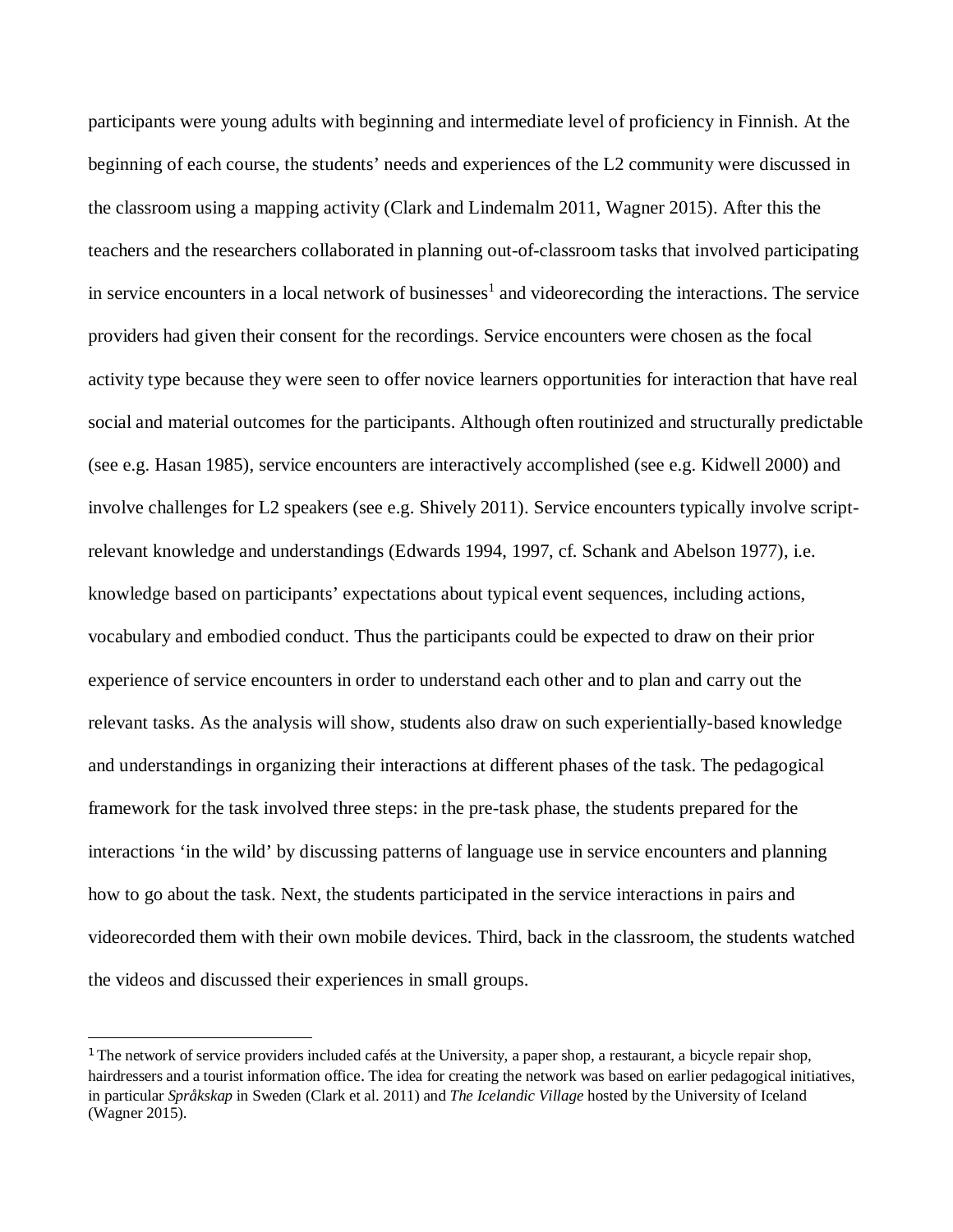The data for this study is drawn from a collection of 41 service encounters recorded by students and altogether approximately 21 hours of group discussions conducted in the classroom. The task assigned by the teacher instructed the students to extend ordinary service encounters by asking one or two questions in addition to conducting their business. The analysis focuses on the detailed ways in which the L2 speakers initiate and manage the task in specific situations; in particular how they adapt their interactional repertoires and respond to the dynamic contingencies of the interaction.

The data has been transcribed according to the conventions for transcribing multimodal interaction developed by Mondada (2012, 2014). The embodied conduct of the speaker is described in the line below the translation line in italics. Different symbols indicate the timing and duration of a participant's bodily or material actions.

In the following, we analyse interactions by four different participants at different stages of the task. We trace the participants' situated practices as they prepare for the service encounters and discuss them retrospectively in the classroom. The excerpts presented below illustrate the diversity of situations encountered by the students and the contingent ways in which occasions for learning arise and are acted on through the trajectory of the task.

#### **4 Analysis**

Among the challenges that the students faced in planning and carrying out the task was the need to work out how to conduct the learning task while attending to the real world business in the service encounter. In the preparation phase the students discussed the content and linguistic aspects of the questions they wanted to ask and also rehearsed them. However, conducting a task in a contextsensitive way also involves consideration of the overall structural organization of the encounter and the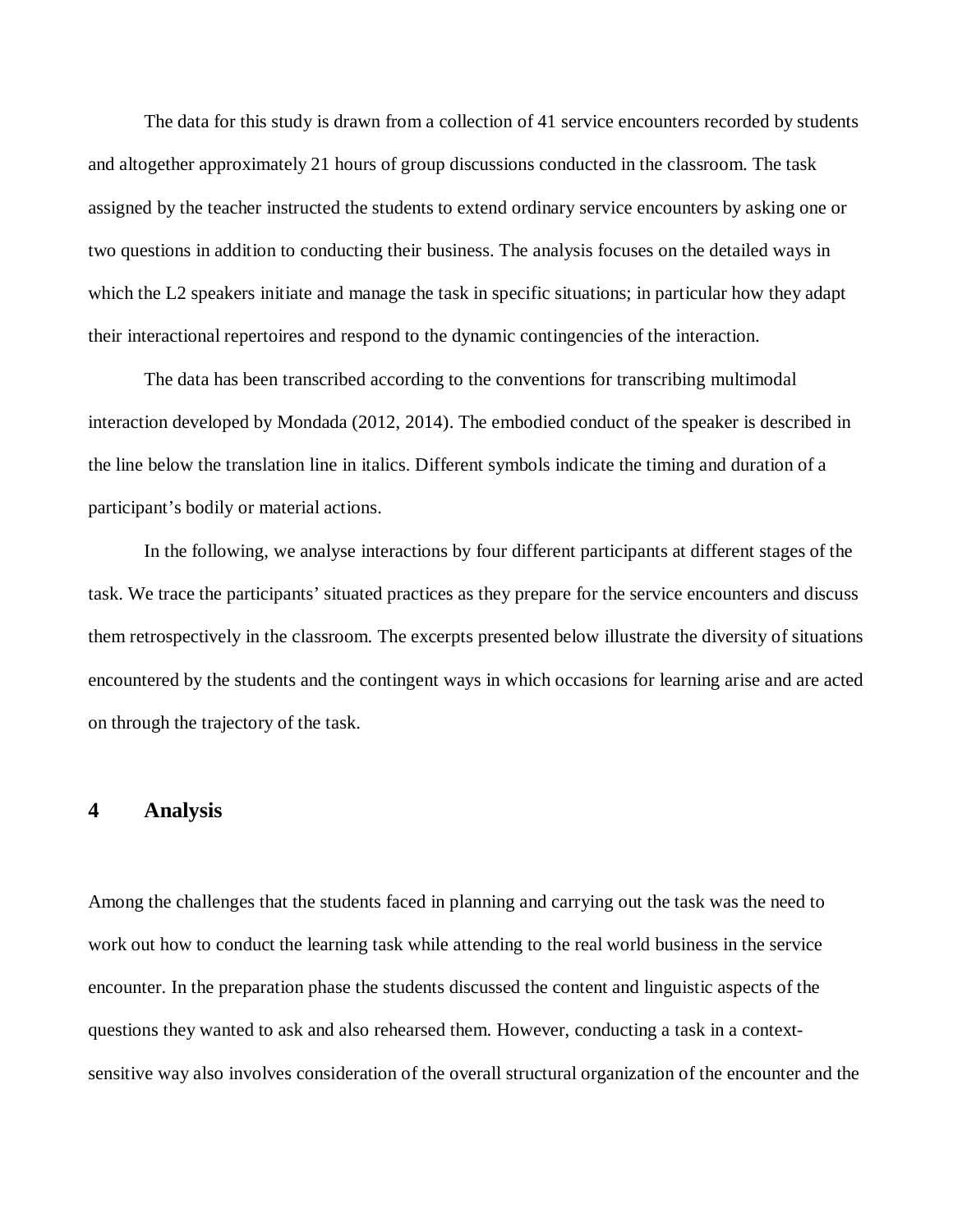material ecology of the setting (see also Nguyen 2012, 2016). Thus asking questions – even in such routinized and often highly constrained interactions as service encounters – involves multiple challenges for L2 speakers. In addition to choosing appropriate vocabulary and morphosyntax to formulate a turn that is recognizable as a question, the L2 speaker has to adjust these in such a way that the turn fits the real world circumstances of the encounter and the sequential organization of the encounter where verbal and bodily actions intertwine. Meaningful questions also need to show consideration for the relevant categorical identities – customer and service provider – and their relative epistemic status (Heritage 2012: 7). This involves considering what participants know about the specific situation, or what can be inferred on the basis of general knowledge (Stivers 2011), as well as adapting to the contextual contingencies.

In the analysis to follow, we show how the task was interpreted and carried out by different students and how the different phases of the pedagogical task provide different affordances for learning. Excerpt 1 shows a case in which the actual service encounter is carried out in a pre-planned manner. The retrospective peer-discussion in the classroom, however, makes it relevant to revisit and clarify some of the linguistic constructions used in the situation, which motivates learning-relevant activity. Excerpts 3–5 exemplify how a student pursues a personal learning project that is oriented to throughout all the phases of the pedagogical task. This project deals with a grammatical issue (comparative forms of adjectives) that is practiced, repaired and repeated many times during the task. The consequentiality of real life interactions is exemplified in excerpts 6–10. In these cases the students experience trouble and face unforeseen interactional needs arising from the contingencies of the interaction. This leads to elaborate discussions back in the classroom, in which the students identify and analyze both the service provider's and their own interactional conduct in detail in an attempt to make sense of and account for their experiences.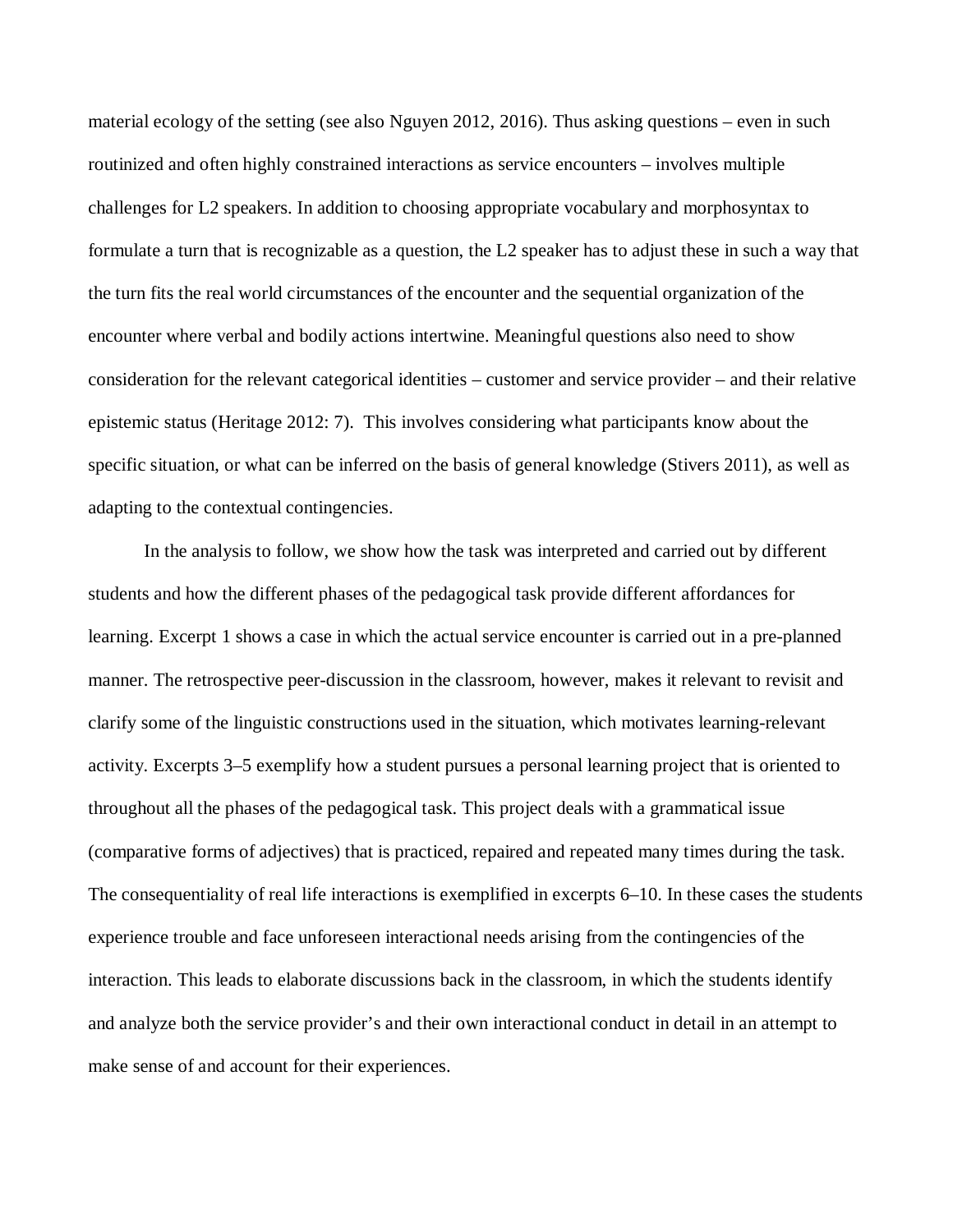# *4.1 From preplanned interactional conduct to learning activity*

Excerpt 1 illustrates how the task is carried out in a preplanned way, resulting in an interview-like situation (cf. Mori 2002): the interaction unfolds through question-answer sequences. Here Ella is visiting a university shop. She asks two questions that she had planned in the classroom.

### **Excerpt 1[2](#page-9-0) . Ella in the University shop**

|    | 01 Ell:         | ja m(h)oi eh he<br>and $h(h)$ i eh he                                                     |
|----|-----------------|-------------------------------------------------------------------------------------------|
|    | 02 Cle:         | $+ \text{mo}: \texttt{i}$<br>hi<br>+smiles, nods                                          |
|    | 03 Ell:         | eh minulla on kysymys:<br>eh I have a question                                            |
|    | 04 Cle:         | o]ot+<br>yes<br>+nods                                                                     |
|    | 05 Ell:         | [*aa: mitä te *myyt?<br>aa: what do you sell<br>*smiles *moves head forward towards clerk |
| 06 |                 | $\left( . \right)$                                                                        |
|    | 07 Cle:         | meillä on myynnissä kirjoja,<br>we sell books                                             |
|    | 08 Ell:         | joo<br>yes                                                                                |
| 09 |                 | $(\cdot)$                                                                                 |
|    | 10 Cle:<br>E11: | kyniä, *(.) opiskelutarvikkeita, *(.)<br>study materials<br>pens<br>$*$ nods<br>*nods     |
| 11 | E11:            | postikortteja, *(.) postimerkkejä, *(.)<br>post cards<br>stamps<br>$*$ nods<br>* nods     |
| 12 |                 | yliopistotuotteita, *(.) ja sittel lahjatarvikkeita                                       |

<span id="page-9-0"></span><sup>&</sup>lt;sup>2</sup> The starting and ending points of Ella's embodied conduct in extracts 1 and 2 are indicated by the sign  $*$ . The embodied conduct of the co-participants (the clerk in Extract 1 and Alan in Extract 2) is indicated by the sign +.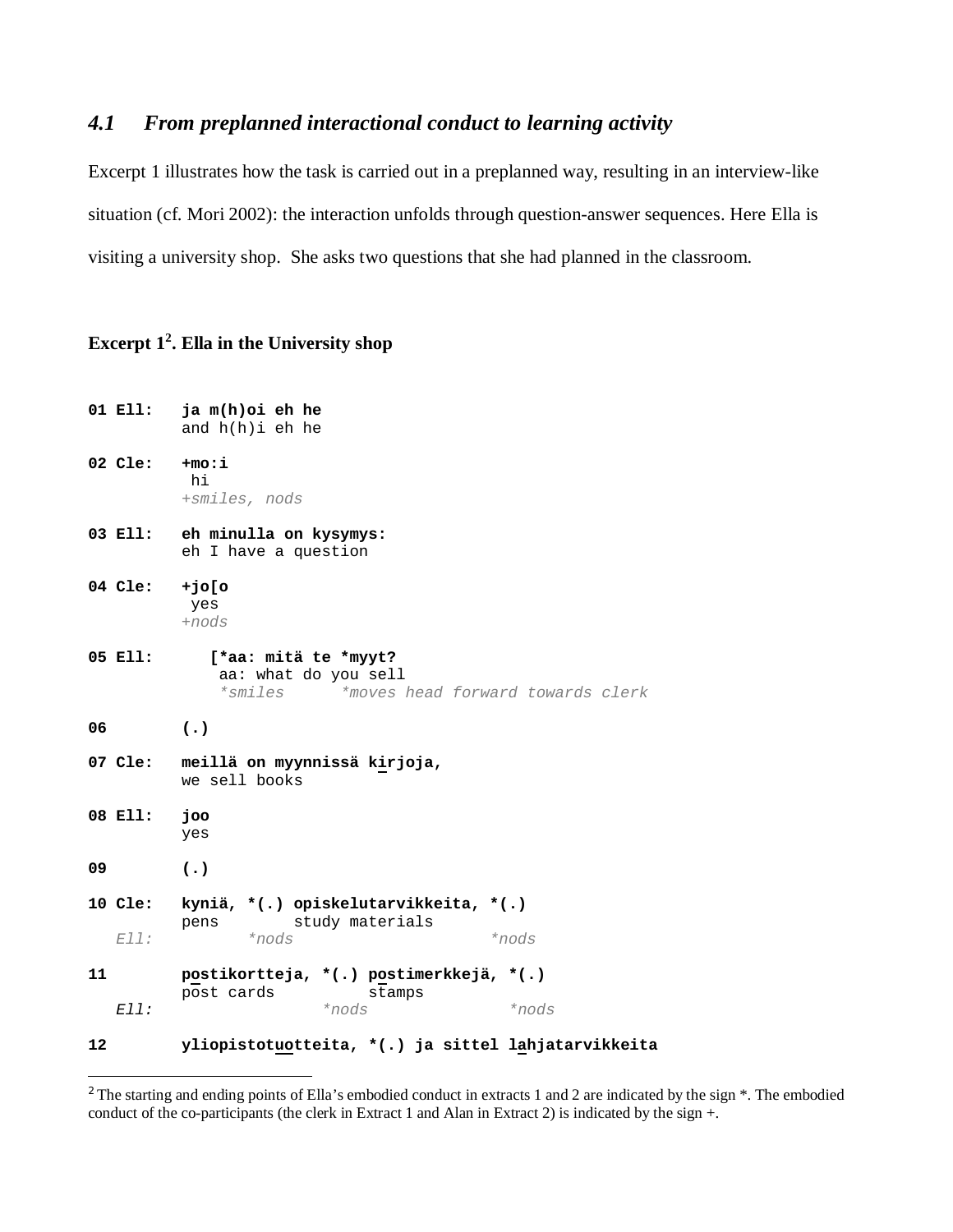|      | university products |               |  | and then gift products |
|------|---------------------|---------------|--|------------------------|
| E11: |                     | *nods, smiles |  |                        |

- **13 Ell: \*joo-o hyvä.** yeah good  *\*nods twice*
- **14 (.)**



Fig. 1

**15 Ell: \*eh mikä on, \*(.) (ek ih) \*(.) mikä on suosittu matka:** eh what is what is a popular souve:  *\*points upwards with LF index finger \*turns head right towards paper in right hand (fig.1) \*turns gaze back to clerk*

| 16 |                               | *(0.4) (egh) eh (.) mikä on suosittu *matkamuisto? |  |                            |  |                     |
|----|-------------------------------|----------------------------------------------------|--|----------------------------|--|---------------------|
|    |                               |                                                    |  | what is a popular souvenir |  |                     |
|    |                               | *turns gaze towards paper                          |  |                            |  | *gaze back to clerk |
| 17 | $\left( \cdot, \cdot \right)$ |                                                    |  |                            |  |                     |

**18 Cle: aika moni tykkää ostaa näitä <edullisia tuotteita>.** quite many (customers) like to buy these inexpensive products

Ella opens the interaction with a greeting 'ja moi' ('and hi'), which is produced with laughter. After the greeting sequence, she initiates a pre-sequence (l. 3-4) which establishes an interactional space for asking the questions she has prepared in class. This sets up an interview-like participation framework, where Ella adopts the role of interviewer and the clerk is positioned as interviewee. The clerk's alignment with this arrangement is seen in her response (the particle 'joo' accompanied with nodding, l. 4). Ella's turn in line 5 is recognizable as a question: it makes relevant the service provider's epistemic status and addresses items on sale in the shop. However, it does not show consideration for what Ella herself as the customer can be expected to know on the basis of prior experience of book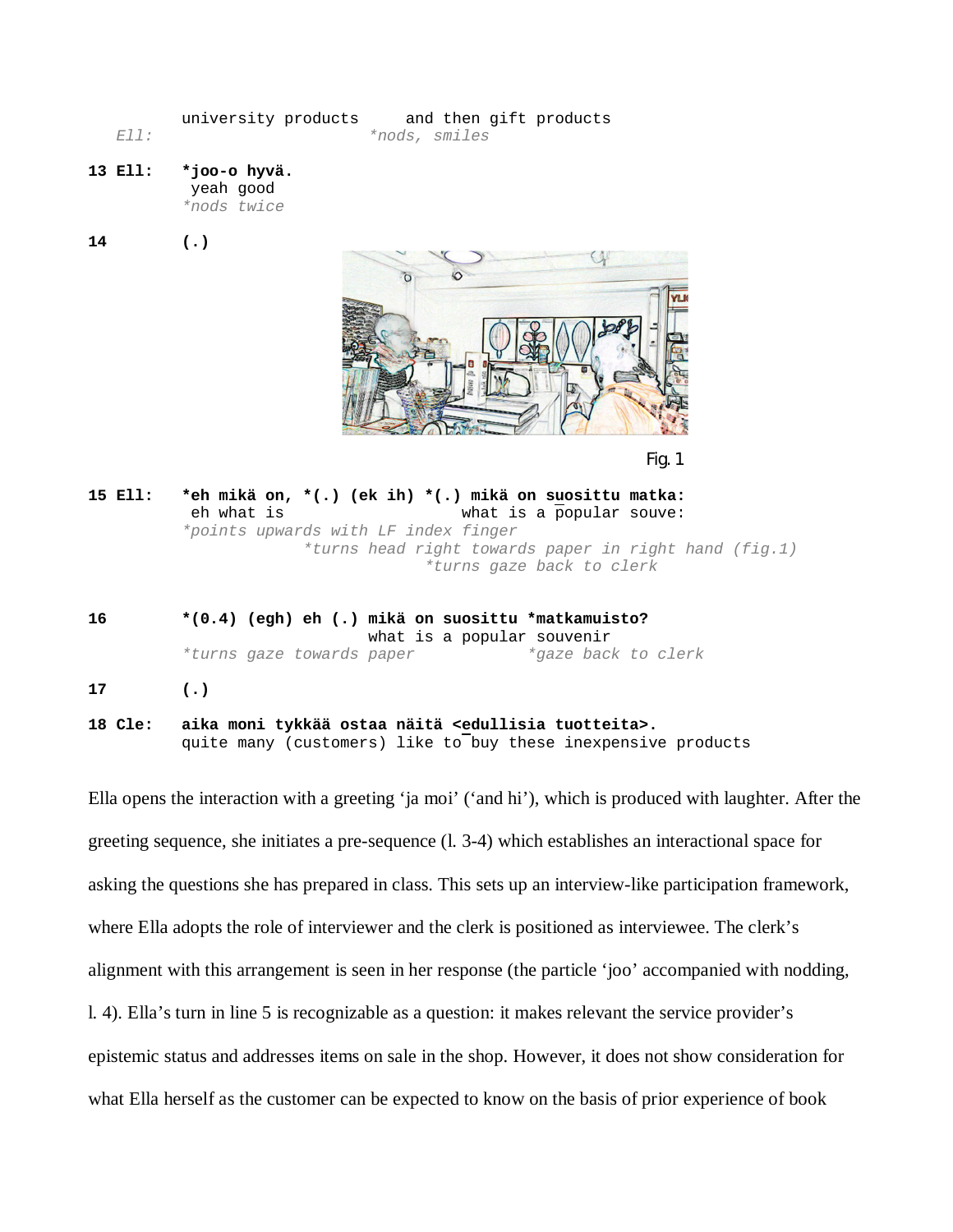shop encounters and also on the basis of what is visibly available in the material surround. This clearly departs from a routine service encounter in a shop. The clerk answers Ella's question through a listconstruction naming items that are for sale (l. 7, 10-12). Ella co-participates through verbal and embodied recipient activity: a continuer (l. 8), nodding (l. 11-12) and smiling (l. 12). When the clerk reaches completion of her extended turn (l. 12), Ella produces a sequence-closing evaluative response that does not acknowledge the possible newsworthiness of the clerk's answer. Instead, it resembles a teacher's third turn in a teacher-initiated IRE sequence.

After this Ella initiates another question-answer sequence by asking about popular souvenirs (l. 15–16). Before verbally formulating her question she directs her gaze away from the clerk, projects continuation of her turn with a pointing gesture (Mondada 2007) and then visibly orients to a piece of paper with her notes, while also displaying trouble through speech perturbations and embodied activity. She then shifts her gaze and attempts to formulate the question she has prepared (l. 15), but has trouble remembering the lexical item for souvenir. At this point she turns her attention to the piece of paper once again and having checked the lexical item, manages to produce the question in its grammatically appropriate form (l. 16). Overall the interaction shows Ella's orientation to the task as language practice: recalling and reproducing the lexical items for formulating the questions that she had planned beforehand. Her conduct shows limited ability to adjust to the real-world circumstances of the service encounter. Yet with the support of her notes, she is able to perform recognizable questions and solicit answers from her co-participant.

The following retrospective reporting of this interaction in the classroom creates an occasion for further practice via language-focused activity (Kasper and Burch 2016) initiated by another student. Alan draws attention to one of the questions that Ella is reporting. This opens up a possibility for Ella to show her linguistic expertise.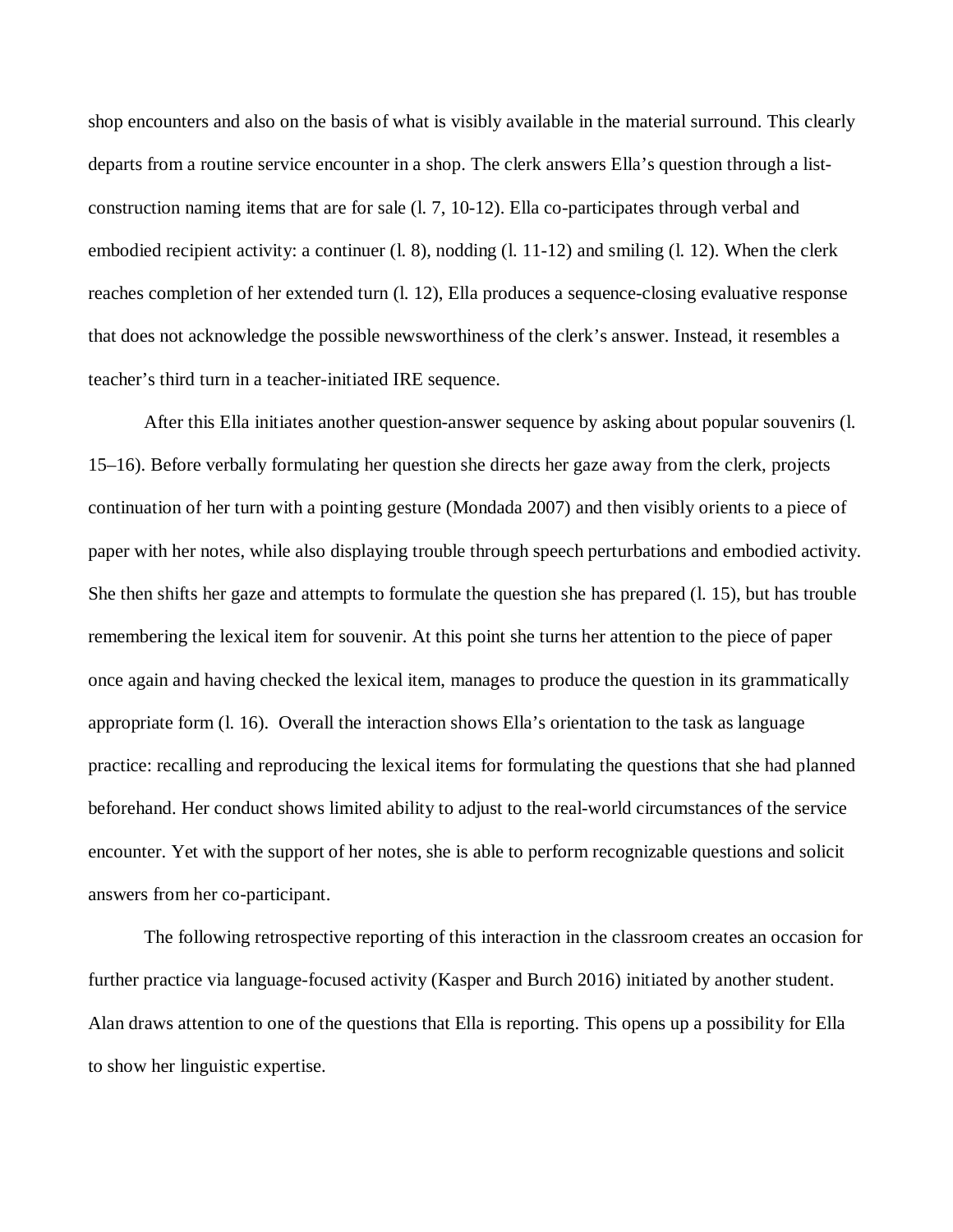#### **Excerpt 2. Ella reporting in the classroom**

- **10 Ell: \*öö me: kysymme: \*(0.4)** we ask  $(0.4)$  *\*points towards the paper on the table with* LH *index finger \*touches the paper with LH index finger* **11 ää mitä te: (.) myyt, (.)** what do you (.) sell **12** \***ja (.) mikä on: (.)** and  $(.)$  what is  $(.)$ *\*moves hands away from table to lap* **13** \***>mikä on< (.) <suosittu> (.) matka +(.) muisto? (.)** what is (.) a popular (.) souvenir \**handles the papers on the table Ala: +points to paper* **14 [ja:** and **15 Ala: [+\*m- m- mikä on suosittu** what is popular  *+moves RH on the paper and points to it --> Ell: \*points towards the paper with LH index finger above the paper -->* **16 (.) 17 Ell: suo- [suosit[tu** po- popular **18 Ala: [ma- [matu- (.)** so- souveno-**19 Ell: mat(u)[ka]muisto eh heh\*** souvenir eh heh  *Ell--> \** **20 Ala: [ka] 21 Ala: [ta- matukamuisto+** so- souvenir *Ala--->+* **22 Ell: [°eh heh heh° joo heheh** °eh heh heh° yeah heheh **23 Ala: +mi- mi- mitä mitä se on \*suosittu** what what is it popular  *+moves hand away from above the paper Ell: \*points towards the paper with LF index*
- **24 Ell: ee: (.) suosittu om \*>popu+lar<**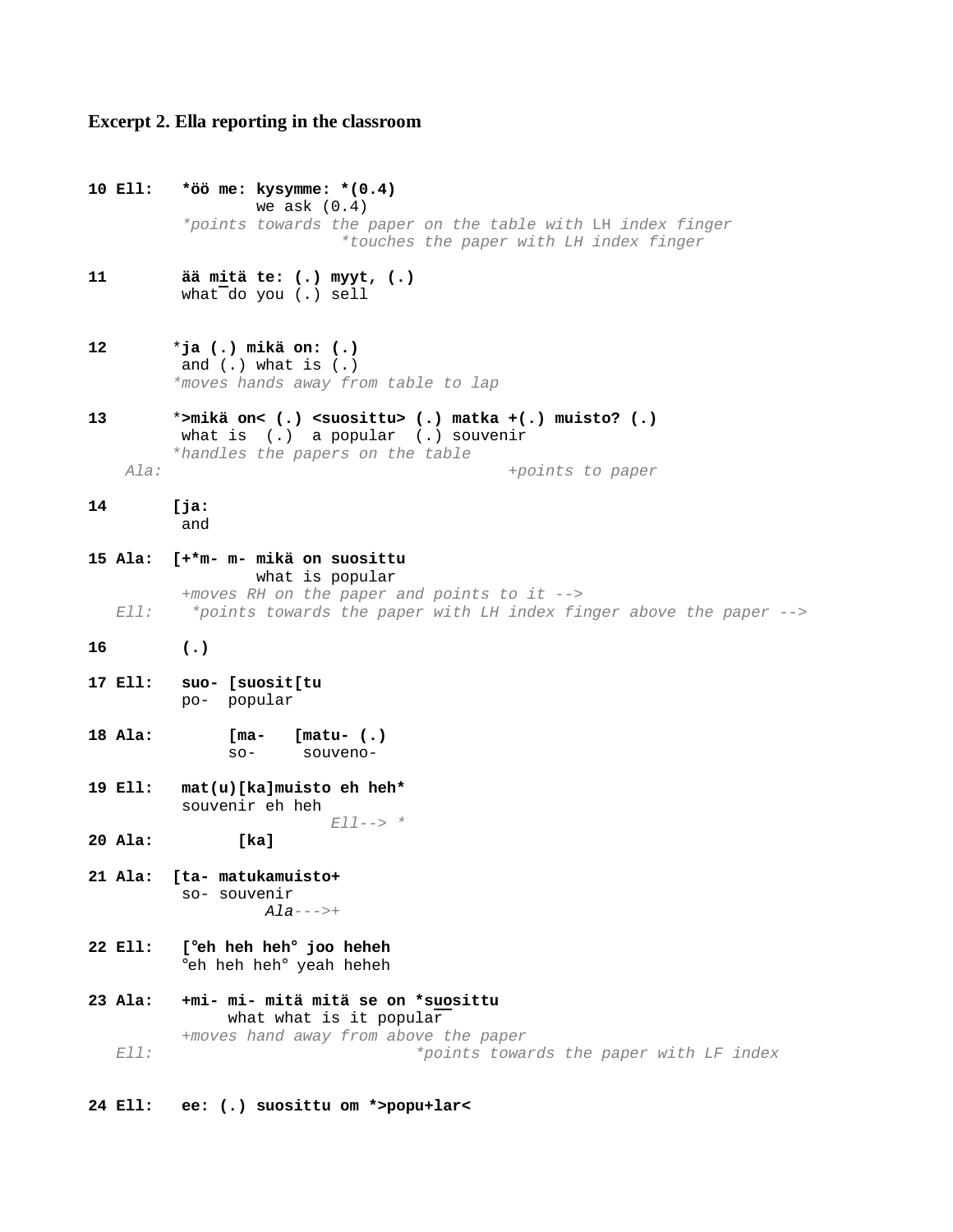popular is 'popular' *\* turns gaze towards Alan*  **Ala**: *+gaze towards Ella* **25 (.) 26 Ala: [+>sorry<** *+leans to Ella; gaze down to paper* **27 Ell: [popu- >popular< (0.4) popular 28 Ala: popular (.) [+joo.** popular (.) yea *+nods* **29 Ell: [joo** yea **30 (.) 31 Ell: \*ja a- matokamuisto (.) on (.) sou\*venir +(.) >souvenir<** and a souvenir (.) is (.)'souvenir' (.)'souvenir' *\*points towards the paper \*gaze toward Alan Ala: +gaze towards Ella* **32 Ala: som: 33 Ell: sou[venir] 34 Ala: [so-so] souvenir? 35 Ell: >joo joo joo >>joo jo<<** yeah yeah yeah yeah yea-**36** (.) ((BOTH TURN GAZE BACK TO PAPER))

In telling about her interaction, Ella again draws on her notes. She places the notes between herself and Alan on the desk, points towards the papers and even touches them as she starts to report the questions she asked in the shop (l. 10). Both participants then orient to the notes through their gaze and body and further pointing gestures. When Ella reports the second question, Alan points at the notes (l. 13) and then partially repeats the question (l. 15). This initiates a joint reading activity (Hellermann et al. 2017): Ella also points towards the paper and repeats the adjective *popular* (l. 17), while Alan continues by attempting to reproduce the word *souvenir* (l. 18, see also l. 20, 21). Alan seems to orient to the whole noun phrase as a trouble source. However, Ella's response – a repetition of the noun (l. 19) – addresses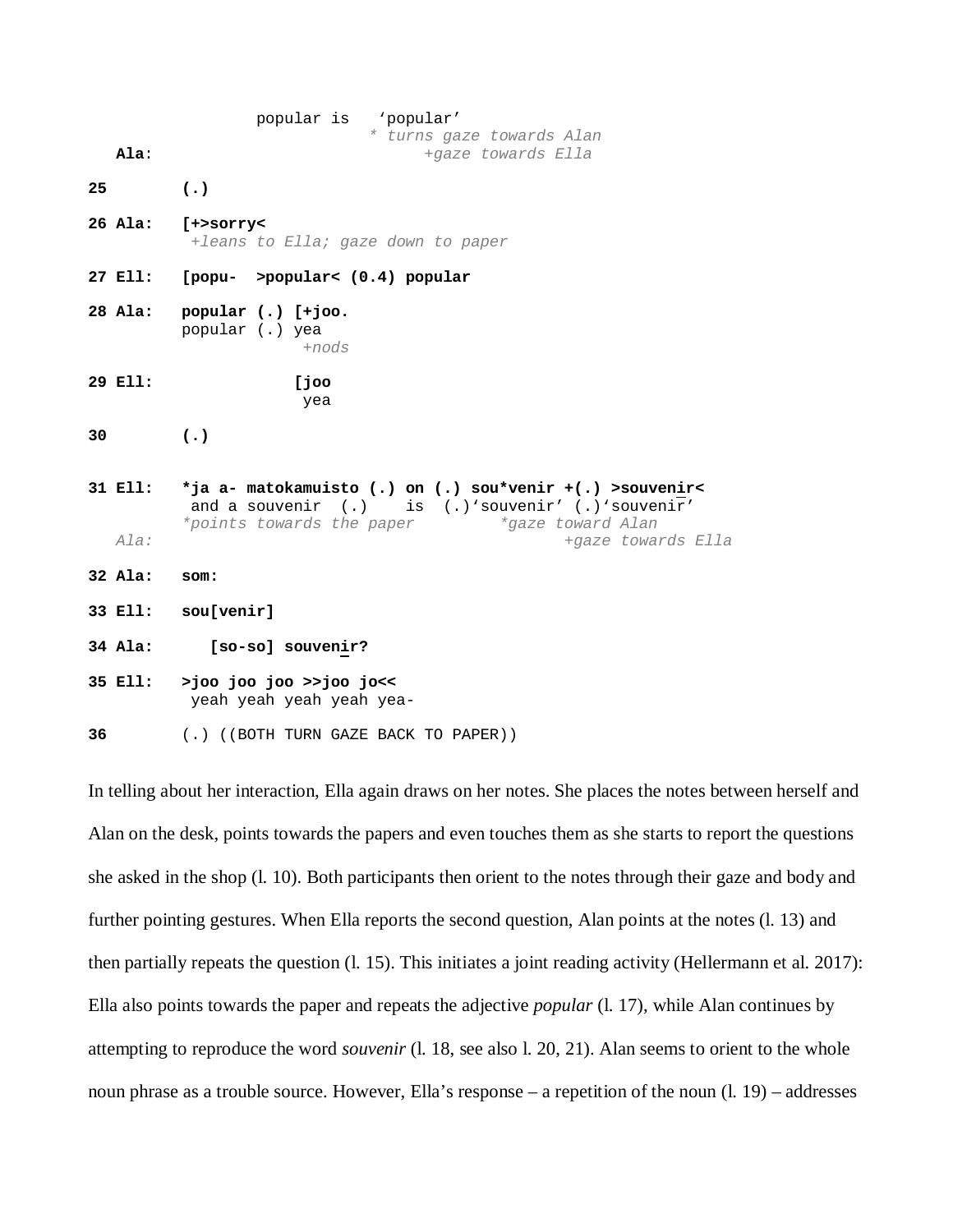the problem as one of word recognition. Ella's pronunciation departs from the standard, but she does not show any orientation to a linguistic problem. Next Alan repeats the noun in the same form (l. 21), while Ella laughs and accepts the word ('joo'; l. 22)

In line 23 Alan initiates a new sequence requesting clarification on the meaning of the adjective and Ella responds by offering an English translation ('popular', l. 24). However, her pronunciation causes trouble for Alan, who initiates repair in English (l. 26). After further repetition by Ella (l. 27), Alan recognizes the word and accepts it (l. 28). In line 31 Ella continues the activity by clarifying the meaning of the noun, again by translating it into English. She also repeats the word twice to ensure that it is recognizable for Alan. Alan then produces a try-marked repetition (l. 34), which Ella accepts with repeated affirmative tokens (l. 35).

During this language-focused sequence Alan orients to Ella as the knowing participant. This opens up an opportunity for Ella to show her linguistic expertise on the vocabulary items that she has used during the interaction in the shop and to share this expertise with Alan. Importantly, however, it is her partner, who initiates the language-focused activity. Alan's active participation shows his orientation to learning the relevant vocabulary and enables Ella to adopt a position of epistemic authority. In addition, the written notes compiled during the preparation phase provide crucial material resources that support participation both in the service encounter and the retrospective discussion. The fact that the relevant linguistic information is distributed among the material and human resources in the situation enables the participants to initiate and sustain a focus on lexico-grammatical practices for interaction. These excerpts illustrate that interactions outside the classroom provide occasions for practicing linguistic resources for interactional conduct and may engender future learning activity.

### *4.2 Pursuing a learning project*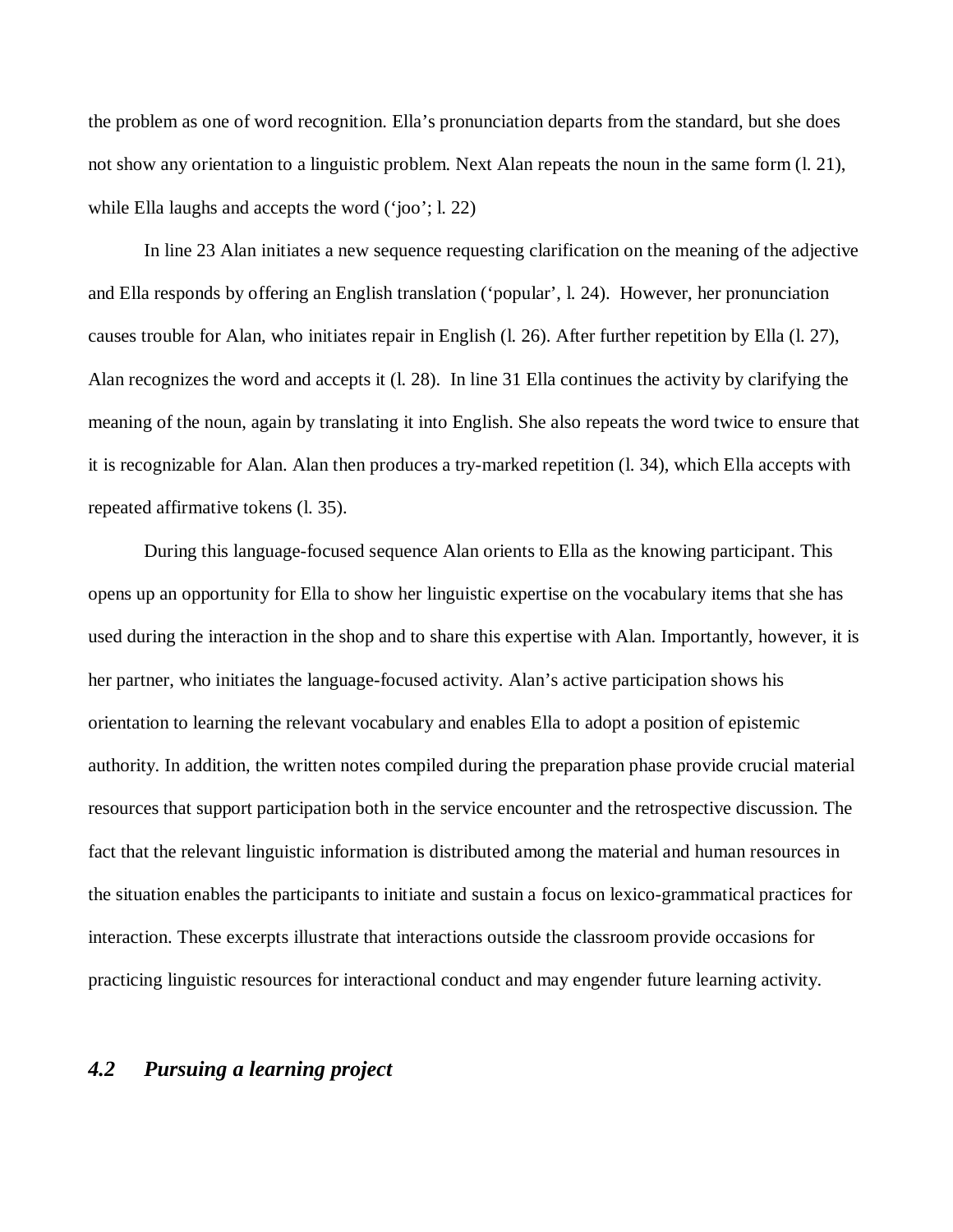The following excerpts illustrate how the participants draw on embodied conduct, the physical environment and experientially based knowledge when rehearsing their planned interaction, and how they adjust their conduct to the real-life circumstances of the service encounter. In addition, excerpts 3 - 5 illustrate how a learning project is constructed and sustained as the participants move from the classroom to a real-life service setting and back to the classroom. The notion of project comes from Levinson (2013: 122), who uses it to describe a plan of action that at least one participant is pursuing in interaction. In Excerpts 3–5 the project becomes visible in the practices through which the participants orient to morphological features in Finnish when practicing, acting out and retrospectively discussing the interactional task of asking an information-seeking question in a university café.

Finnish is an inflectional language and learners have been shown to orient to the difficulty of finding accurate inflectional elements in their repair practices, in particular word-search sequences (see Kurhila 2006). The focal student in the next excerpt, Alan, shows a similar orientation through sustaining focus on inflectional forms of adjectives while planning and formulating a question at different phases of the task. Excerpt 3 comes from the pre-task phase in the classroom, where Alan is rehearsing his planned interaction in a café with Mike. In line 1 Alan practices a question he intends to ask in a café he plans to visit: are the two coffees available equally strong. Formulating the question makes relevant knowledge of the inflection of the adjective 'vahva', in this case the plural partitive case 'vahvoja'. In the excerpt to follow, also the comparative form ('vahvempi', stronger) becomes relevant<sup>[3](#page-15-0)</sup>.

### **Excerpt 3[4](#page-15-1) . Alan practicing**

<span id="page-15-0"></span><sup>&</sup>lt;sup>3</sup> The comparative forms of adjectives in Finnish are formed through morphosyntactic means: in singular the appropriate forms in nominative case are vahva (strong) – vahvempi (stronger) – vahvin (strongest).

<span id="page-15-1"></span><sup>&</sup>lt;sup>4</sup> In excerpts 3, 4 and 5 the sign + is used to indicate the duration of Alan's embodied conduct. The co-participant's (Mike in Ex. 3 and the clerk in Ex. 4) embodied conduct is indicated by the sign ^.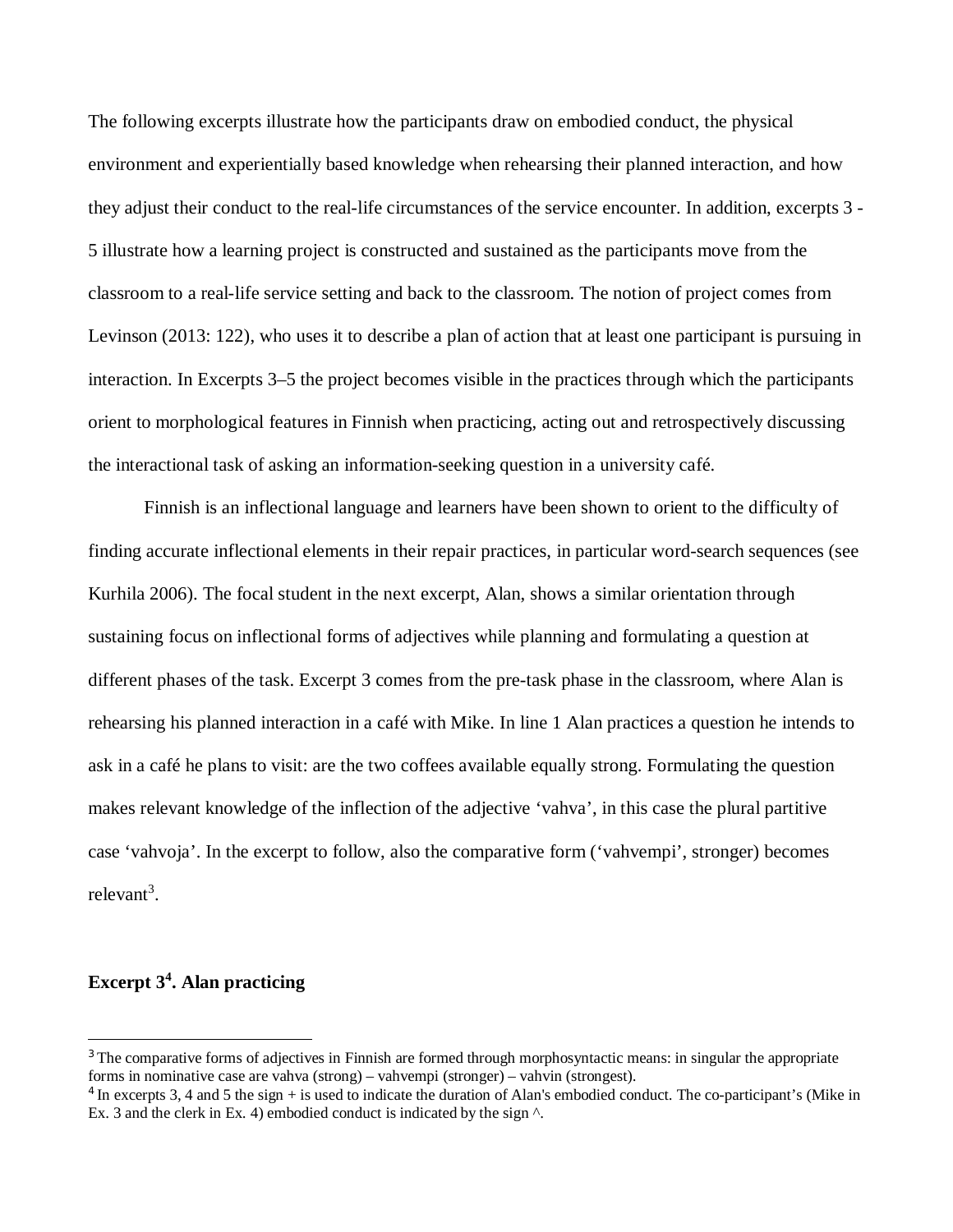

Fig. 2  $\qquad \qquad$  Fig. 3

- **01 Ala: +onko kahvi- (.) onko +nämä kahvit** are the coffe- (.) are these coffees  *+gazes at paper on the table +points at two distinct points in space (fig. 2 & 3)*
- **02 yh- yhtä vahvai- vahvoja, (.)** strong-PL-PAR equally stro- strong
- **03 onko nämä kahvit yhtä vah+voja** strong-PL-PAR are these coffees equally strong  *+turns gaze towards Mike*
- **04 (.)**
- **05 Mik: mmm (.) ei (.) ^tämä kahvia on: eeh ^(0.4) more:** coffee-PAR mmm (.) no (.) this coffee is: eeh (0.4) more:  *^points forwards with RH (fig. 4) ^ circular gesture with both hands*
- **06 Ala: vah[vampi °eh heh he he°** strong-COMP stronger
- **07 Mik: [lisää (.) vahvampi** strong-COMP more (.) stronger
- **08 Ala: ehheh**
- **09 Mik: aah which one (do) you prefer**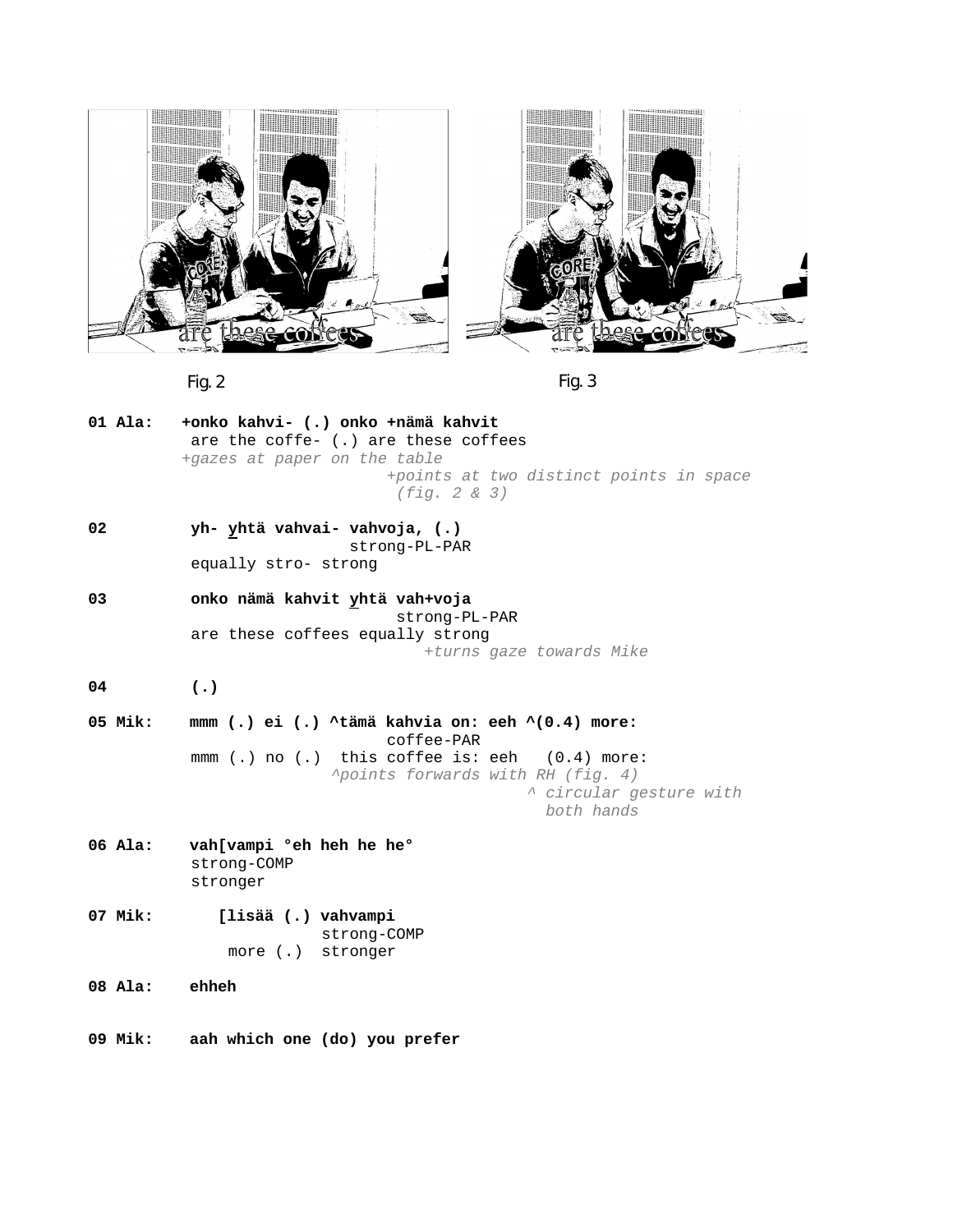In this excerpt the participants use the adjective *strong* in different inflectional forms. In the first lines Alan searches for the plural partitive form of the word in his attempt to inquire whether the available coffees are equally strong. The structuring of his question turn  $(1, 1-3)$  is closely tied to the written notes that he has in front of him, as can be seen in his bodily orientation and gaze. When referring to the coffees (l. 1), Alan uses a pen to point to two distinct points in space in front of him (see fig. 2 and 3). However, speech perturbations show that he has some trouble in finding the appropriate form of the adjective (l. 2). After glancing at his notes, Alan is able to self-repair and produce a lexicogrammatically appropriate question (l. 3). One possibility for answering the question in a relevant way is to identify one of the coffees as stronger than the other, and this is what Mike attempts to do. However, he has trouble in producing the comparative form of the adjective, as is indicated by the pauses and by the language switch (l. 5). The use of the qualifier 'more:' creates a space for Alan to offer a solution to the word search. The two participants complete the utterance jointly, albeit in slightly different ways: Alan offers his version of the adjective 'strong' in comparative form (l. 6) while Mike uses a Finnish adverb ('lisää', more) and then accepts the adjective offered by Alan by repeating it (l. 7).

The way that the participants act out the Q–A sequence shows that they pay close attention to morphological details in order to produce a grammatically well-formed question and answer. Similarly to Excerpt 2, the written notes provide crucial resources for formulating the targeted verbal forms and the participants orient to these resources through gaze and orientation of their bodies (for similar observations on the role of embodied conduct in planning activity, see Markee and Kunitz 2013). However, the enactment of the planned interaction in the café also displays experientially based scriptrelevant knowledge (Edwards 1994, 1997) about the physical and material setting to be visited. This is visible in the use of pointing gestures that are carefully coordinated with the deictic references in the rehearsed sequence. Alan's pointing with a pen targets two distinct points in front of him. Similarly,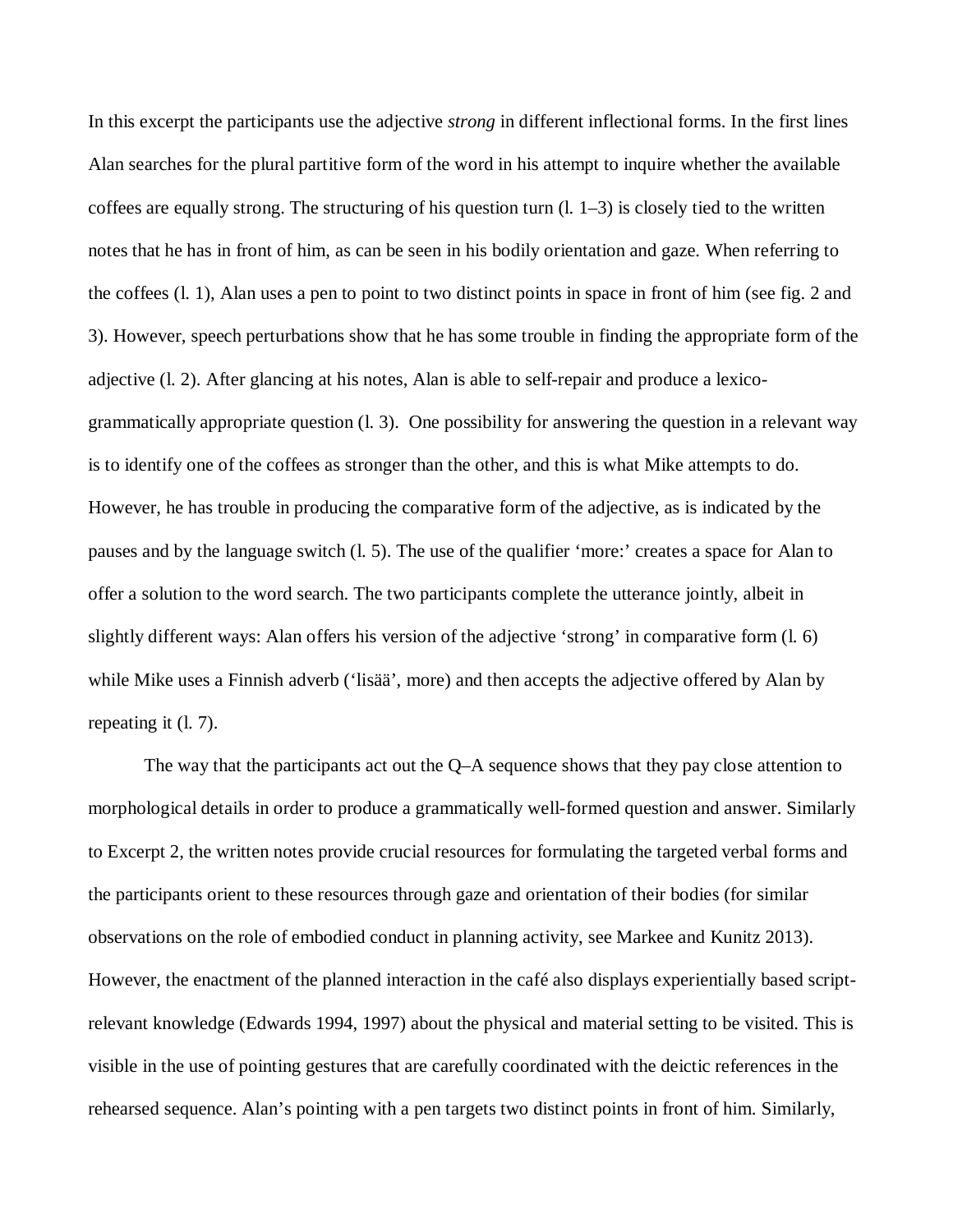Mike does a pointing gesture in his response as he refers to 'this coffee'. The imagined space structured by the gestures closely corresponds to the material set up in the café, where two different coffee pots are placed on the counter within reach of the customers. Also Alan's question presupposes that there are different coffees available. This knowledge contributes to the askability of the question (Stivers 2011) in the actual service encounter: it enables the use of deictic pronouns to refer to the different types of coffee and makes the rehearsed interaction appear well-fitted to the setting and the relative epistemic status of the customer and the clerk. Excerpt 4 shows how the planned sequence is configured in the café. Alan has just paid for a coffee and shifts his gaze to the two coffee pots on the counter in preparation for his next action<sup>[5](#page-18-0)</sup>.

#### **Excerpt 4. Alan buying coffee**





```
02 Cle: mmm: (0.4)^+tää on vahvempaa
                    this is strong-COMP-PAR
                    this is stronger
                   ^touches one of the coffee pots --> (fig. 4)
   Ala: +gaze towards the coffee pots and the clerk's hand
03 +(.)
                                                    Fig. 4
```
<span id="page-18-0"></span> $5$  This is a self-service café, where the organization of the service encounter typically involves the customer picking up a cup, choosing the food items and beverages and then paying for them. In this café the coffee pots were placed on the counter in such a way that customers had to pay for the coffee before choosing the coffee and helping themselves.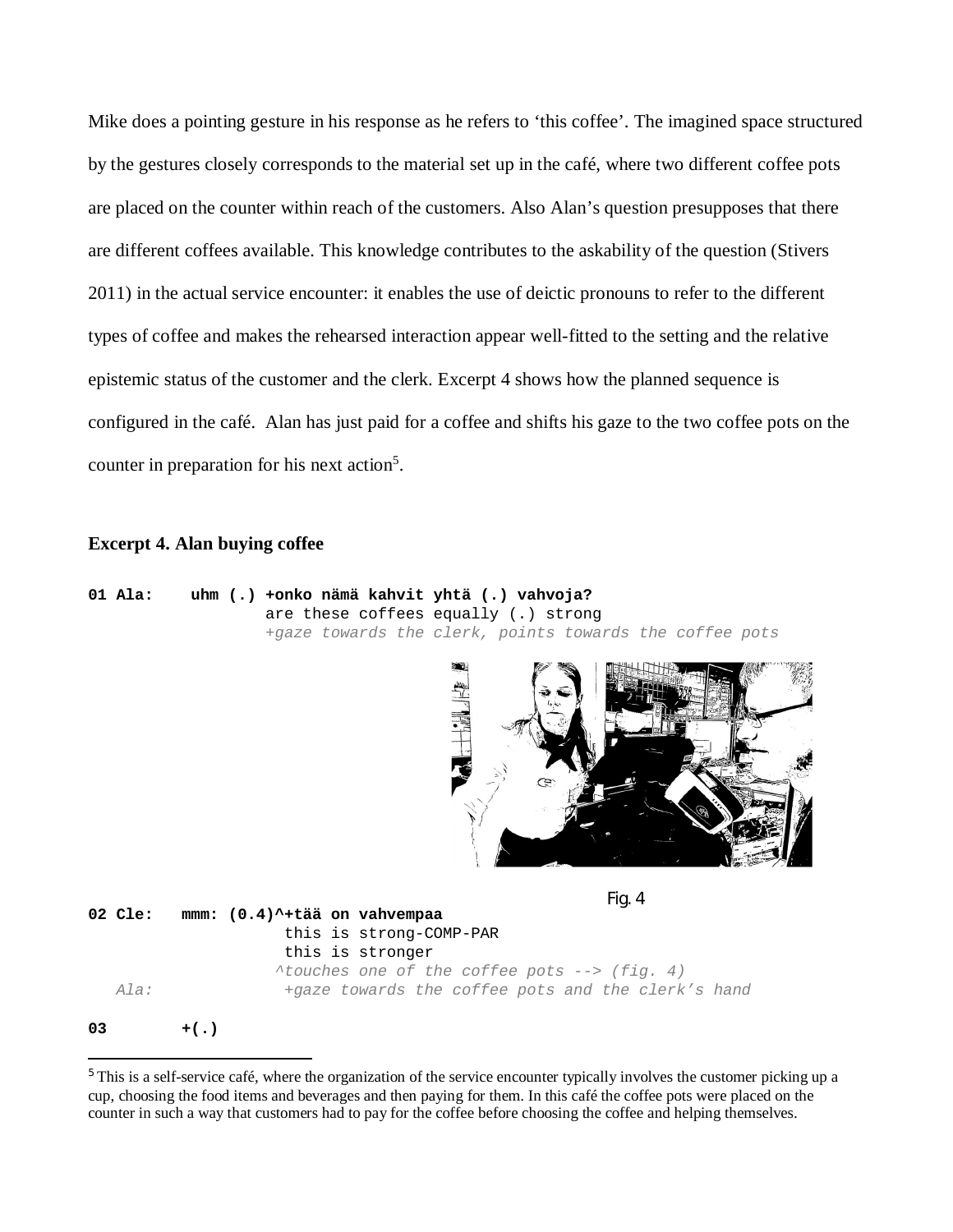#### Ala: +gaze back to clerk --> until the end of extract

 *Cle: ^gaze to Alan (fig. 5) --> until the end of extract*





- **04 Ala: tämä on::** this is
- **05 Cle: vah[vempaa** strong-COMP-PAR stronger
- **06 Ala: [vahvem** stronG-COMP stronge-
- **07 okei (.) joo kiitos=** ok (.) yeah thanks

In the café Alan produces his question in a grammatically appropriate way, including the inflected form (plural partitive) of the adjective that he had trouble with when practicing. The question is well-fitted in the larger activity and its material ecology. It initiates a new sequence at a juncture where the preceding activity (payment sequence) is complete. Through embodied activity (shift of gaze and body orientation) Alan shows readiness for the next activity in the encounter: choosing one of the coffee pots placed on the counter in front of him and pouring himself a cup. The question thus addresses an issue that is consequential for the choice that Alan is about to make.

In her answer to Alan's question, the clerk uses the comparative form of the adjective that Alan and Mike had rehearsed in class. As she answers, she also touches one of the coffee pots (fig. 4). In the next turn, Alan initiates repair by producing a hanging repeat: he repeats part of the trouble source turn (l. 4) as a way to prompt the recipient to "fill in the rest" (Rossi 2015: 274, see also Kendrick 2015).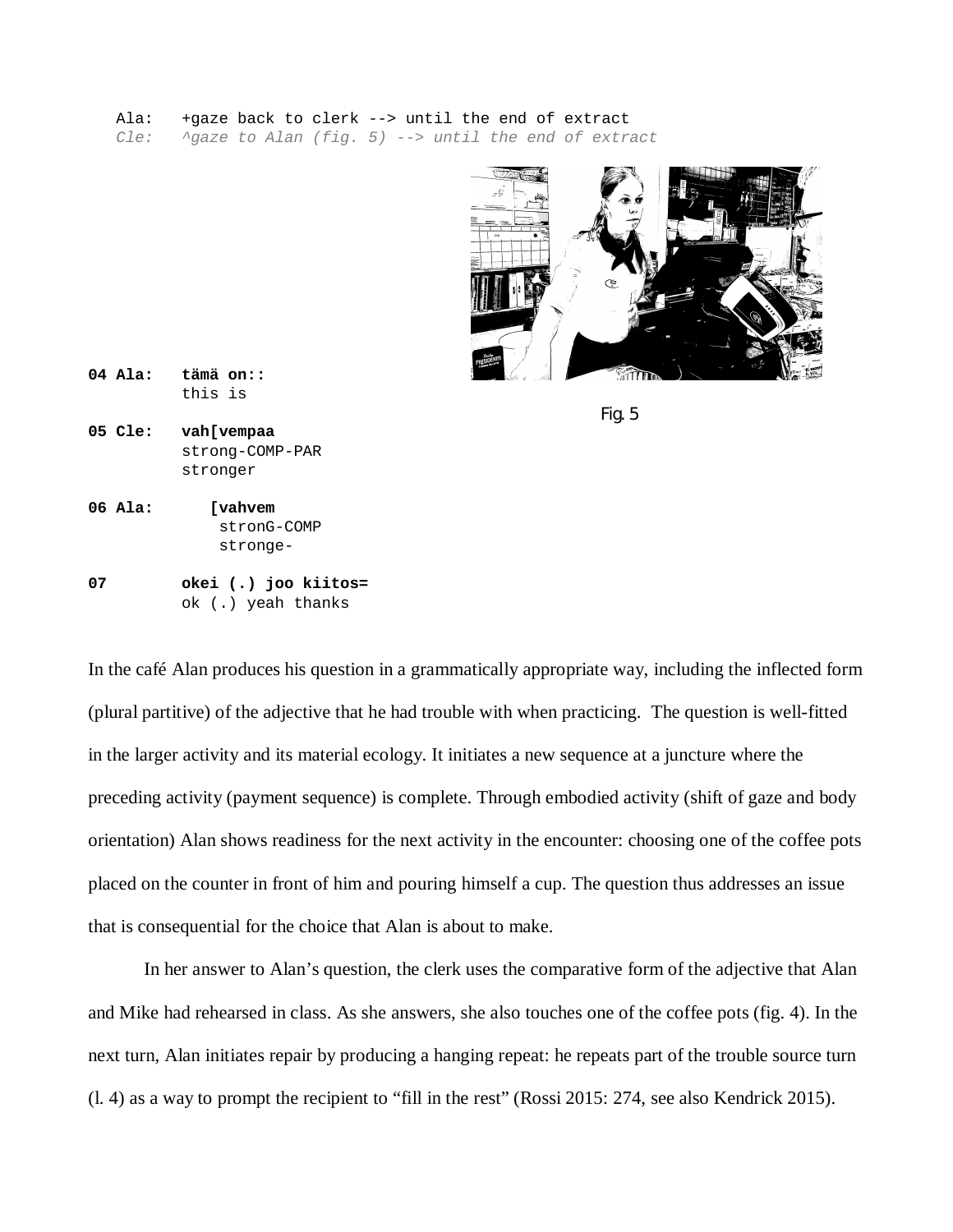Hanging repeats are often related to problems in hearing the previous turn and the possibility of a hearing problem cannot be ruled out here. However, the turn seems to do more than that. Adjusted to the contingencies of the interaction, the hanging repeat enables Alan to focus on the inflection of the target form and request for completion from the clerk. Interestingly, although the clerk's bodily orientation and visually prominent touching gesture invite Alan to focus on the coffee pots, he directs his gaze towards the clerk in anticipation of her verbal response (fig. 5). As can be expected, the clerk responds by repeating the comparative form in full. In partial overlap with her turn, Alan also partially repeats the form and thereby confirms that the word produced by the clerk was what he expected to hear. From the point of view of the service sequence in progress, the repetition seems redundant. However, it indicates Alan's orientation to the linguistic form he had recently practiced. Further, the fact that he does not reproduce the adjective in its complete form, suggests that he has not yet mastered it and the repeat is done for the purpose of practicing and memorizing the item as an object of learning. After this Alan quickly returns to the main business by acknowledging the answer and thanking (l. 7).

When Alan reports on the interaction in group discussion in the classroom, the inflected forms of the adjective *strong* again emerge as the focus of attention.

#### **Excerpt 5. Alan reporting**

| $01$ Ala: | ähm: (.) joo (.) ja mä kysyin ähm (0.4)<br>$ehm$ (.) yes (.) and I asked $(0.4)$           |
|-----------|--------------------------------------------------------------------------------------------|
| 02        | ähm (0.4) onko: kaikki: (.) kahvit nämä<br>$ehm$ $(0.4)$ are all these $(.)$ coffees these |
| 03        | $(.)$ uhm vahvoja.<br>strong-PL-PAR<br>$(.)$ uhm strong                                    |
| 04        | (0.4)                                                                                      |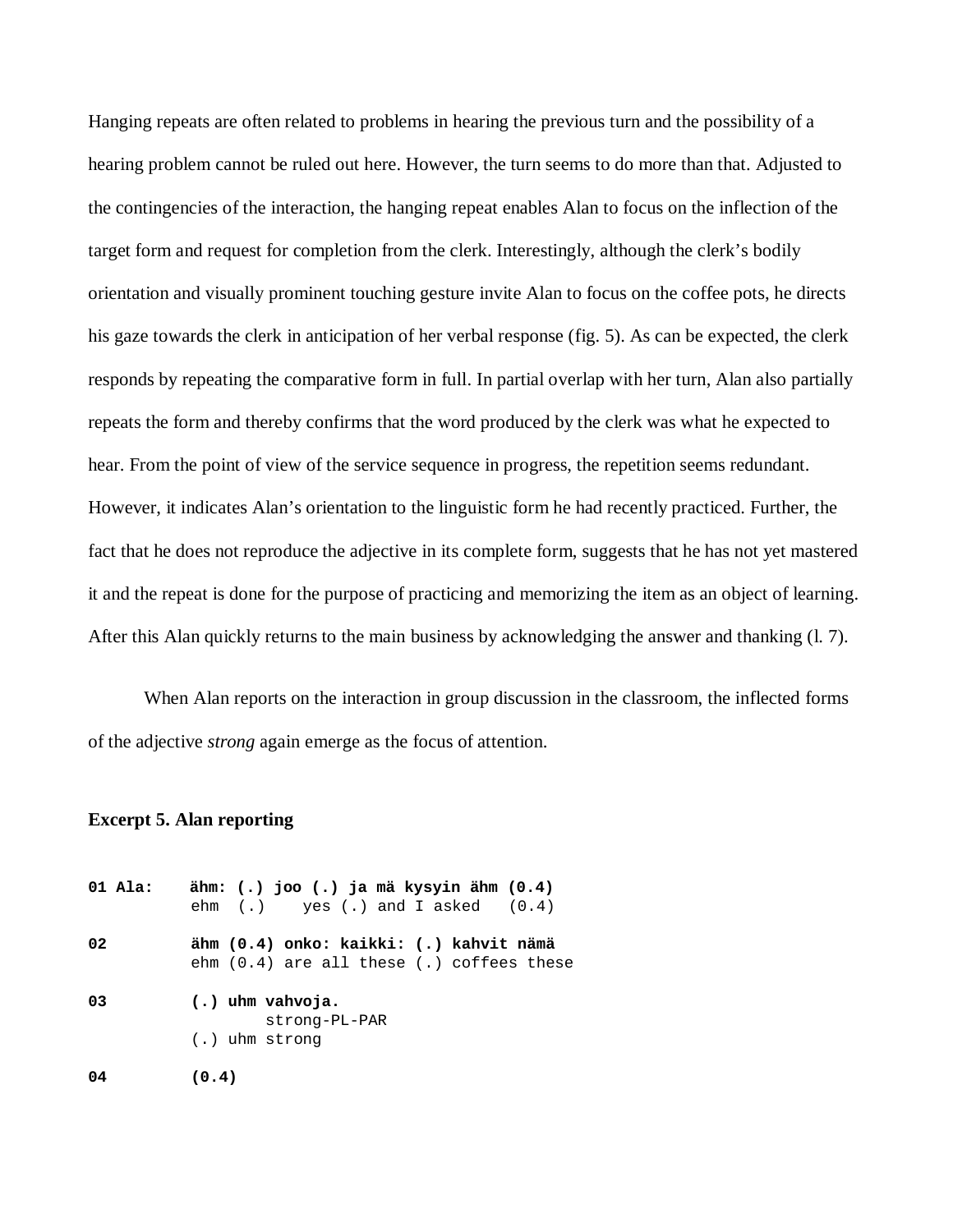**05 Jac: °vahvoja°** strong-PL-PAR strong **06 Ala: vahvoja vahva=** strong-PL-PAR strong strong strong **07 Lis: =aah (the) strong [(.) strength 08 Ala: [°joo°** yea **09 Ala: jaa: se oli ähm tosi helppo koska:** and it was ehm really easy because **10 >hän< +joo tämä on [(0.4) >helppo< eh vahvoin** strong-SUP she yes this is (0.4) easy eh strongest  *+points towards papers on table* **11 ?: [hm 12 (2.0) ((Jack, Lisa and teacher nod))**

Although the speech perturbations and pauses in Alan's reporting show signs of trouble, he uses the plural partitive form fluently (l. 1–3). Another student then repeats the partitive form (l. 5), which is now established as the focus of talk. In the next turn Alan repeats the same inflected form and then provides the base form. With this Alan sustains the interactional focus on the adjective. Providing the base form also makes the word more recognizable for the recipients, and in line 7 another student, Lisa, shows recognition of the word by translating it into English. After this Alan evaluates the interaction he had at the cafe (l. 9-10) and re-enacts the clerk's response using a pointing gesture and the superlative form of the same adjective.

Excerpts 3–5 illustrate how the participants draw on the material organization of a café in practicing and acting out a question that is contextually and sequentially well fitted to the real-life service encounter. The excerpts also demonstrate how reporting of out-of-classroom interactions generates language-focused activity (Kasper & Burch 2016) in the classroom discussions. Further, they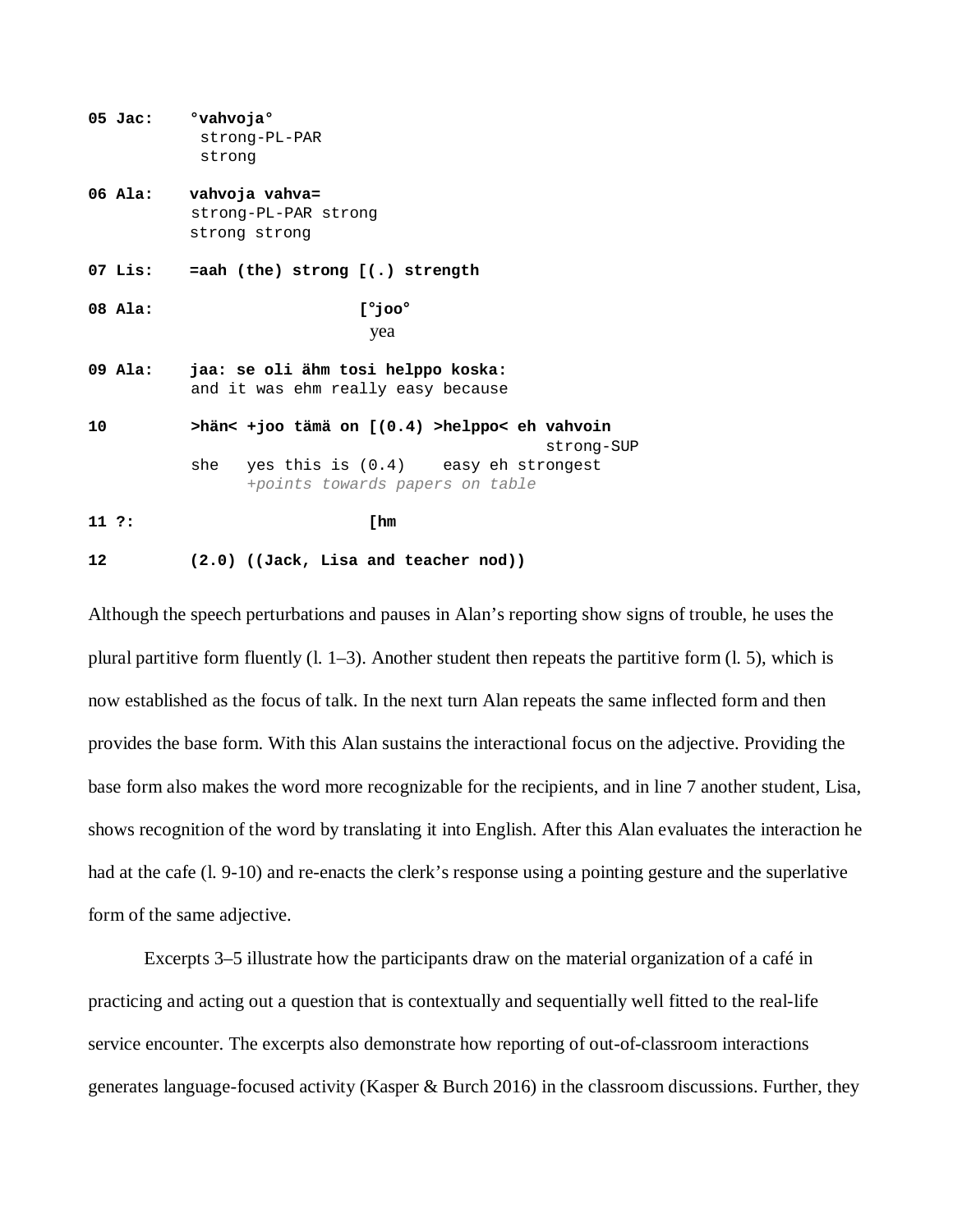make visible a student's learning project that focuses on a grammatical feature, i.e. the inflection of the adjective *strong* (in plural partitive and in the comparison forms) as part of turn design, and that is sustained across situations. Orientation to this learning project is visible in the student's behavior in planning the task, in the way he attends to the object of learning in the real-life service encounter and in the way that Alan sustains focus on the inflected forms in the retrospective discussion in the classroom. Overall the analysis lends support to recent studies that show how learning, even when it deals with acquiring new forms, is contingent, incremental and distributed across interactional situations.

### *4.3 Unpacking unforeseen interactional trouble*

In our data the interactions outside the classroom that generated the liveliest discussions were those in which something unforeseen happened. As previous research shows (e.g. Mori 2002, see also Wagner 2015), the preparation phase of tasks enables the students to plan sequence initiating actions, but does not prepare them for the contingencies of situated interaction. When something unforeseen happens in the interaction, this may be observable already in the service encounter or it may become visible retrospectively through the participants' orientations to the experienced events in the classroom (Lilja & Piirainen-Marsh 2018). Excerpts 6 and 7 illustrate how an unexpected response by the clerk has consequences for the unfolding of the service encounter. In the moments prior to ex. 6 Claire has approached the self-service counter in the university café. After a short interlude where Claire and her student partner (Sally) prepare for recording the interaction, Claire initiates a pre-sequence.

#### **Excerpt 6[6](#page-22-0) . Claire buying coffee**

<span id="page-22-0"></span> $6$  The embodied conduct of the clerk in excerpts 6 and 7 is indicated with the sign  $\land$ , the embodied conduct of Claire in excerpt 6 and Sally in excerpt 7 with the sign +.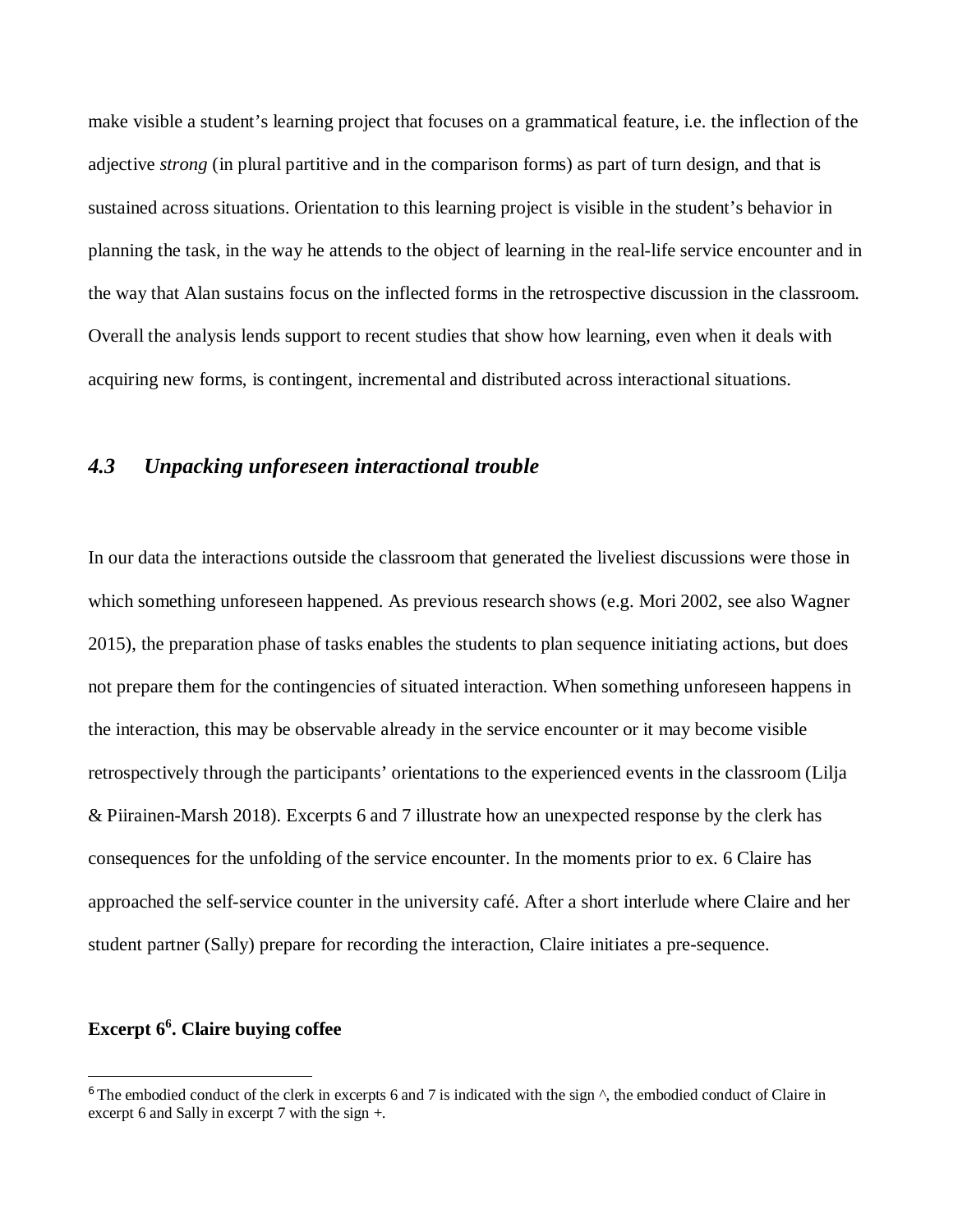*+gaze towards the clerk --> l.14* **04 sokerittomia leivonnaisia** sugar-free pastries **05 (.) 06 Cle: uhm ^löytyy (.) ^(ihan) pieni hetki (.) kysyn** we have (.) just a moment (.) I'll ask  *^nods ^gestures with RH; starts to walk to kitchen* 07 ((~25 SECONDS, Clerk in the kitchen)) **08 Cle: ^löytyy (.) kyllä** we do (.) yes  *^walks back from kitchen, nods* **09 Cla: joo?** yes? **10 Cle: ^löytyy** we do  *^nods* **11 Cla: aah okay (.) ahm:** aah ok **12 Cle: haluaisitko** want-COND-2-Q would you like **13 (0.8) 14 Cla: joo mutta eh (0.4) aA:h +ss: ( - - ) +°°what ki:nd°°** yes but  *+gaze down +gaze back towards clerk* **15 Sal: so-16 Cla: [eh heh ((leans towards clerk)) 17 Cle: [( - - ) 18 Cla: AAH: (1.0) joo kyllä (.) kyllä mä ostan** yeah yes (.) yes I buy

do you have

**03 Cla: +eh HEH (.) aah (.)onko teillä:**

**19 Cle: okei**

Here Claire asks an information-seeking question concerning sugar-free products (l. 3–4). The question is produced fluently and is sequentially well-fitted to the service encounter context: it occurs during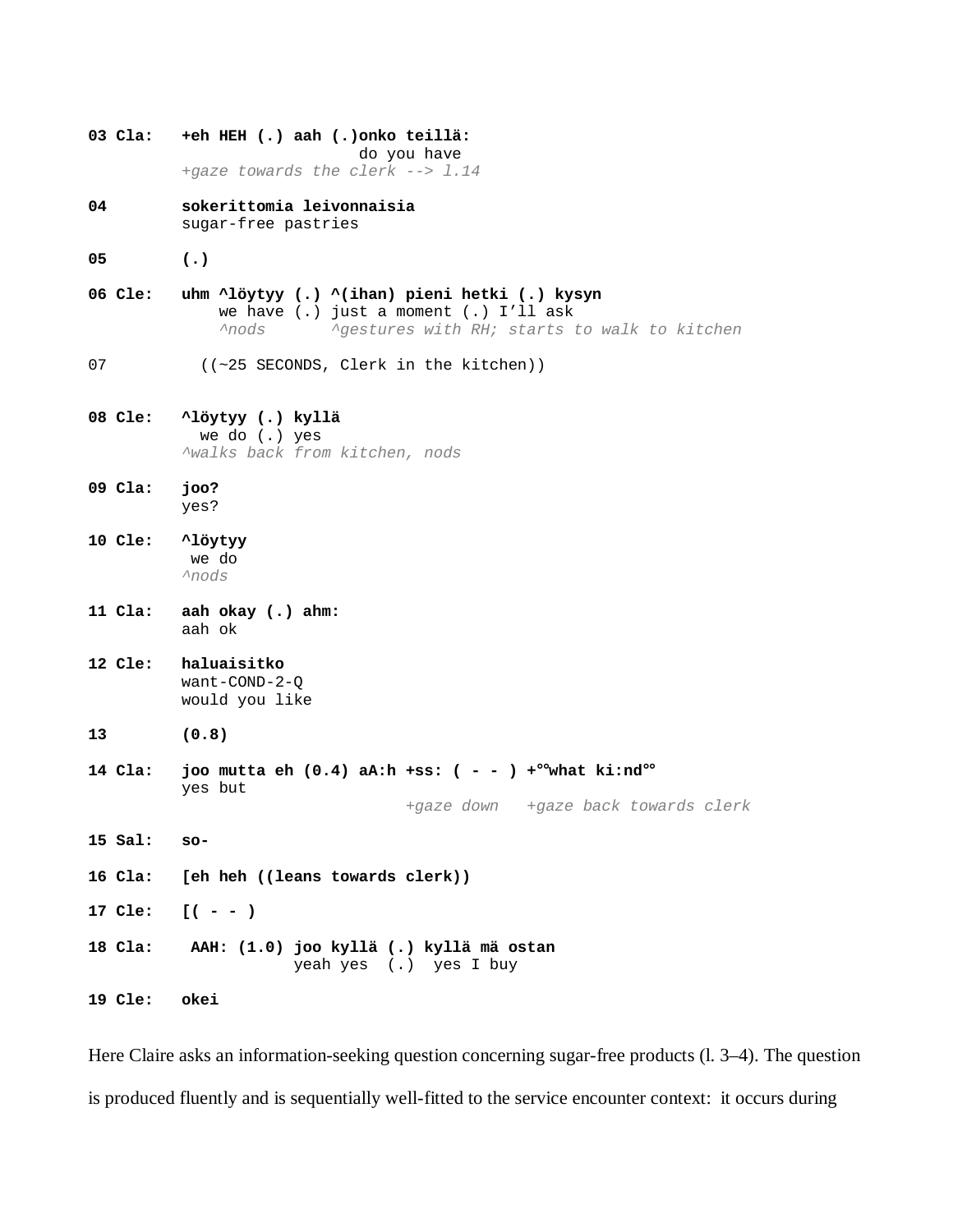the initial moments in the overall organization of the encounter and initiates a pre-sequence relevant to the activity of buying a coffee and a snack. In this sequential context, the polar Y/N question invites the clerk not just to produce an affirmative or negative response, but also to give information about what kinds of sugar-free products are available. The clerk's response turns in lines 6 and 8 align with the form of the polar question, but do not offer the relevant information. In lines 9 and 11 Claire offers the clerk further opportunities to elaborate on her response, but the clerk only nods and repeats the affirmative answer, after which she asks whether Claire would like to have such a product (l. 12). This question is unusual both in terms of its grammatical form (the valency of the verb *want* typically requires a grammatical object) and interactional import. It is sequentially problematic in that it requests Claire to place her order even though the information she sought for in the pre-sequence is not provided. Claire also orients to this in her actions: the delay before her response (l. 13) and the observable trouble in formulating the next action (l. 14), asking for more specific information about sugar-free products. Claire begins her turn with an affirmative particle (joo, l. 14) which is followed by the conjunction 'but', speech perturbations and a pause. At the end of the turn she whispers 'what kind'. The whispering and shift of gaze away from the clerk indicate that the question is not addressed directly to the clerk, but rather related to Claire's search for verbal resources for asking the question (see e.g. Goodwin and Goodwin 1986, Lerner 1996, Hayashi 2003, Koshik and Seo 2012). Nevertheless, it indicates visible trouble and makes relevant some interactional assistance from the coparticipant without requesting it directly (see Kendrick and Drew 2016, Pekarek Doehler and Berger, this volume). However, the action does not generate any reaction from the clerk. Finally, in line 18 Claire responds to the clerk's turn with an affirmative answer and ends up buying a sugar-free bun.

Claire's experience illustrates the consequentiality of language use situations in the wild: because of the unexpected conduct by the Clerk and her own trouble in dealing with it, Claire ends up buying a product without knowing what it is. Claire visited the café together with Sally who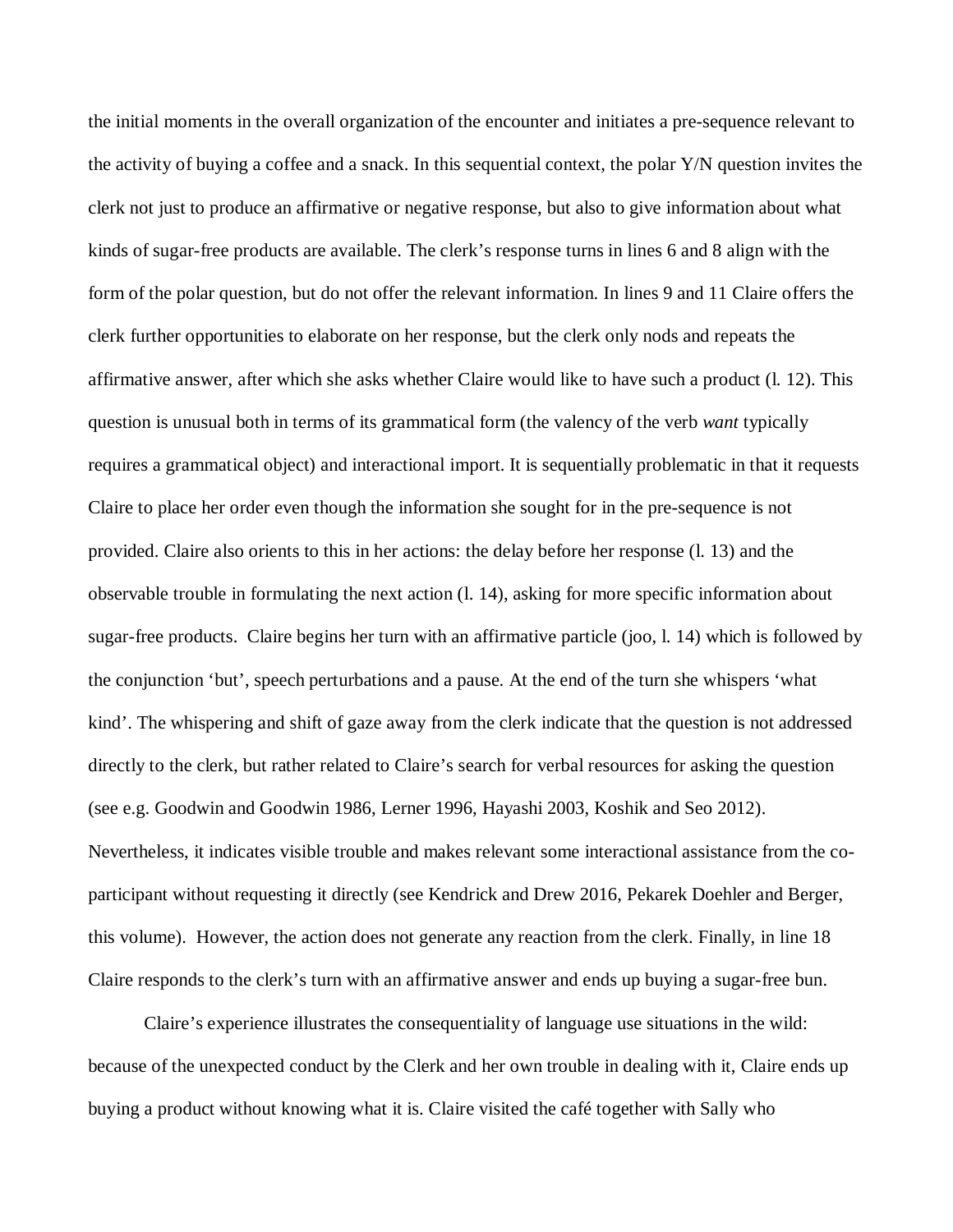videorecorded her interaction. After Claire's service encounter Sally carried out her own task. Her situation unfolds in a similar way as Claire's: after a greeting sequence Sally initiates a pre-sequence by inquiring about gluten-free products. The same clerk answers her question in the same way.

### **Excerpt 7. Sally buying coffee**

|    | $01$ Sal:     | moih<br>hi                                                                                         |
|----|---------------|----------------------------------------------------------------------------------------------------|
|    | 02 Cle:       | moi<br>hi                                                                                          |
| 03 |               | $(\cdot)$                                                                                          |
|    | $04$ Sal:     | umm                                                                                                |
| 05 |               | $\left( . \right)$                                                                                 |
|    | 06 Cla: ehheh |                                                                                                    |
| 07 |               | $\left( . \right)$                                                                                 |
|    |               | 08 Sal: onko teillä °glutee° (.) nittomia (.) leivonnaisia?<br>do you have gluten-free<br>pastries |
|    | 09 Cle:       | kyllä<br>yes                                                                                       |
|    | $10$ Sal:     | kyllä<br>yes                                                                                       |
|    | 11 Cle:       | kyllä (.) haluaisitko<br>want-COND-2-Q<br>yes (.) would you like (to have)                         |
| 12 |               | (0.8)                                                                                              |
|    | 13 Sal:       | +mitä (tai)<br>what $(or)$<br>+moves both hands to sides, palms open                               |
| 14 |               | $(\cdot)$                                                                                          |
|    |               | 15 Cle: umm (0.4) pullaa (.) muffinsia (.) (munkkia)<br>buns (.) muffins (.) donuts                |
| 16 |               | (0.4)                                                                                              |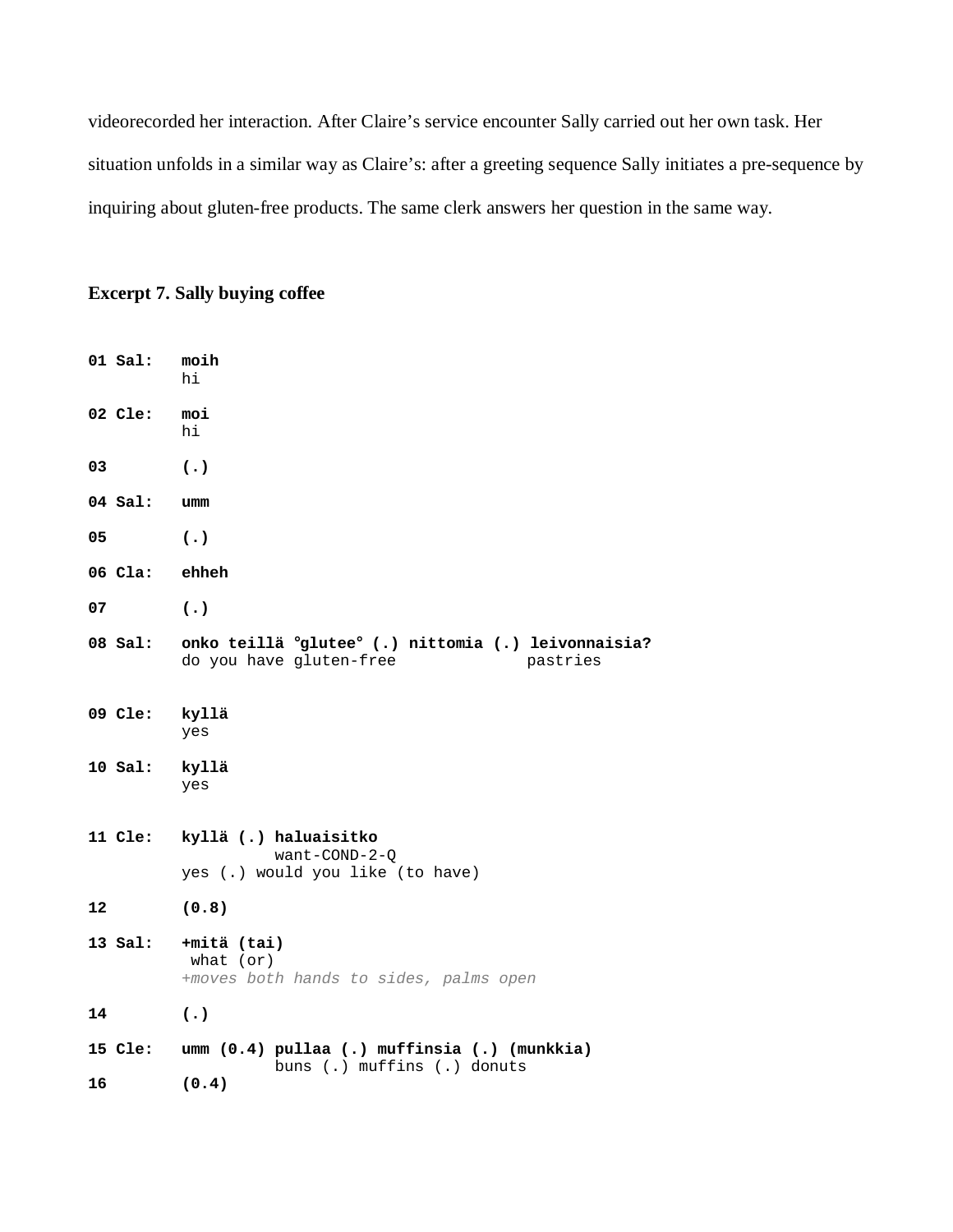|                | 17 Sal: en halua<br>no i don't want                                                |
|----------------|------------------------------------------------------------------------------------|
| 18 Cla: [ehheh |                                                                                    |
| 19 Cle: [okei  |                                                                                    |
| $20$ Sal:      | mä haluan (.) americano ja (.) yks kahvi<br>I want an americano and (.) one coffee |

Again, the question invites the clerk to give information about the products, but no such information is given. Instead the clerk produces a type-conforming positive response (Raymond 2003) followed by an offer of an unspecified product ('would you like'). Sally's conduct (the repetition of the affirmative answer, l. 10 and the delay in responding, l. 12) indicate that she treats the clerk's actions as problematic. However, unlike Claire in the previous excerpt, Sally is able to ask a follow-up question: 'mitä' (what). In Finnish the question word 'mitä' is often used as an open class repair initiator, but here it also deals with the problem of missing information in the clerk's turn. As she articulates the question word, Sally also gestures with her hands and nods. The embodied production of the question both displays her confusion and pursues a response from the clerk. In line 15 the clerk answers her question and lists several gluten-free products. After this Sally is in a better position to decide that she does not want to buy any such product. After a short delay, Sally rejects the offer (l. 17) and places a different order (l. 20). Both Claire and Sally's experience show how unforeseen interactional needs, in this case the need to expand on a pre-request by asking for more information about products, can arise in interactions outside the classroom and how L2 speakers struggle to find appropriate methods for dealing with these needs.

Back in the classroom, Claire and Sally's experiences generate a lot of discussion in which the participants pay explicit attention to the practice of inquiring for more information on something. The following excerpts illustrate how this is addressed in Claire and Sally's reporting of their interactions.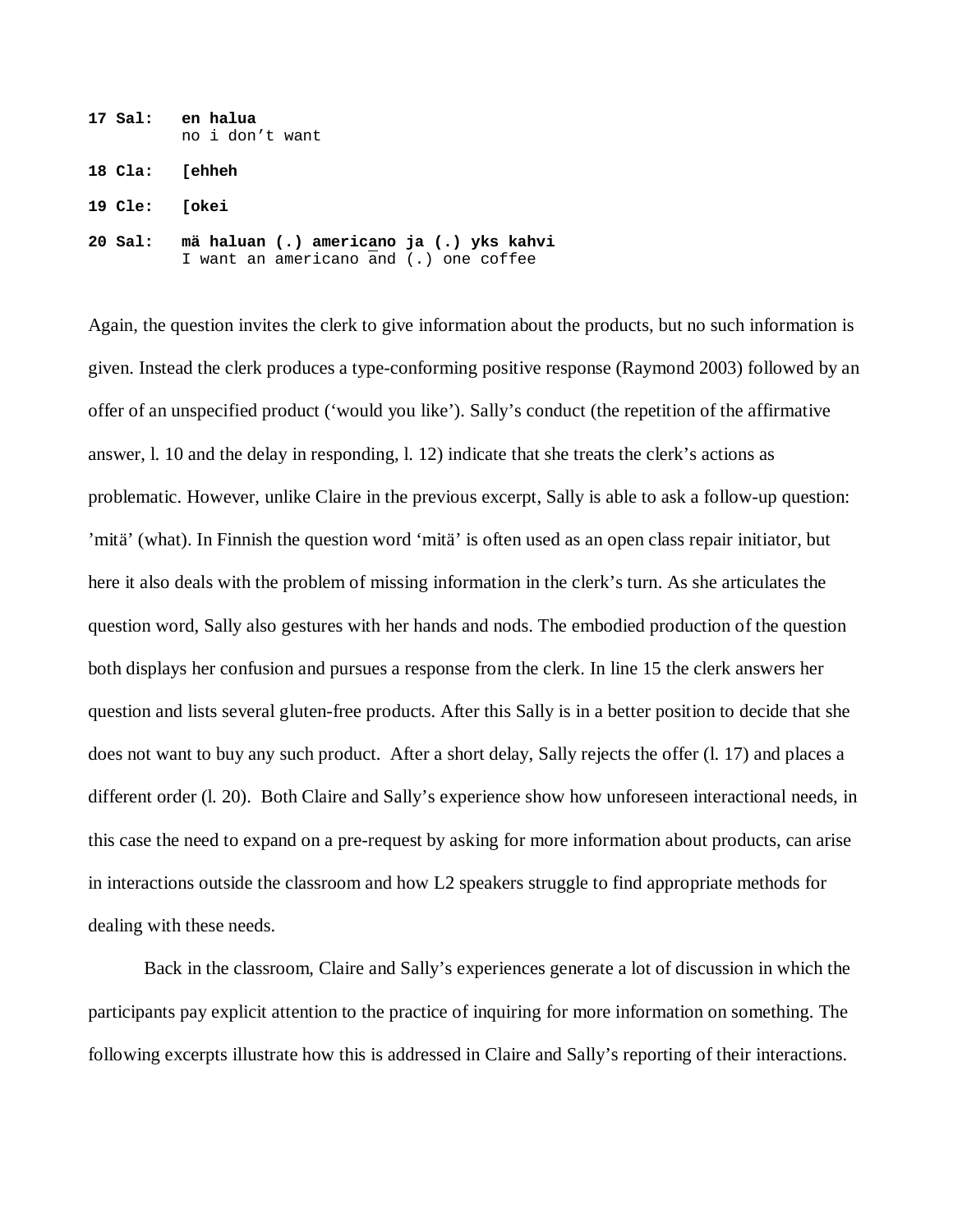In Ex. 8 Claire engages in a word search and completes it with the target phrase "what kind" in English (line 31).

#### **Excerpt 8. Claire reporting**

```
17 Cla: mutta: eh (.) tilanne on
          but (.) the situation is
18 ? °eh heh heh°
19 Cla: >tilanne< tilanne oli ( - ) mm: huo↑no
          situation situation was bad
20 Tea: aha?
21 Cla: koska: a: (0.4) en muista (0.8) aa: ee: (1.0)
          because I don't remember
22 en muista: (1.6) °how do you say°
          I don't remember
23 (1.8)
24 Cla: ah:
25 Mar: °muista is remem[ber°
26 Cla: [en muista:
                         I don't remember
27 (0.6)
28 Tea: mitä (.) sanoja?
          what (.) words
29 Cla: mitä sanoja:
          what words
30 Tea: okei
31 Cla: are (.) what kind?
32 Tea: ahaa=
33 Mar: =minkälainen
           what kind
```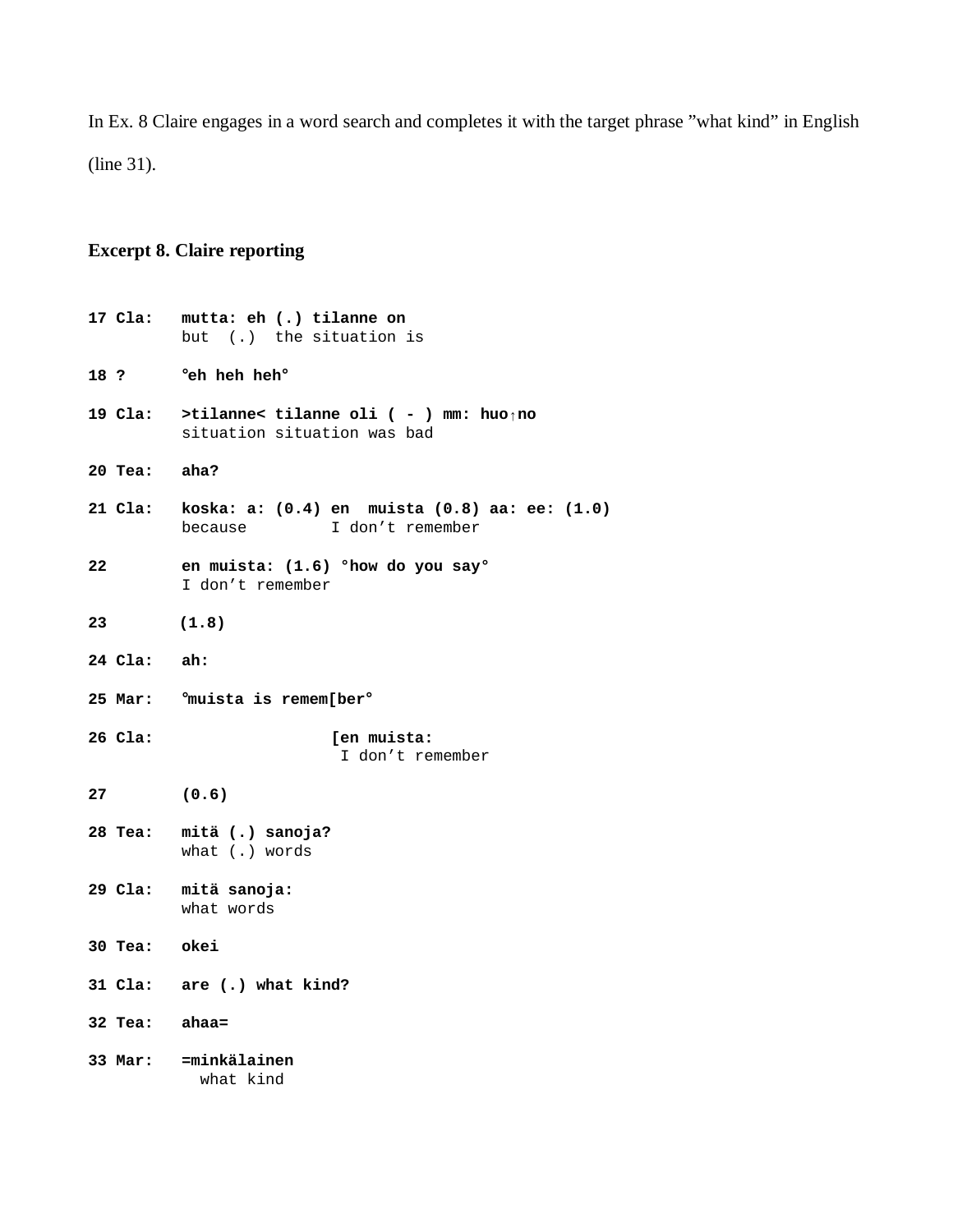#### **34 Tea: okei=**

#### **35 Cla: =minkälainen** what kind

Claire characterizes the situation as 'bad' (l. 19) and accounts for this by referring to her trouble with remembering the Finnish words needed to ask 'what kind'. The target of the word search is not immediately clear to the others and two people attempt to assist in the search: Mark offers a translation of the word 'remember' (l. 25) and the teacher suggests a translation for 'words' (l. 28), which Claire repeats. After Claire clarifies the target (l. 31), a fellow student, Mark, offers the sought for question word 'minkälainen' (l. 33), which Claire accepts by repeating it.

Sally's report (ex. 9), on the other hand, shows how she managed the situation without knowing the appropriate language for asking the question. She simply used the word 'mitä', which was enough for her to get the missing information from the clerk. Accordingly, she managed to avoid the problematic situation of buying a product she didn't want.

#### **Excerpt 9. Sally reporting**

|         |           | 11 Cla: then Sally went $(- - )$                                                                    |
|---------|-----------|-----------------------------------------------------------------------------------------------------|
| $12 \,$ |           | I tell you yeah >say this say this say this say this< $(.)$                                         |
| 13      |           | and then $e$ [heh heh $(.)$                                                                         |
|         | $14$ Sal: | [eh heh heh                                                                                         |
|         |           | 15 Cla: and then hers was good                                                                      |
|         |           | 16 Sal: when I ((laughter)) when I was supposed to say like $(.)$ I a- $(.)$                        |
| 17      |           | >because< I said onko (.) teillä gluteenittoma leivonnaisia<br>do you (.) have gluten-free pastries |
|         | 18 Tea:   | hm                                                                                                  |
|         | $19$ Mar: | joo                                                                                                 |
|         |           | 20 Sal: they were like joo and I'm like (.) what                                                    |
| 21      |           | kind (.) > and [I don't know > I'm like< MITA<br>WHAT                                               |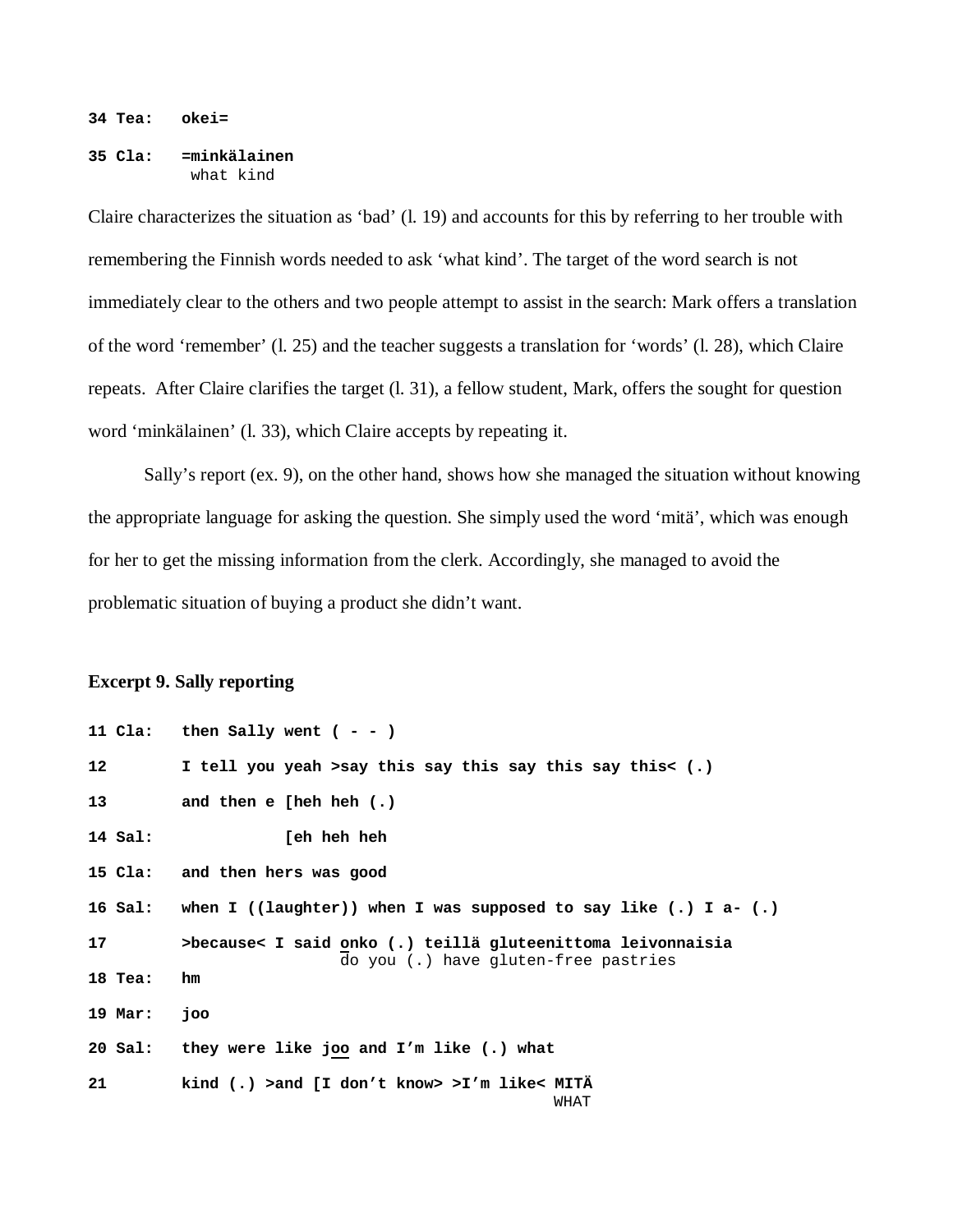**22 Tea: [hm 23 Mar: eH heh heh ehh: 24 Cla: ja oi jo and oh 25 Sal: and then she actually said what kind and and, 26 >I didn't want any< and I am like @En haluan@** I don't want **27 Mar: eeh: [eh heh heh 28 Sal: [eh heh he 29 Cla: [eh heh heh 30 Sal: and then I ordered the coffee for her and me**

In her reporting Claire accounts for Sally's success by referring to her own instructions to her (l. 11–13, 15). Sally then narrates her interaction with the clerk (l. 16–26). Although she refers to the linguistic trouble she experienced (l. 20–21), she describes how her action was successful in soliciting a more elaborate response and led to a more successful outcome (l. 25–26). The interaction between Claire and Sally thus occasioned an environmentally occasioned noticing of trouble (Keisanen 2012, Goodwin and Goodwin 2012, see also Schmidt 1990) that enabled Sally to adjust her conduct and express an interactional need that arose in the contingencies of the situation.

All in all, the experiences of Claire and Sally lead to an elaborate discussion about real-life interactions that may involve unexpected conduct and the need for learners to prepare for such occasions. The final excerpt shows how the participants in class discussion make sense of these problems by means of script formulations (Edwards 1994), i.e. formulating the nature of the interaction with the service provider as exceptional, compared to routine service encounters of a similar type in their own culture.

#### **Excerpt 10. Sally reflecting**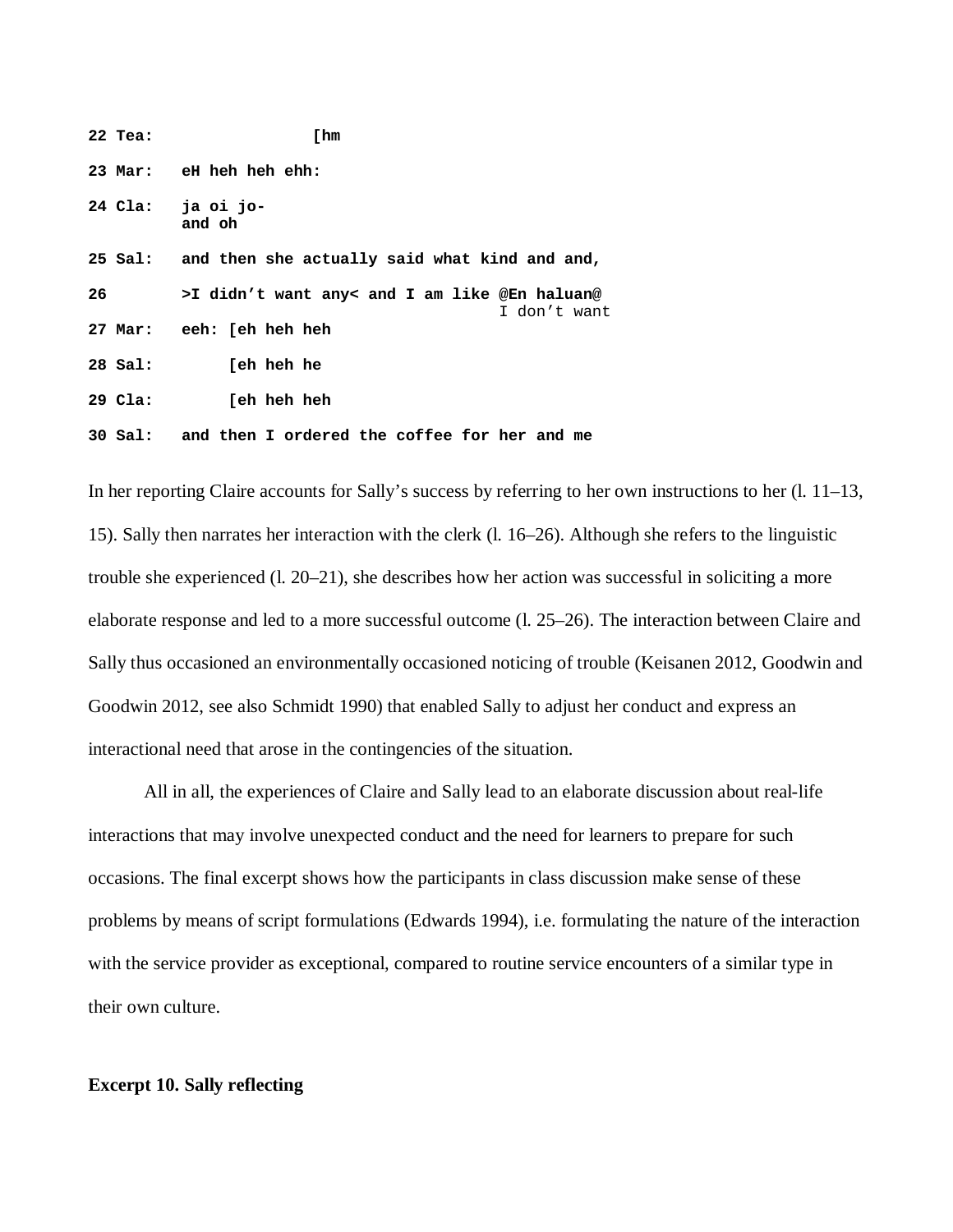| 01 Tea:       | ja esimerkiks (.) sä: (.) huomasit<br>and for example (.) you (.) noticed                                          |
|---------------|--------------------------------------------------------------------------------------------------------------------|
| 02            | että: (.) vaikka sä et muistanut mikä on minkälaista<br>that (.) even though you didn't remember what is what kind |
| 03            | $(\cdot)$                                                                                                          |
| 04 Mar:       | njooh<br>yeah                                                                                                      |
| 05 Cla:       | oot]<br>yeah                                                                                                       |
| 06 Tea:       | [niin sä sanoit mitä ja se oli myös ok<br>you said what and it was also ok                                         |
| 07 Mar:       | joo                                                                                                                |
| $08$ Sal:     | [mm]                                                                                                               |
| 09 Tea:       | oot ]                                                                                                              |
| 10 Mar:       | joo                                                                                                                |
| 11 Tea:       | eli,<br>SO,                                                                                                        |
| 12 Sal:<br>13 | and I think it's because like (0.4) in the US<br>if [I was to say do you have like                                 |
| 14 Tea:       | [hm                                                                                                                |
| 15 Sal:       | gluten-free whatever (.) >they would be like<                                                                      |
| 16            | yes we have and they would name it                                                                                 |
| 17 Tea:       | hmm                                                                                                                |
| $18$ Sal:     | like everytime                                                                                                     |
| 19 Tea:       | niin niin (.) joo<br>right right yeah                                                                              |
| $20$ Sal:     | so I don't think I'd have to ask [what kind                                                                        |
| 21 Tea        | [hmm                                                                                                               |
| 22 Tea:       | joo jjoo eli se on (.) ehkä kulttuuri °ero°<br>yeah yeah it is (.) maybe a cultural difference                     |

In this excerpt the teacher builds on Sally's story and refers to it as an example of how a spontaneous linguistic choice can be acceptable in its context (l. 1–3, 6). Sally then elaborates on her report and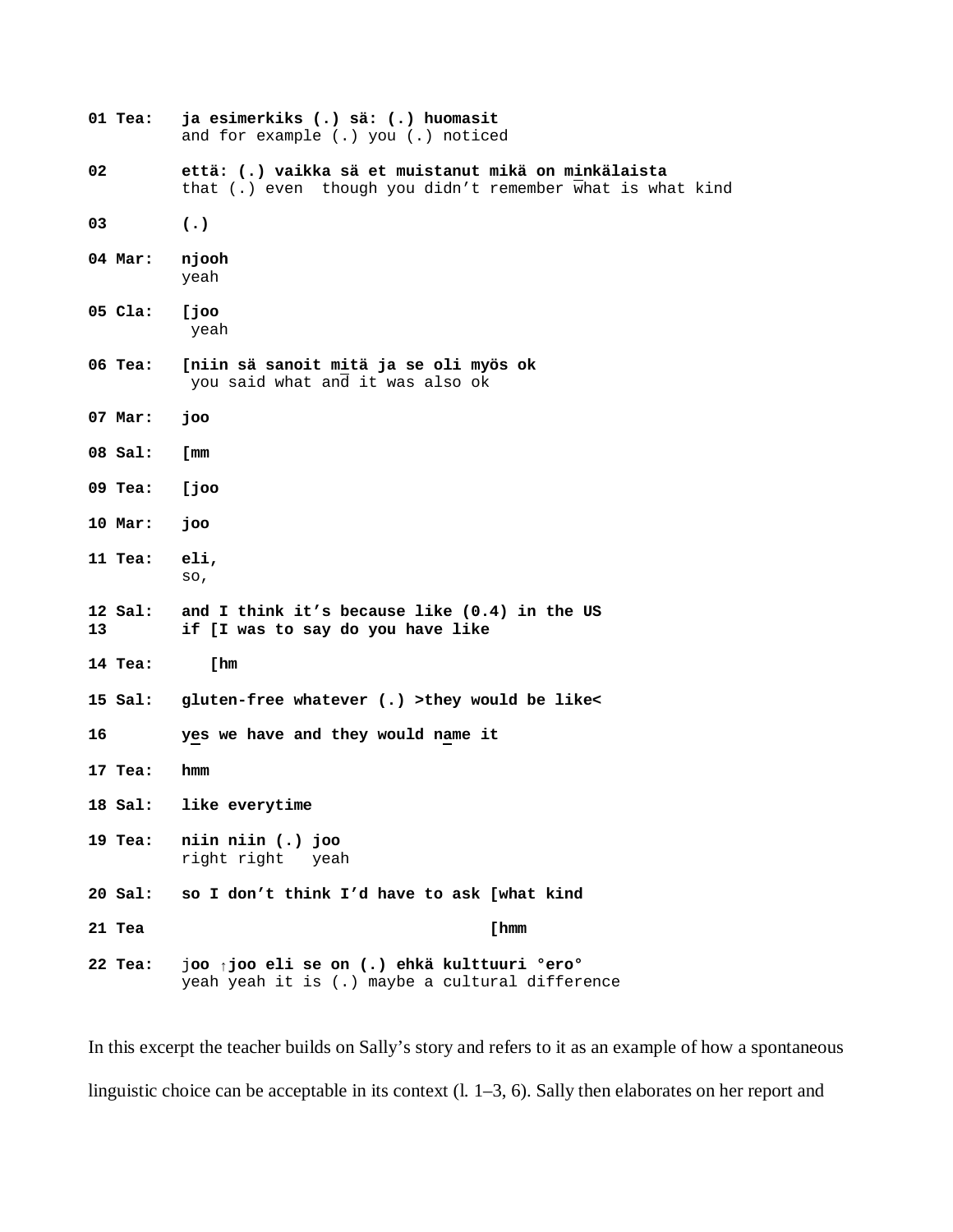accounts for her trouble by referring to a cultural norm related to service encounters in her native country (l. 12–18). She formulates the service encounter as exceptional by constructing a scripted cultural pattern of how the same interaction would unfold in the US. This is achieved by using reported speech to construct a hypothetical scenario, where the service provider responds to her request of information (l. 13, 15) with an affirmative response followed by naming the product (l. 16). After the teacher's minimal response (l. 17), Sally upgrades her description with an extreme case formulation (l. 18), which elicits a more elaborate response from the teacher. She then brings the script formulation to completion with an upshot which refers to her own conduct (l. 20). As Edwards (1994) has shown, formulating events as exceptions to scripted patterns is related to issues of accountability and is used to construct the dispositional character of actors. Here the formulation of a culture-specific script contributes to portraying the clerk's conduct as exceptional and Sally's trouble as understandable. The sequence is brought to completion by the teacher, who formulates her understanding of the gist of Sally's account by referring to a cultural difference  $(1, 22)$ .

### **5 Discussion**

In this chapter we have described how a teacher-assigned real-life social task is carried out and interactionally accomplished by different participants. Similarly to studies of task accomplishment in classroom settings (Mori 2002, Hellermann & Pekarek Doehler 2010), the analysis revealed differences in the ways in which the teacher-assigned task is interpreted and configured by different students in their interactions outside the classroom. In some cases students' interactions with service providers unfold as interview-like question-answer sequences. Although this approach to the task enables students to make use of the pre-planned initiating actions and practiced scenarios, the data show that many students have difficulties in adjusting to the contingencies of interactions. Task-interactions like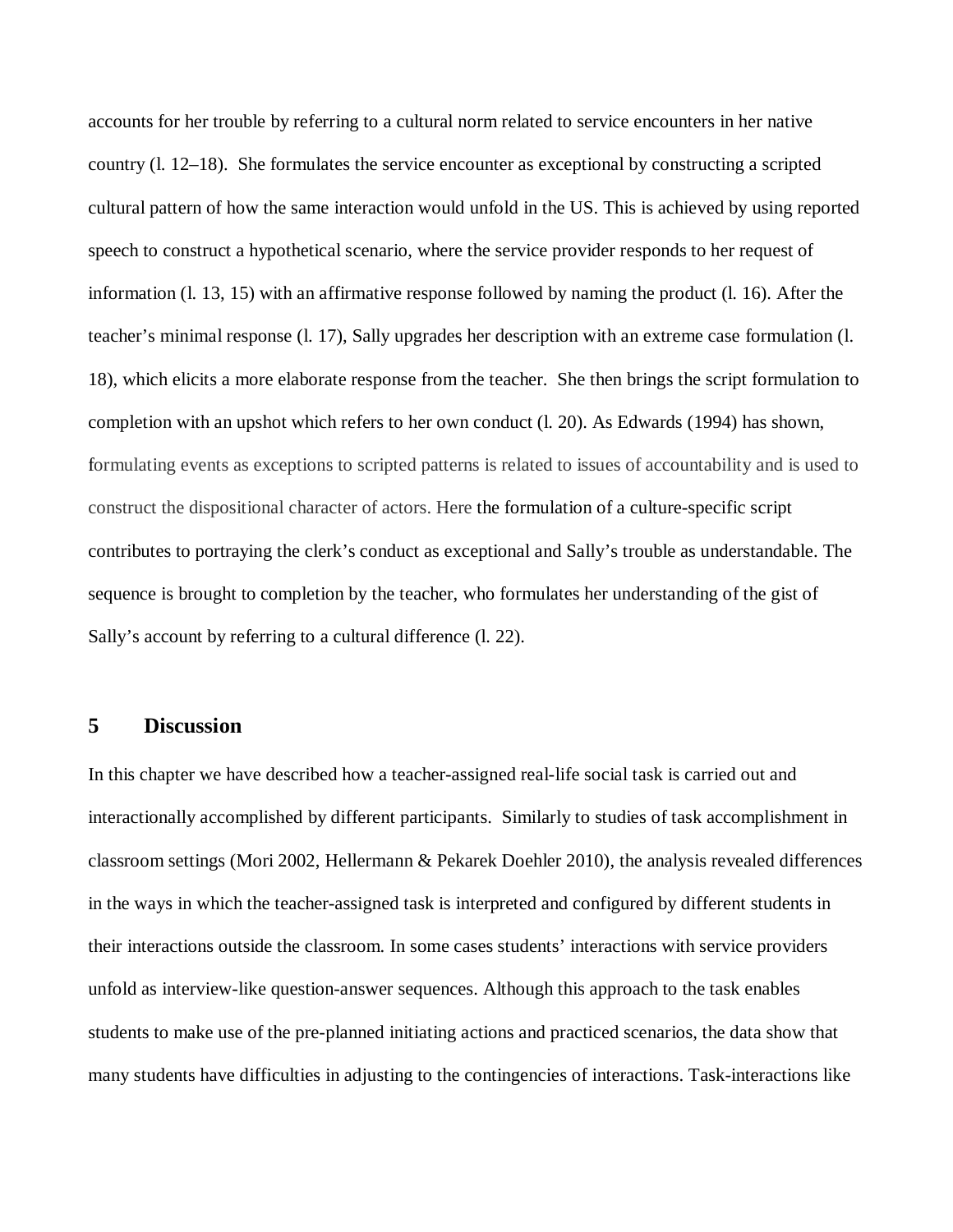these can be seen as "taming the wild" (Wagner 2015, Eskildsen et al, this volume); i.e. constructing classroom-like conditions outside the classroom instead of making use of the wide array of resources that everyday social interactions outside the classroom offer.

However, in most cases in our data the students manage to configure the task in a contextually relevant way. The learners draw on sociocultural and experiential knowledge of service encounters already at the planning stage and adjust their conduct to the specific contextual features of the targeted encounters (see also Markee & Kunitz 2013). Close analysis of these students' interactions demonstrates how occasions for developing interactional competence arise and are oriented to by the participants as they move from the classroom to the wild and back again. For some learners the task provided occasions to pursue their own learning goals in interactions across the settings. We propose that the examples of Alan's interactions both in the classroom and in the café show orientation to such a learning project which is manifested in language-focused activity (Kasper & Burch 2016) across the settings. The data show how a focus on inflectional forms of adjectives is established in Alan's interaction in the preparation phase (ex. 3), how he shows embodied orientation to the same forms in the real-world service encounter (ex. 4), and how he shares his expertise on these forms in the debriefing interaction back in the classroom (ex. 5). Together the examples show some evidence of a learning outcome at the lexical level (new knowledge about how to formulate inflectional forms of the adjective), but more importantly, we see how Alan configures his interactional conduct while adjusting to the contingencies of the interaction outside the classroom. As previous research (e.g. Eskildsen  $\&$ Theodórsdóttir 2017) has shown, outside the classroom the participants' main concern is with the progressivity of the business or social task, and occasions for learning are embedded in its sequential management. In Alan's case, initiation of repair enables a momentary shift of focus to a target word (inflected form of an adjective) as an object of learning and creates an opportunity for Alan to repeat the form, while also showing sensitivity to the interactional contingencies of the business encounter.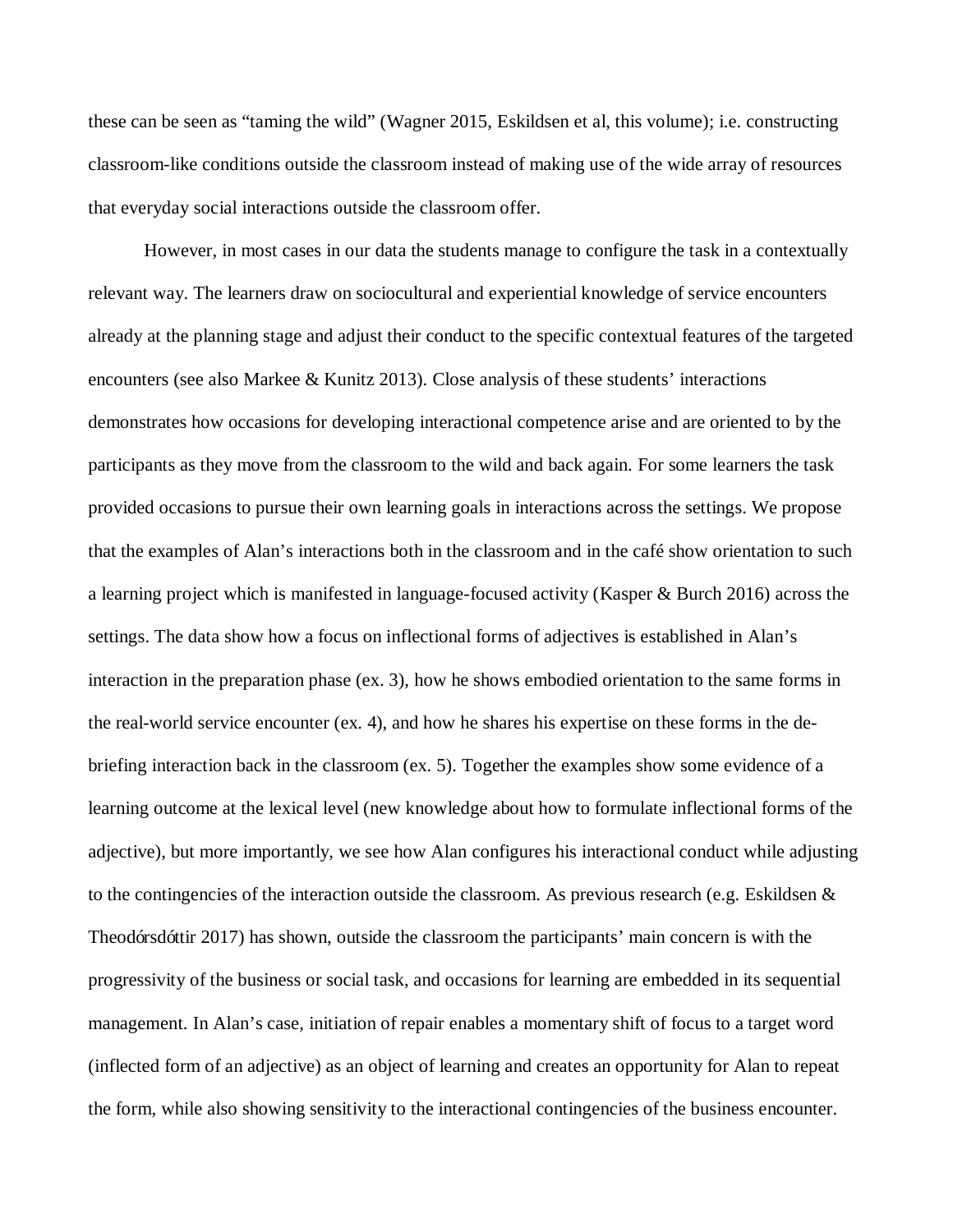Overall, our data show that the different phases of the task complement each other in creating opportunities for language learning and can support the development of interactional competence. Group discussions in the preparation phase of the task provide a safe environment not only for language-focused activity, but also for embodied enactment of imagined encounters. Access to material resources also support the planning of interactional tasks. When participating in interactions in the service encounters, students are challenged by unpredictable interactional contingencies and unforeseen interactional needs. The post-implementation phase offers occasions for analyzing and making sense of these. The retrospective discussions in the classroom also turned out to offer rich occasions for learning activity. Retrospective tellings and reportings of the encounters create occasions for participants who initially show limited knowledge to display some level of linguistic and interactional expertise. This is visible in most of the cases analysed and is made particularly explicit in the situations where the learner does word explanation or teaches a newly learned practice to peers (ex. 2). The examples also show how the need to manage unexpected situations and deal with the 'chaos' of the wild may lead to further learning-relevant activity (cf. Wagner 2015). Experiences of such situations can occasion noticing of learning objects and reflection that may support learning in the long term. Excerpts 6–10 highlight how the students experience trouble caused by unexpected (and uncooperative) interactional conduct by the clerk in the service encounter. In the encounter the students work towards resolving the problem by engaging in a word search, code-switching (Ec. 6) and by adapting a familiar verbal practice for local needs (ex. 7). In retrospective discussion in the classroom they report on the problem and analyze it on multiple levels. They focus on the linguistic form needed for asking for further information (ex. 8), discuss how an alternative method led to a successful outcome (ex. 9) and they account for their difficulties by constructing a script formulation (Edwards 1994) referring to cultural norms (ex. 10).

One aim of this chapter was to explore how the different sociomaterial environments in the classroom and real-life business settings feature in the way that the task is configured. The analysis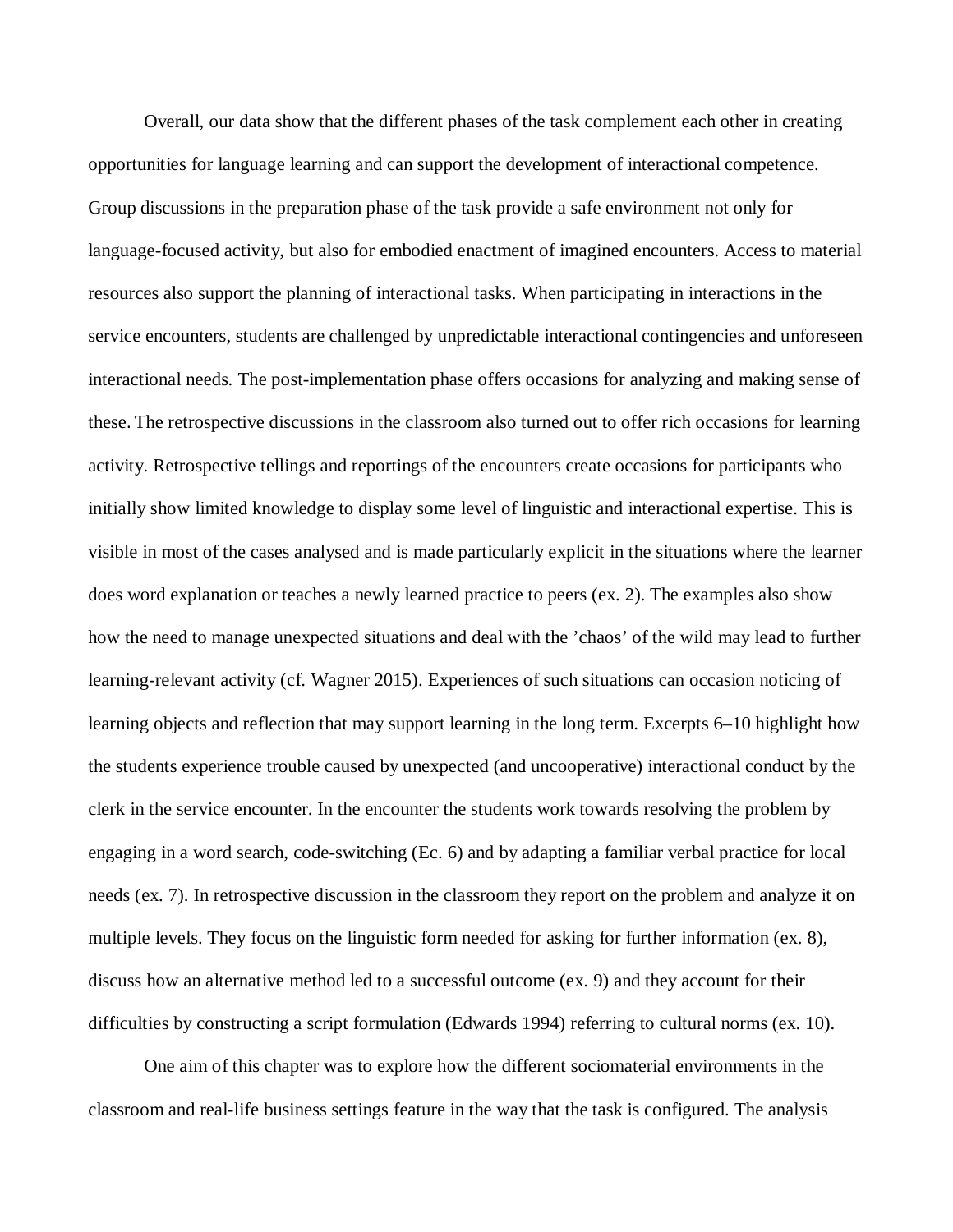illustrates how students' knowledge of the linguistic resources made relevant by the task was distributed in the social and embodied organization of action within the material ecologies of the different settings. Embodied and material resources were crucial for organizing action in all three phases of the task. Excerpts 1 and 2 show how a novice learner struggles with the task, but is able to construct linguistically coherent utterances in the service encounter with the help of her notes. Written notes also enable her to report on her task in the classroom discussion, where she emerges as the epistemic authority of the newly acquired language resources and shares her knowledge with the coparticipant. Excerpt 3, on the other hand, shows how the students display knowledge of the physical and material environment of the service setting that one of them plans to visit in their embodied activity already in the preparation phase. This knowledge enabled them to plan their actions such that they were fitted to the contextual specifics of the target encounter, whilst also paying close attention to linguistic detail. Pointing gestures tied to deictic terms were used to locate items in both the imagined space (ex. 3 and 5) and the real physical environment where the service interaction took place (ex. 4). Our observations resonate with earlier studies that have shown how gestures are used as resources in embodied sense-making and remembering in L2 interaction (e.g. Eskildsen and Wagner 2013) and in group planning activity (Markee and Kunitz 2013).

The analysis underlines the need to develop pedagogic practices that create connections between the classroom and diverse social settings outside. We have shown how real-life tasks based on learners' needs enable learners to put their interactional repertoires to use and how de-briefing activities establish further opportunities for analyzing out-of-classroom language use experiences (see also Wagner 2015). In this study, tasks designed around language use experiences outside the classroom emerged as sites for developing interactional competence. They presented opportunities for languagefocused activity generated by the learner's needs and provided for in-situ adaptation of language resources in contingent interaction in authentic settings. The trajectory of the task showed how learning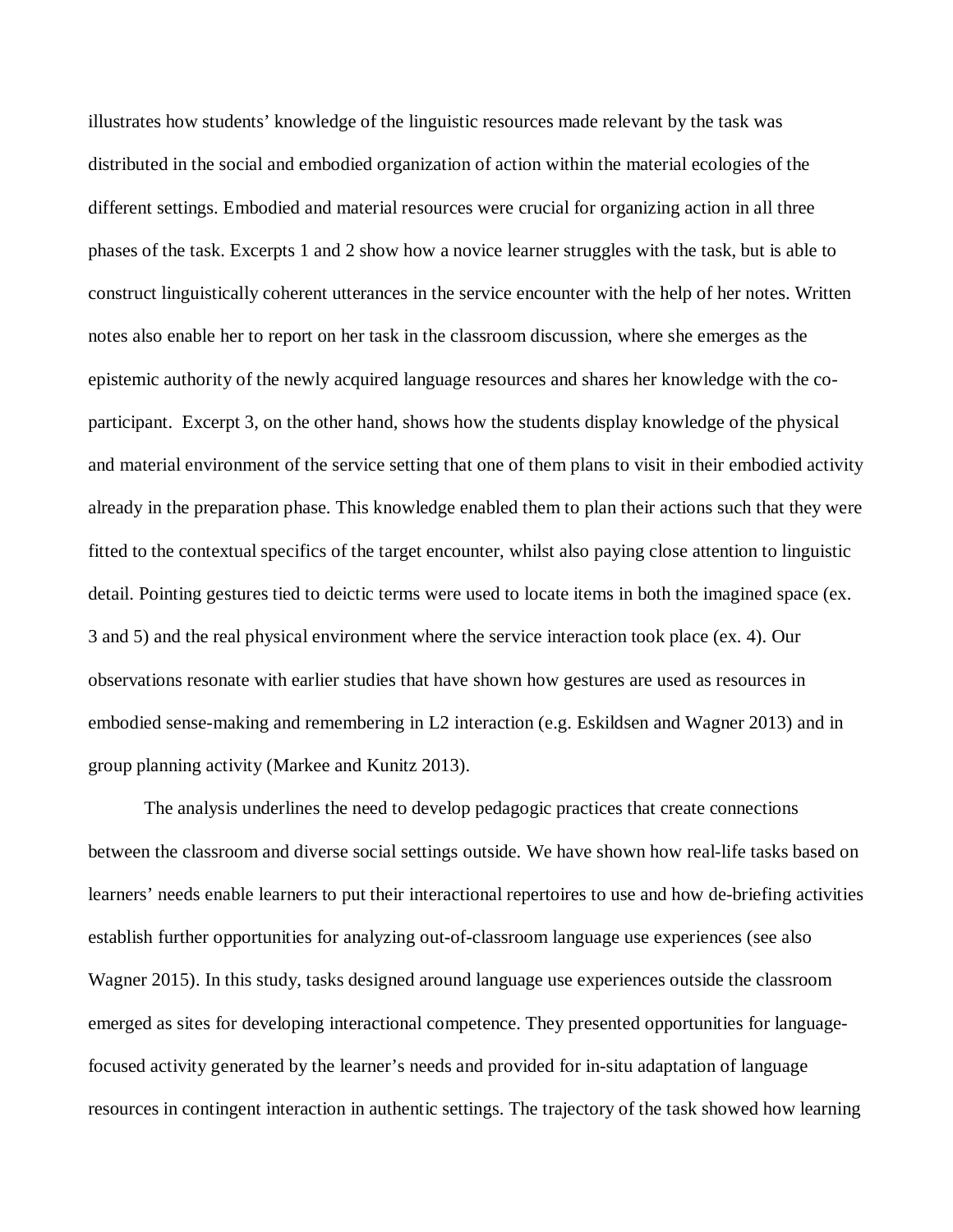grammatical resources for action is distributed across situations. Finally, the task presented opportunities for developing an experientially-based understanding of tasks, language practices, actions and sociocultural norms in the social situations.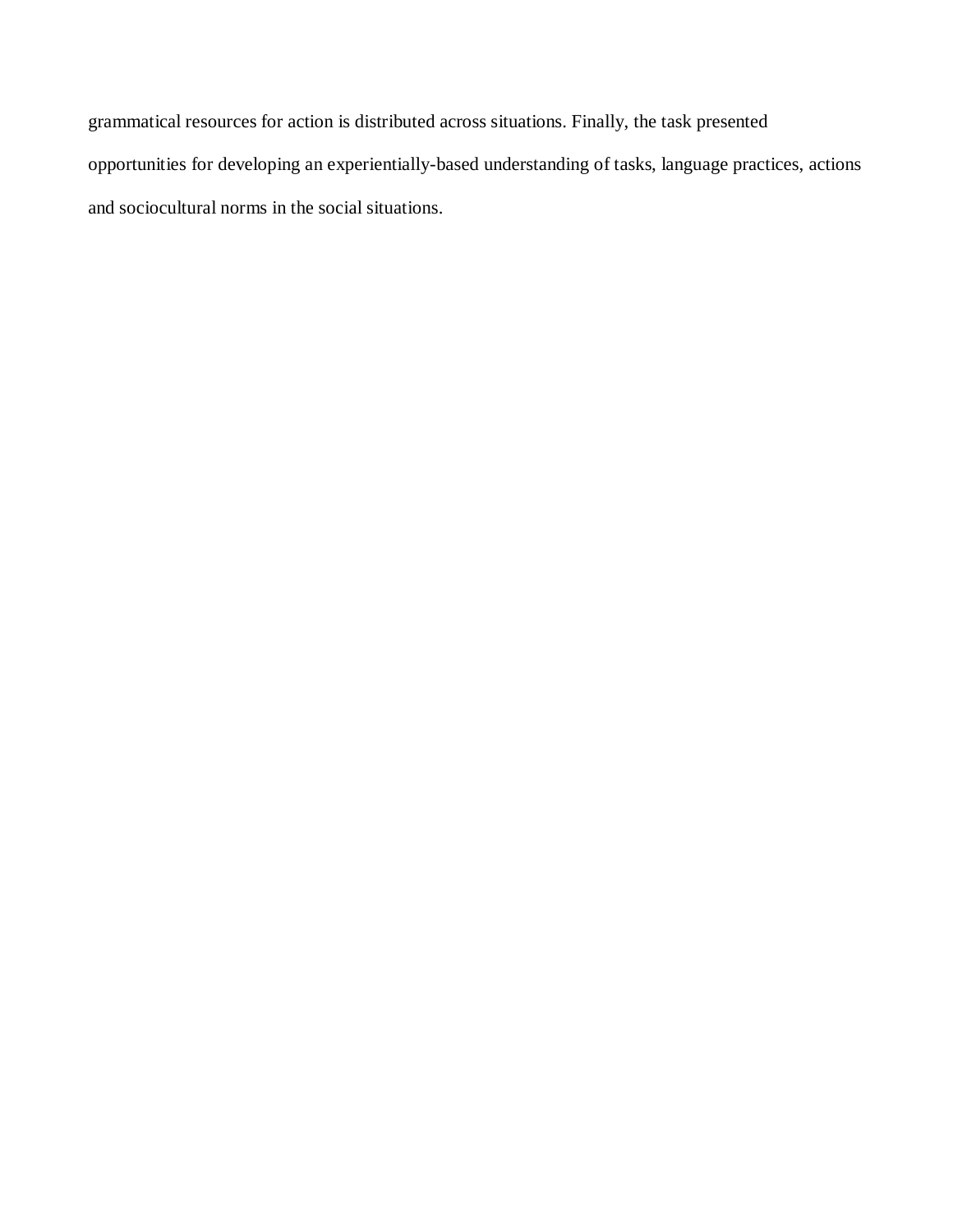## Appendix 1

#### Glossing symbols used

| PL             | plural                  |
|----------------|-------------------------|
| <b>PAR</b>     | partive (partitiveness) |
| <b>COMP</b>    | comparative             |
| <b>SUP</b>     | superlative             |
| <b>COND</b>    | conditional             |
| $\overline{2}$ | $2nd$ person ending     |
|                | interrogative           |

### References

Breen, M. (1989). The evaluation cycle for language learning tasks. In R.K. Johnson (Ed.), *The Second Language Curriculum, Cambridge* (pp.187–206). Cambridge: Cambridge University Press.

Bygate, M., P. Skehan and M. Swain (Eds.). (2001). *Researching pedagogic tasks: second language learning, teaching and testing*. Essex: Pearson Education Ltd.

Bygate, M. (Ed.) (2015). *Domains and directions in developing TBLT*. Amsterdam: John Benjamins.

Clark, B. and K. Lindemalm. (2011). *Språkskap. Swedish as a Social Language.* Folkuniversitetet and Interactive Institute.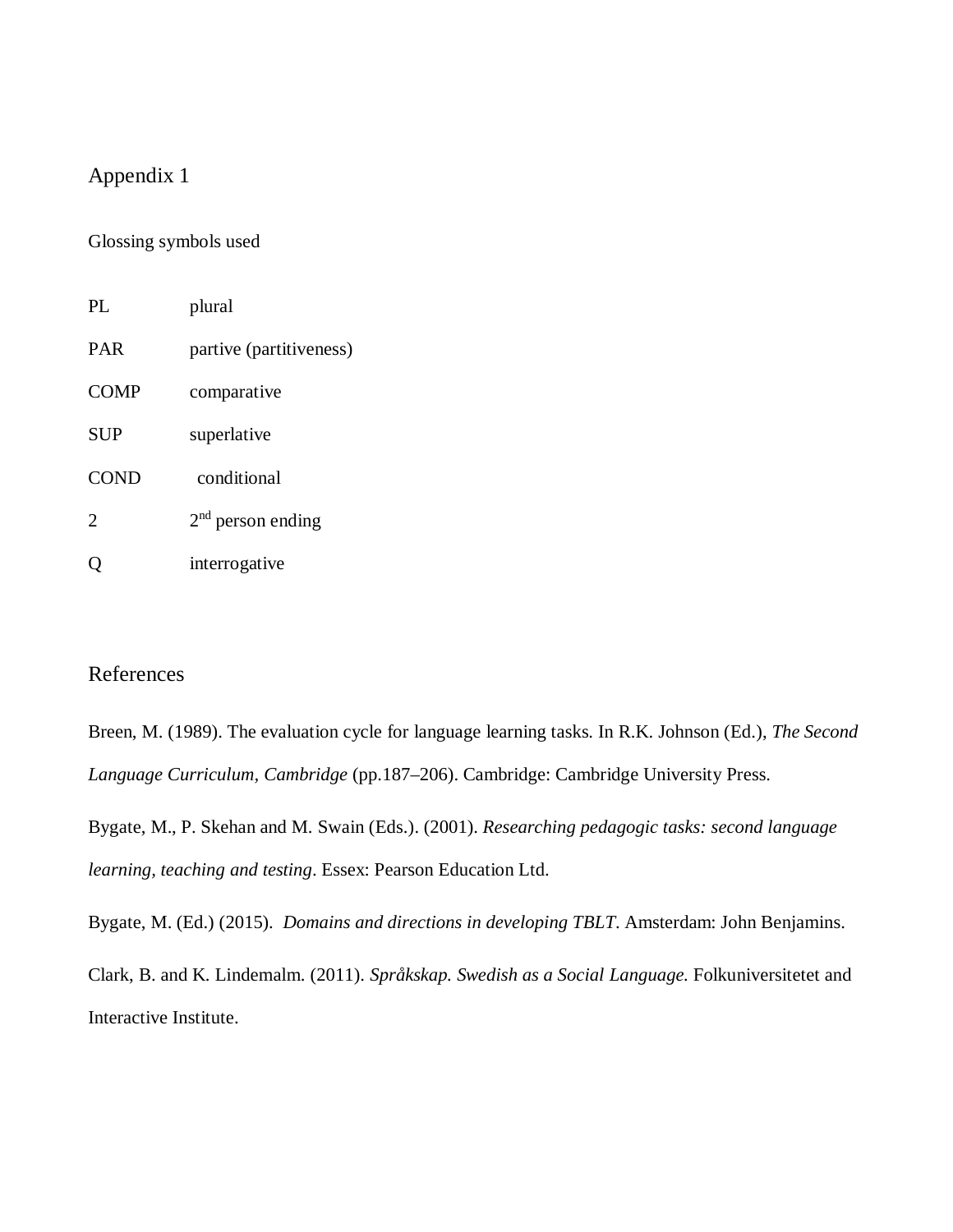Coughlan, P. and P. Duff (1994). Same task, different activities: analysis of a SLA task from an activity theory perspective. In Lantolf, J. and G. Appel (Eds.), *Vygotskyan Approaches to Second Language Research* (pp. 173–195). Norwood, N.J.: Ablex.

Crookes, G. (1989). Planning and interlanguage variation. *Studies in Second Language Acquisition,* 11, 367–383.

Edwards, D. (1994). Script formulations. An analysis of event descriptions in conversation.

*Journal of Language and Social Psychology*, 13(3), 211–247.

Edwards, D. (1997). *Discourse and cognition*. London: Sage.

Ellis, R. (2003). *Task-based language learning and teaching*. Oxford: Oxford University Press.

Eskildsen, S.W. and G. Theodorsdottir (2017). Constructing L2 Learning Spaces: Ways to Achieve Learning Inside and Outside the Classroom. *Applied Linguistics,* 38 (2), 143–164.

Eskildsen, S.W. and J. Wagner (2013). Recurring and shared gestures in the L2 classroom: Resources for teaching and learning. *European Journal of Applied Linguistics,* 1(1), 139–161.

Eskildsen et al. (this volume). Language learning 'in the wild': on the complex ecology of learning-inaction.

Firth, A. and J. Wagner (2007). Second/Foreign Language Learning as a social accomplishment: Elaborations on a 'reconceptualised' SLA. *Modern Language Journal, 91 (1),* 800–819*.*

Foster, P. and P. Skehan (1996). The influence of planning and task type on second language performance. *Studies in Second Language Acquisition,* 18, 299–324.

Goodwin, C. and M.H. Goodwin (1986). Gesture and coparticipation in the activity of searching for a word. *Semiotica,* 62(1– 2), 51–75.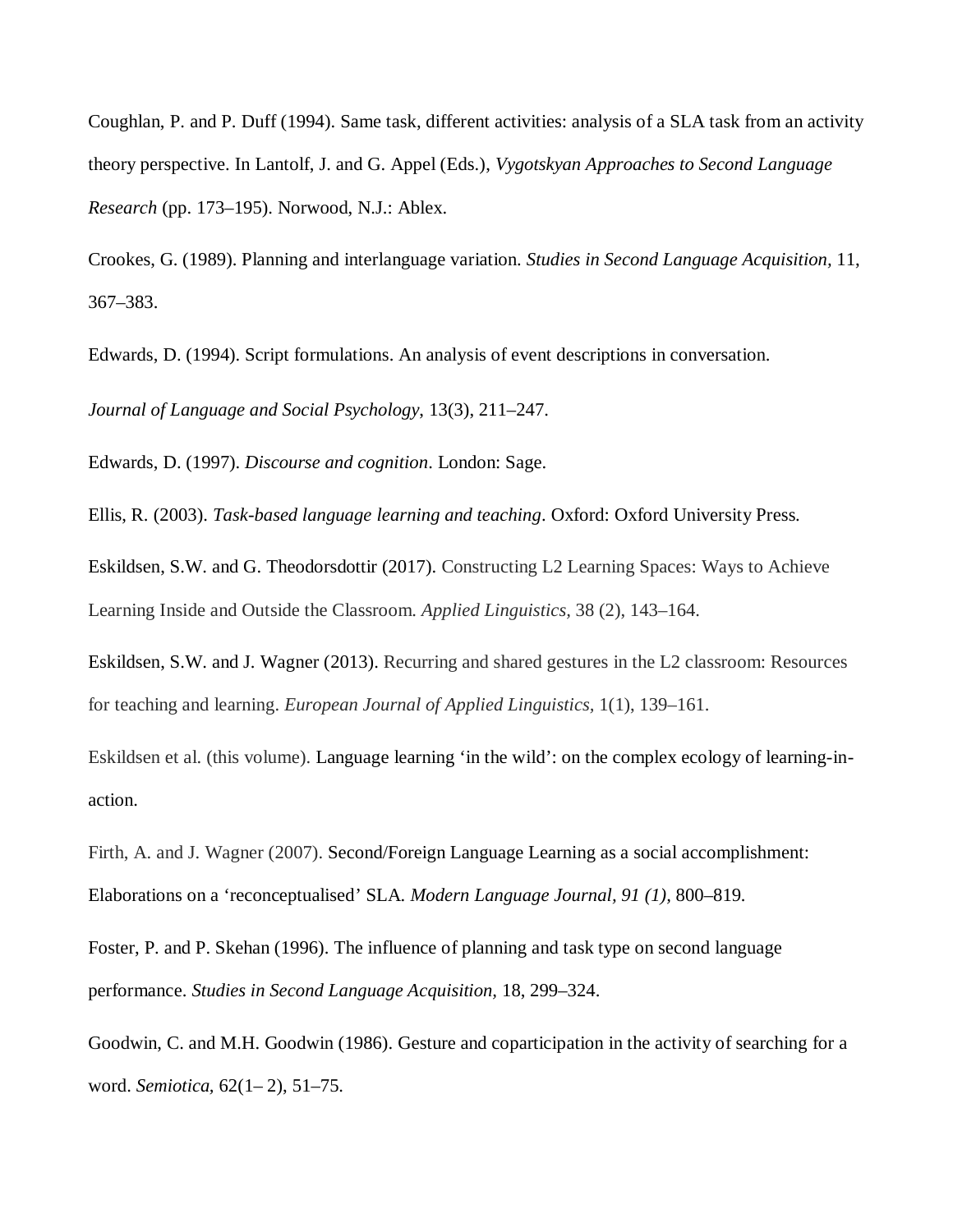Goodwin, M.H. and C. Goodwin (2012). Car talk: integrating texts, bodies, and changing landscapes. *Semiotica*, 191, pp. 257–286. [https://doi.org/10.1515/sem-2012-0063.](https://doi.org/10.1515/sem-2012-0063)

Gonzales Lloret, M. and L. Ortega. (Eds.) (2014). *Technology-mediated TBLT. Researchning technology and tasks*. Amsterdam: John Benjamins.

Hall, J., J. Hellermann and S. Pekarek Doehler. (Eds.) (2011). *L2 Interactional Competence*. Bristol: Multilingual Matters.

Hasan, R. (1985). The structure of a text. In Halliday, M. and R. Hasan. (Eds.), *Language, Context and Text: Aspects of Language in Social Semiotic Perspective* (pp. 52–69). Oxford: Oxford University Press.

Hayashi, M. 2003. Language and the Body as Resources for Collaborative Action: A Study of Word Searches in Japanese Conversation. *Research on Language and Social Interaction,* 36(2), 109–141.

Hellermann, J. (2008). *Social Actions for Classroom Language Learning*. Clevedon: Multilingual Matters.

Hellermann, J. and S. Pekarek Doehler. (2010). On the contingent nature of language learning tasks, *Classroom Discourse,* 1(1), 25–45.

Hellermann, J., S. Thorne and P. Fodor (2017). Mobile reading as social and embodied practice. *Classroom Discourse,* 8(2), 99–121.

Hellermann, J., S.L. Thorne and J. Haley. (this volume).

Heritage, J. (2012). Epistemics in action: action formation and territories of knowledge. *Research on Language and Social Interaction,* 45(1), 1–29.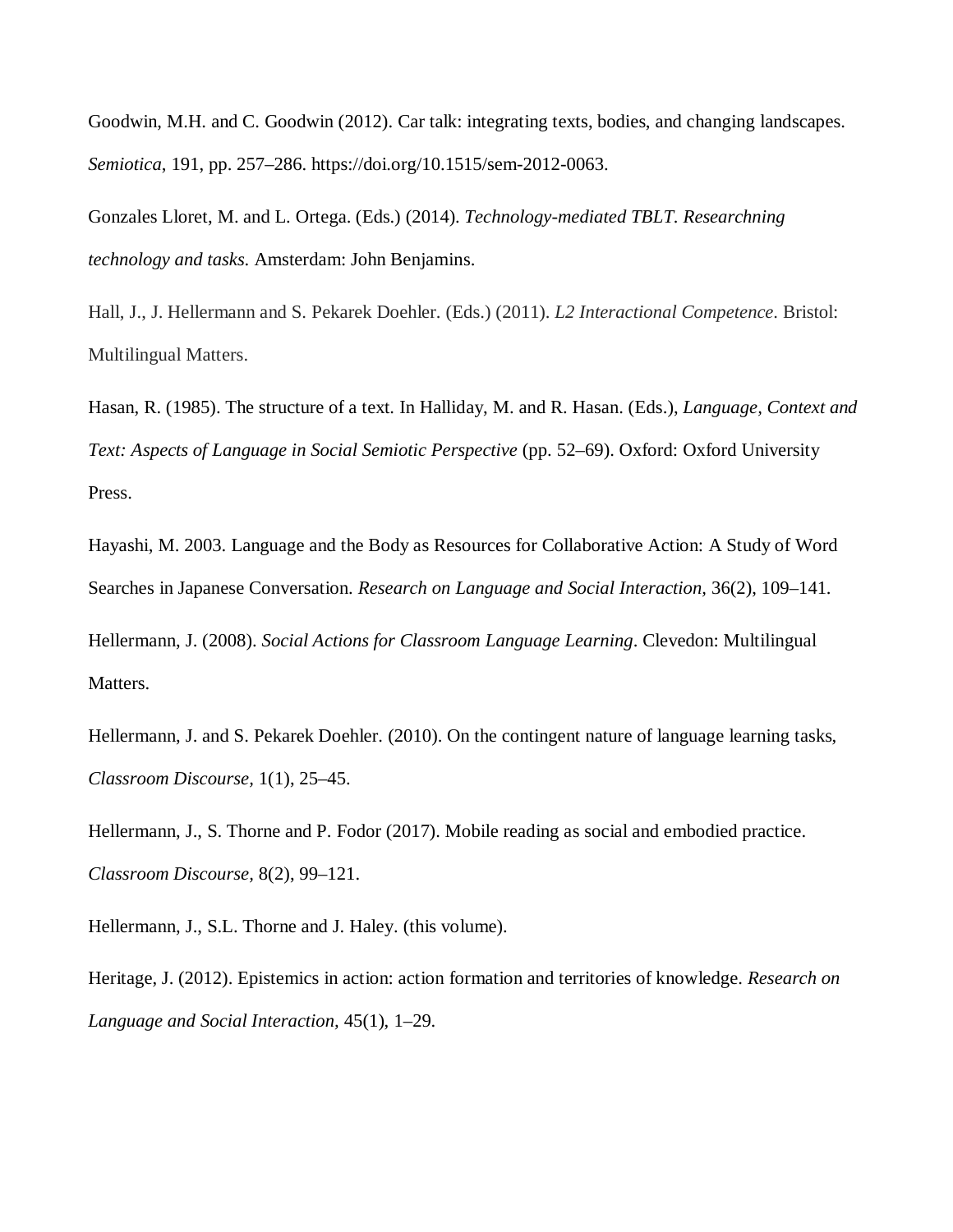Kasper, G. (2004). Participant orientations in German conversation-for-learning. *The Modern Language Journal,* 88(4), 551–567.

Kasper, G. and A.R. Burch (2016). Focus on form in the wild. In R. A. van Compernolle and J. McGregor (Eds.) *Authenticity, Language, and Interaction in Second Language Contexts* (pp. 198–232). Bristol: Multilingual Matters.

Keisanen, T. (2012) "Uh-oh, we were going there": Environmentally occasioned noticings of trouble in in-car interaction, *Semiotica,* 191, 197–222. https://doi.org/10.1515/sem-2012-0061.

Kendrick, K. H. (2015). Other-initiated repair in English. *Open Linguistics*, 1, 164–190.

https://doi.org/10.2478/opli-2014-0009.

Kendrick, K. H., and P. Drew (2016). Recruitment: Offers, Requests, and the Organization of Assistance in Interaction. *Research on Language and Social Interaction*, 49(1), 1–19. https://doi.org/10.1080/08351813.2016.1126436.

Kidwell, M. (2000). Common ground in cross-cultural communication: sequential and institutional contexts in front-desk service encounters. *Issues in Applied Linguistics,* 11(1), 17–37.

Koshik, I. and M-S. Seo (2012). Word (and other) search sequences initiated by language learners. *Text and Talk,* 32(2), 167–189.

Kunitz, S. and K. Skogmyr Marian (2017). Tracking immanent language learning behaviur in taskbased classroom work. *TESOL Quarterly,* 51(3), 507–535. https://doi.org/10.1002/tesq.389.

Kurhila, S. (2006). *Second language interaction*. Amsterdam: John Benjamins.

Kurhila, S. and L. Kotilainen (2017). Cooking, interaction and learning: the Finnish Digital Kitchen as a Language Learning Environment. In Seedhouse, P. (Ed.). *Task-Based Language Learning in a Real-*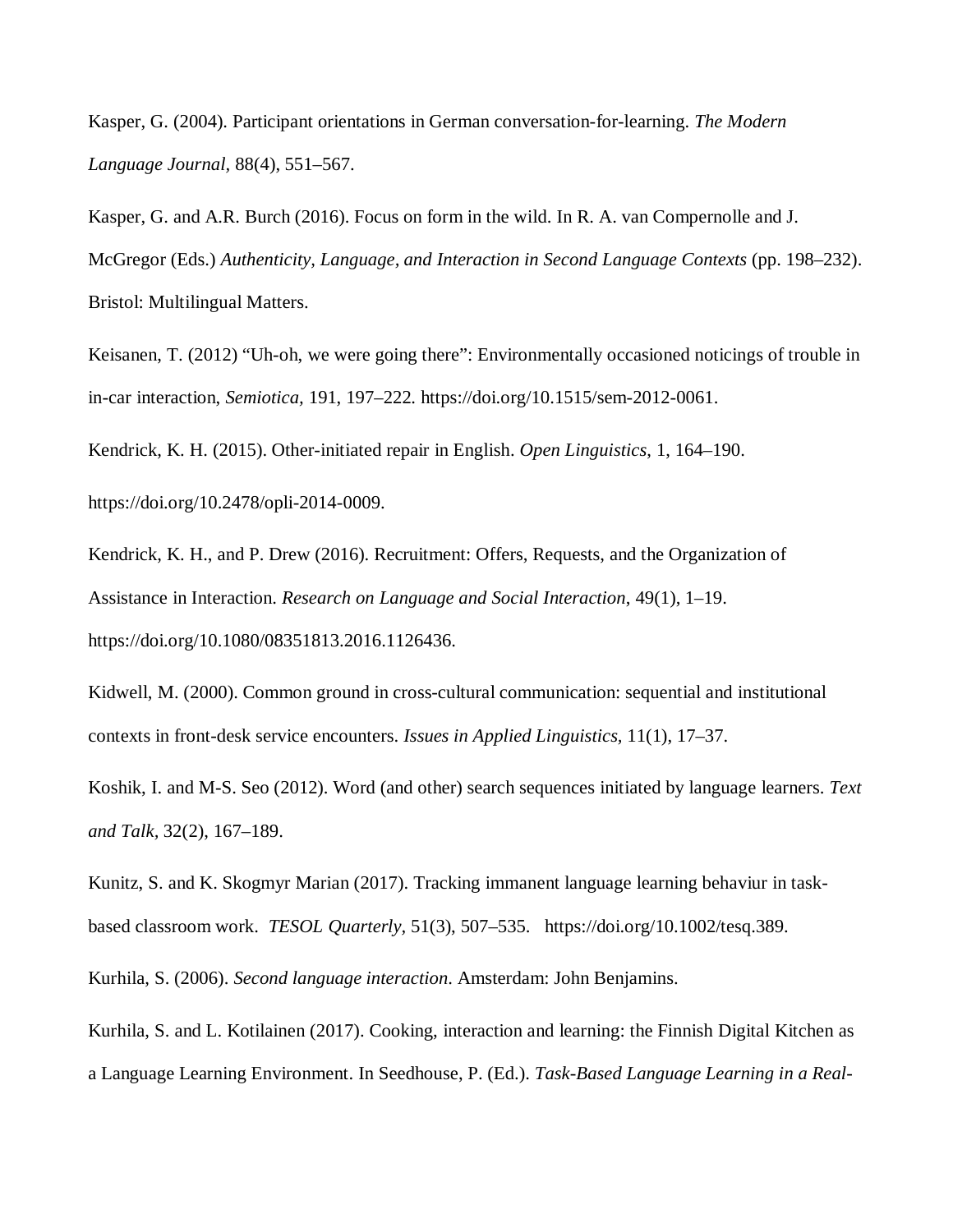*World Digital Environment. The European Digital Kitchen* (pp. 157–179). London: Bloomsbury Academic.

Lee, J. and A.R. Burch (2017). Collaborative planning in process: an ethnomethodological perspective. *TESOL Quarterly,* 51(3), 536–575.

Lee, Y-A. and J. Hellermann (2014). Tracing developmental changes through conversation analysis: Cross-sectional and longitudinal analysis, *TESOL Quarterly,* 48(4), 763–788.

https://doi.org/10.1002/tesq.149

Lerner, G. (1996). On the "semi-permeable" character of grammatical units in conversation: conditional entry into the turn space of another speaker. In Ochs, E., E. Schegloff and S. Thompson (Eds.), *Interaction and grammar* (pp. 238–276). Cambridge: Cambridge University Press.

Levinson, S. C**.** (2013). Action formation and ascription. In Stivers, T. and J. Sidnell (Eds.): *The Handbook of Conversation Analysis* (pp. 103–130*)*. Oxford: Wiley-Blackwell.

Lilja, N. and Piirainen-Marsh, A. (2018). Connecting the language classroom and *the wild.* Reenactments of language use experiences. *Applied Linguistics,* (advance access)

https://doi.org/10.1093/aplin/amx045

Markee, N. and S. Kunitz (2013). Doing planning and task performance in second language acquisition: an ethnomethodological respecification. *Language Learning,* 63(3), 629–664.

Mondada, L**.** (2007). Multimodal resources for turn-taking: Pointing and the emergence of possible next speakers, *Discourse Studies*, 9(2), 195–226*.*

Mondada, L. (2012). The conversation analytic approach to data collection. In Sidnell, J. and T. Stivers (Eds.), *The Handbook of Conversation Analysis* (pp. 32–56). Oxford: Wiley-Blackwell.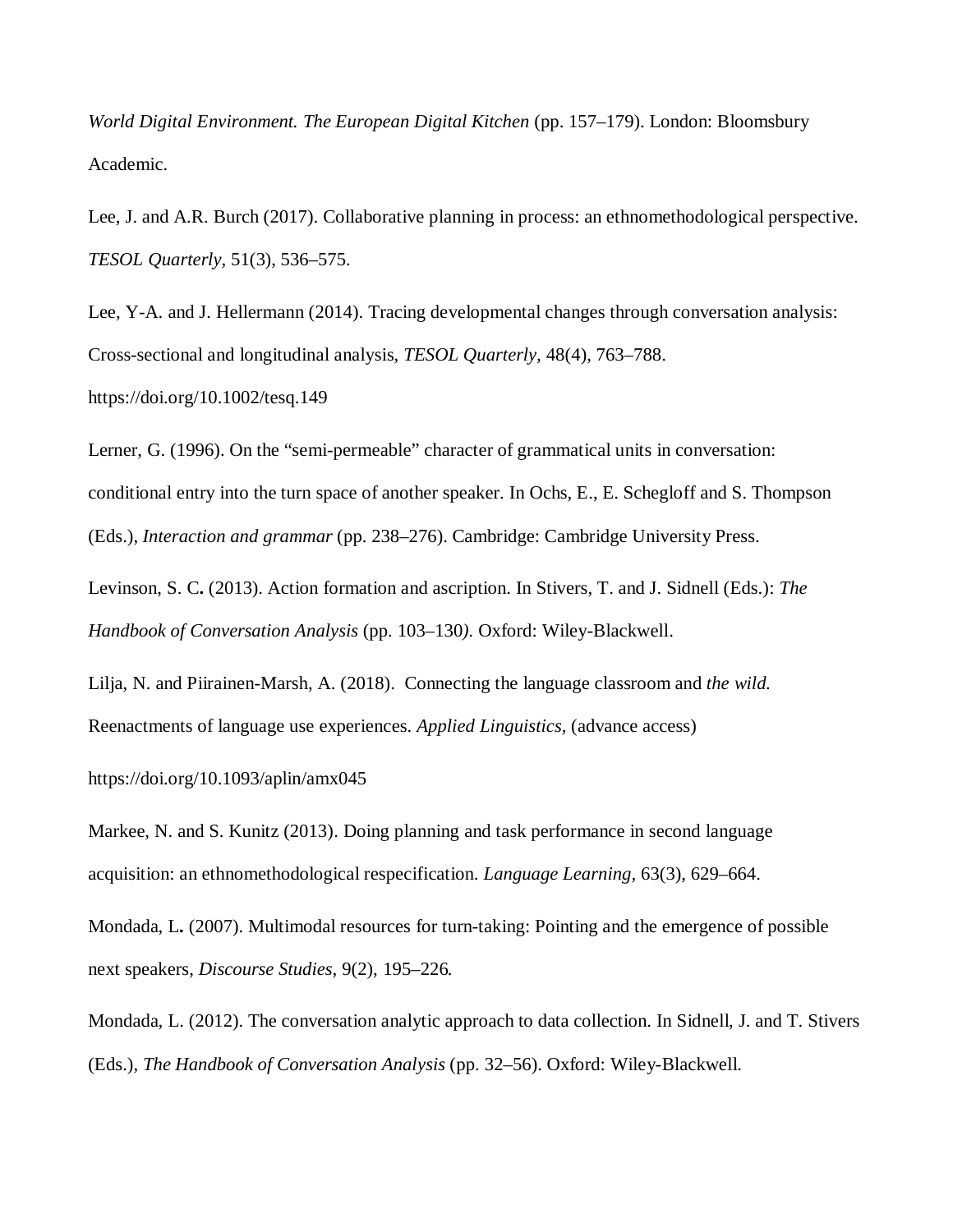Mondada, L. (2014). The local constitution of multimodal resources for social interaction. *Journal of Pragmatics,* 65, 137–156.

Mondada, L. and S. Pekarek Doehler (2004). Second language acquisition as situated practice: Task accomplishment in the French second language classroom. *The Modern Language Journal,* 88 (4), 501–518.

Mori, J. (2002). Task design, plan and development of talk-in-interaction: an analysis of a small group activity in a Japanese foreign language classroom. *Applied Linguistics,* 23(3), 323–347.

Nguyen, H. T. (2012). Social interaction and competence development: Learning the sequential organization of a communicative practice, *Learning, Culture and Social Interaction,* 1(2), 127–142.

Nguyen, H. T. (2016). Interactional practices across settings: from classroom role plays to workplace patient consultations. *Applied Linguistics* 39(2), 213–235. <https://doi.org/10.1093/applin/amw007>.

Ohta, A. (2001). *Second language acquisition processes in the classroom*. Mahwah, NJ: Lawrence Erlbaum.

Pekarek Doehler, S. (2010). Conceptual changes and methodological challenges: On language and learning from a conversation analytic perspective on SLA. In P. Seedhouse, S. Walsh, and C. Jenks (Eds.), *Conceptualising Learning in Applied Linguistics* (pp. 105–126). New York: Palgrave MacMillan.

Pekarek Doehler. S. and E. Berger (this volume). On the reflexive relation between developing L2 interactional competence and evolving social relationships: A longitudinal study of word-searches in the 'wild'.

Pekarek Doehler, S. and Pochon-Berger, E. (2015). The development of L2 interactional competence: evidence from turn-taking organization, sequence organization, repair organization and preference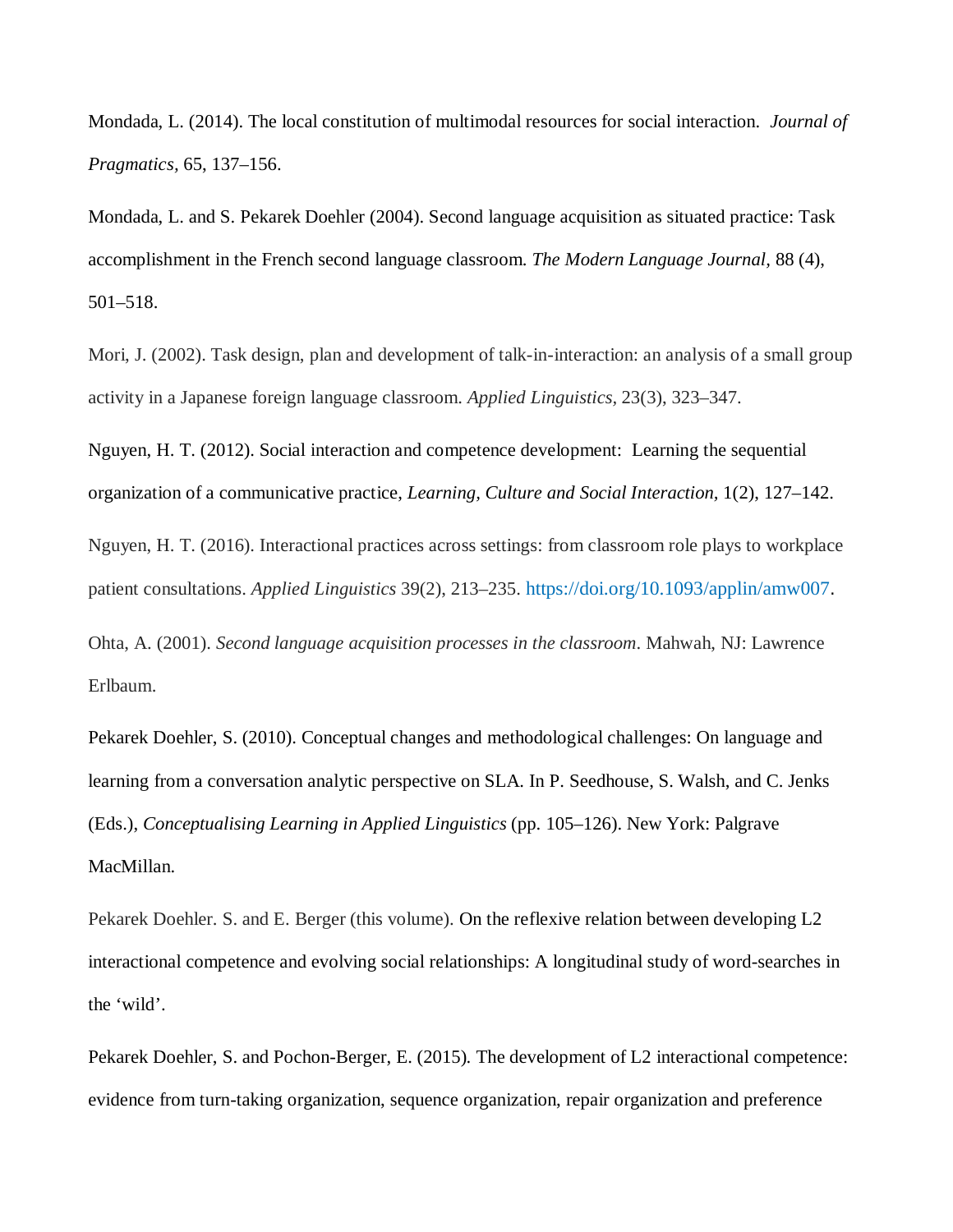organization. In T. Cadierno and S. Eskildsen (Eds.), *Usage-based perspectives on second language learning* (pp. 233–268). Berlin: Mouton De Gruyter,.

Raymond, G. (2003). Grammar and Social Organization: Yes/No Interrogatives and the Structure of Responding. *American Sociological Review,* 68 (6), 939–967.

Rossi, G. (2015). Other-initiated repair in Italian. *Open Linguistics* 1, 256–282. https://doi.org/10.1515/opli-2015-0002.

Samuda, V., and M. Bygate (2008). *Tasks in second language learning*. Houndmills, UK: Palgrave. Schank, R. C., and R. Abelson (1977). *Scripts, plans, goals and understanding*. Hillsdale, NJ: Erlbaum.

Schmidt, R. (1990). The role of consciousness in second language learning. *Applied Linguistics*, 11, 129 – 158.

Seedhouse, P. 2005. "Task" as research construct*. Language Learning,* 55, 533–570. DOI: https://doi.org/10.1111/j.0023-8333.2005.00314.x

Seedhouse, P. (ed.) (2017). *Task-Based Language Learning in a Real-World Digital Environment*

*The European Digital Kitchen*. London: Bloomsbury Academic.

Shively, R.L. (2011). L2 pragmatic development in study abroad: a longitudinal study of Spanish service encounters. *Journal of Pragmatics,* 43(6), 1818–1835.

https://doi.org/10.1016/j.pragma.2010.10.030.

Skehan, P. (2003). Focus on form, tasks and technology. *Computer Assisted Language Learning,* 16, 391–411. https://doi.org/10.1076/call.16.5.391.29489.